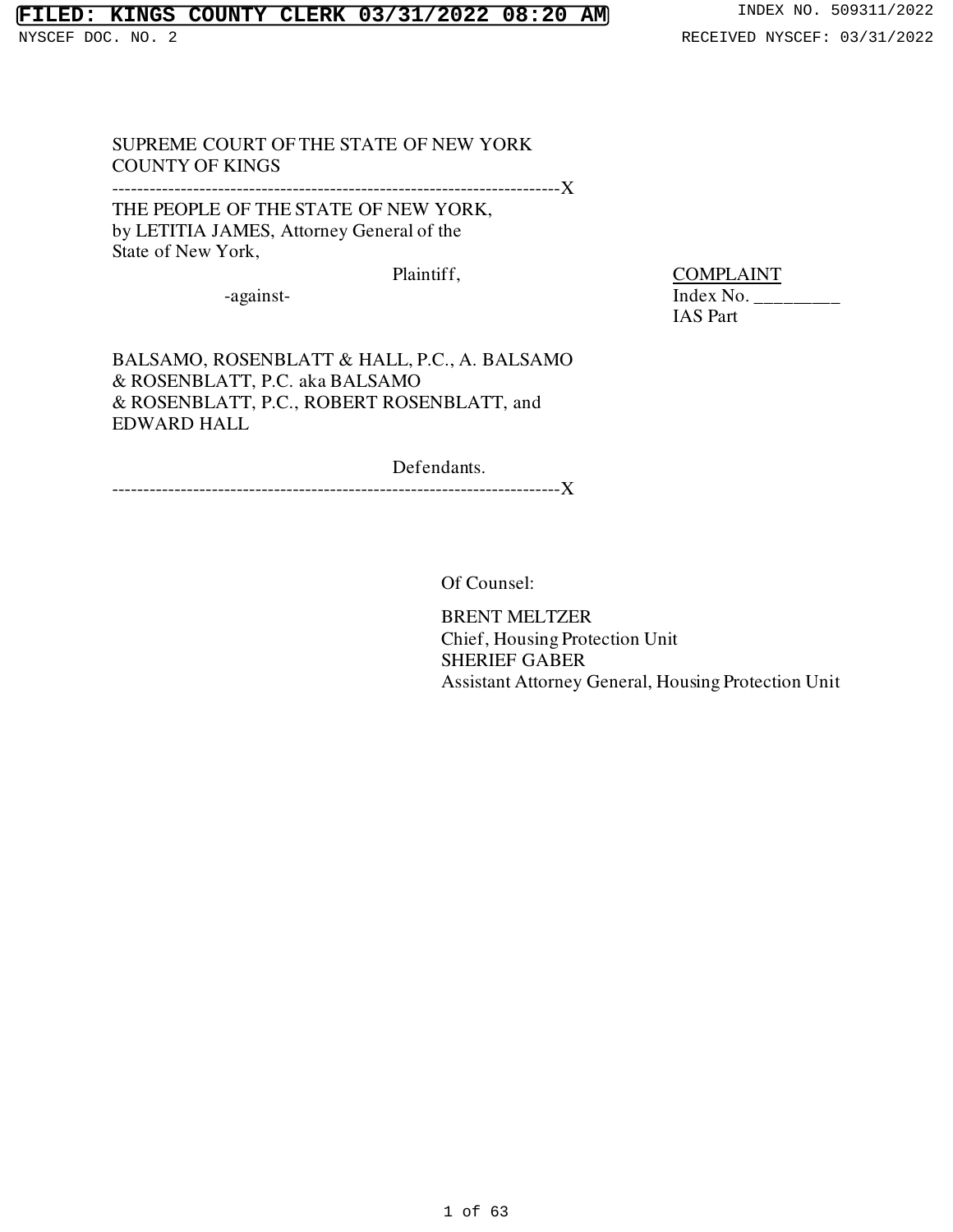The People of the State of New York, by their attorney, LETITIA JAMES, Attorney General of the State of New York, respectfully allege, upon information and belief:

### **INTRODUCTION**

1. The Attorney General, by this action, seeks to stop Balsamo, Rosenblatt & Hall, P.C., A. Balsamo & Rosenblatt, P.C. ("Balsamo"), and its partners Robert Rosenblatt and Edward Hall (collectively "Defendants") from engaging in deceptive debt collection practices and commencing frivolous lawsuits. Defendants have, for years, run a high-volume debt collection and eviction litigation practice by copying and pasting assertions from an intake sheet filled out by their clients without conducting any meaningful attorney review of cases, and have sued and even evicted tenants where there was no legal basis to do so.

2. Law firms and attorneys that send rent demands or file non-payment proceedings under their name are representing that an attorney was meaningfully involved in assessing the legal merits of the claims contained in the rent demands and petitions. Such a representation is false or misleading if, in fact, there has been only superficial, ministerial attorney involvement. Likewise, when attorneys sign their names on court papers they represent to the litigants and the court that what they allege is true and based on a reasonable inquiry.

3. Defendants have sent thousands of rent demand notices and initiated thousands of non-payment eviction proceedings against tenants. They are able to commence a high number of cases because they do not exercise any legal judgment to determine if the allegations they assert in the rent demands and petitions are based in fact or are legally supported.

4. Defendants abdicate their legal review and professional obligations by generating debt collection notices and court filings directly from the contents of a single-page intake form filled out by the client. These intake forms are neither reviewed substantively by Defendants nor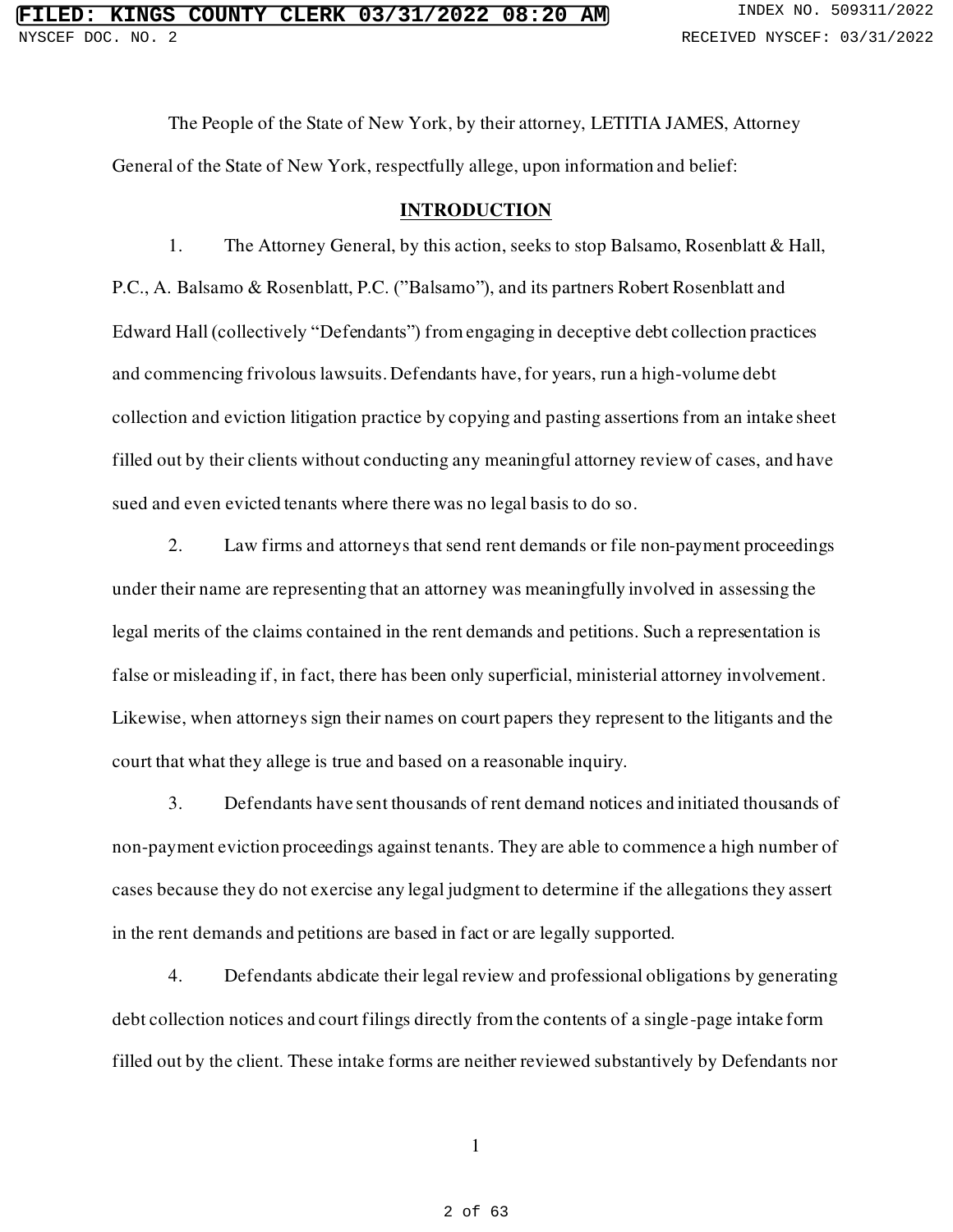are clients required to provide any documents that either substantiate the rent owed or the landlord's right to collect the rent.

5. The contents of the intake form are transcribed into a computer system that generates the debt collection notices and court filings. Defendants' only review of the debt collection notices and court filings is clerical, to ensure that the information was transcribed properly from the intake form.

6. Consequently, every rent demand and court filing issued by Defendants falsely imply that they have personally considered and formed a legal conclusion about the tenant's case when, in fact, they are merely transcribing information given to them by their clients with no further review. This fraudulent and deceptive representation violates N.Y. Executive Law § 63(12), the Federal Debt Collection Practices Act [\(15 U.S.C. § 1692e](https://www.westlaw.com/Document/NB7DBFC20AFF711D8803AE0632FEDDFBF/View/FullText.html?transitionType=Default&contextData=(sc.Default)&VR=3.0&RS=da3.0)), an[d N.Y. Gen. Bus. Law](https://www.westlaw.com/Document/NDD10F7E0C61011E3B8EA8CA03832A50F/View/FullText.html?transitionType=Default&contextData=(sc.Default)&VR=3.0&RS=da3.0)  [§§ 349](https://www.westlaw.com/Document/NDD10F7E0C61011E3B8EA8CA03832A50F/View/FullText.html?transitionType=Default&contextData=(sc.Default)&VR=3.0&RS=da3.0) and 601(9).

7. Based, in part, on the lack of meaningful attorney review, Defendants also violate debt collection laws and commence frivolous court proceedings by seeking rent arrears from tenants that are either not owed or where there is no legal basis to seek the rent arrears. Indeed, Balsamo has sought to collect debt or commenced proceedings where:

- a. the debt collection notice or petition name a landlord who does not own the property and therefore had no right to seek rent from the tenant or evict them;
- b. the named tenant never signed a lease with the landlord and therefore never had a rental obligation to the landlord and could not be evicted;
- c. the debt collection notices and court filings seek to evict a tenant with the wrong apartment number identified;
- d. no rent was owed by the tenant;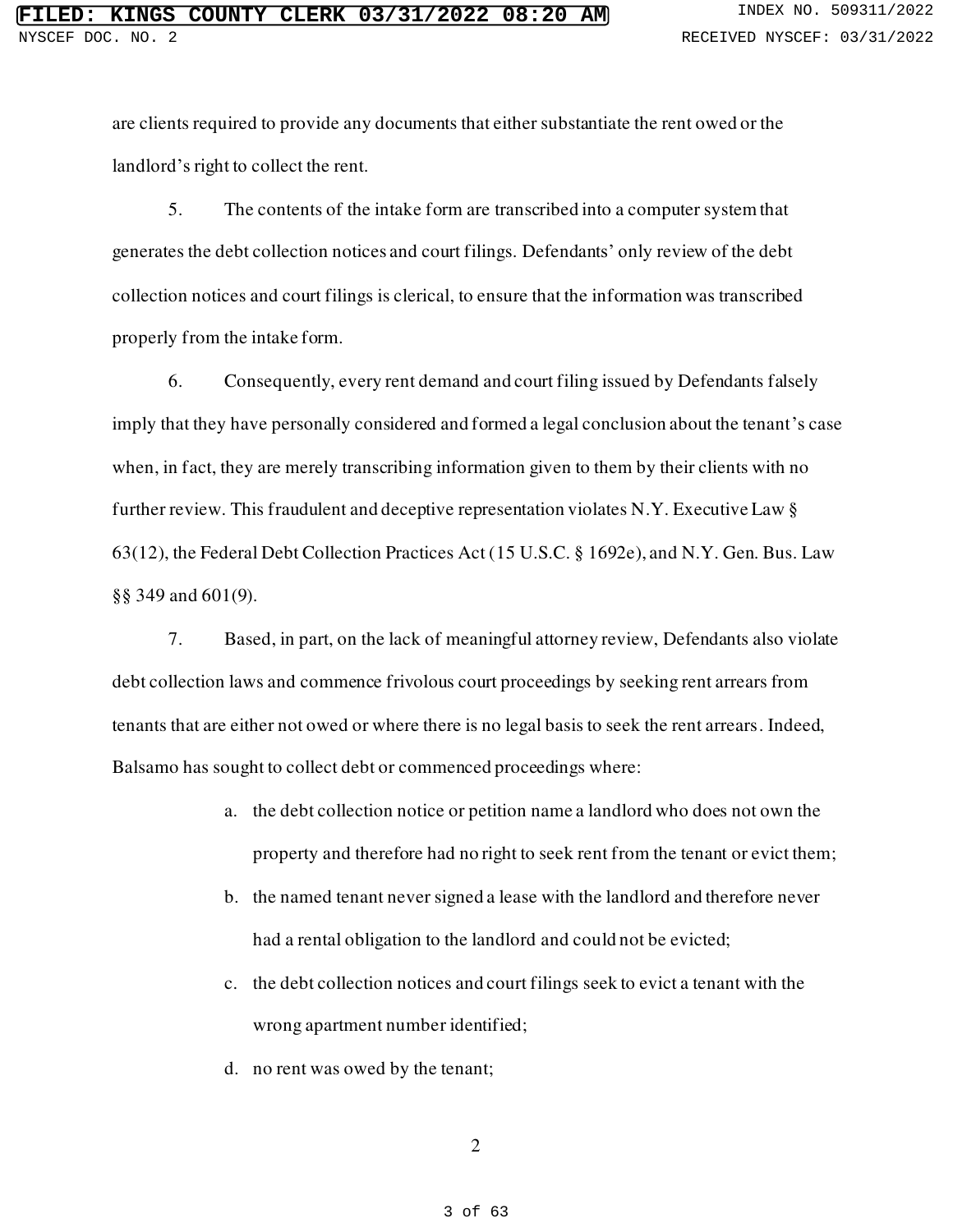- e. the petition claims an incorrect monthly rental amount, which is used to calculate the amount of rent owed in the petition;
- f. the petition mischaracterizes the nature of the debt by claiming a current valid lease exists between the parties when in fact it had expired months or even years previously; and
- g. in rent stabilized tenancies, the apartment rent was not registered with the New York State Division of Housing and Community Renewal ("DHCR"), which, as a consequence, would limit the amount of rent that can be collected;

8. This reckless practice has, in the most egregious cases, lead Defendants to have tenants evicted where no rent was owed or the landlord had no legal basis to evict the tenant.

9. Balsamo's inaccurate debt collection letters and unsubstantiated and frivolous lawsuits assert rights that the landlord does not have and make false representations of the character, amount and legal status of the tenant's debt. These fraudulent and deceptive acts violate N.Y. Executive Law § 63(12), the Federal Debt Collection Practices Act [\(15 U.S.C. §](https://www.westlaw.com/Document/NB7DBFC20AFF711D8803AE0632FEDDFBF/View/FullText.html?transitionType=Default&contextData=(sc.Default)&VR=3.0&RS=da3.0)  [1692e\)](https://www.westlaw.com/Document/NB7DBFC20AFF711D8803AE0632FEDDFBF/View/FullText.html?transitionType=Default&contextData=(sc.Default)&VR=3.0&RS=da3.0), an[d N.Y. Gen. Bus. Law §§ 349](https://www.westlaw.com/Document/NDD10F7E0C61011E3B8EA8CA03832A50F/View/FullText.html?transitionType=Default&contextData=(sc.Default)&VR=3.0&RS=da3.0) and 601(8), an[d 22 N.Y.C.R.R. 130-1.1\(b\)](https://www.westlaw.com/Document/I1C1E36A0BDA111DE9F5ECEFD6C354282/View/FullText.html?transitionType=Default&contextData=(sc.Default)&VR=3.0&RS=da3.0).

10. The Attorney General requests that this Court permanently enjoin Balsamo from engaging in illegal, deceptive, and fraudulent debt collection practices and order restitution, disgorgement, civil penalties, and costs.

## **PARTIES**

11. Plaintiff is the People of the State of New York, by its attorney, Letitia James, the Attorney General of the State of New York.

12. Defendant Balsamo, Rosenblatt & Hall, P.C. is a law firm that advertises itself as specializing in landlord tenant law in New York City. Its principal business is the collection of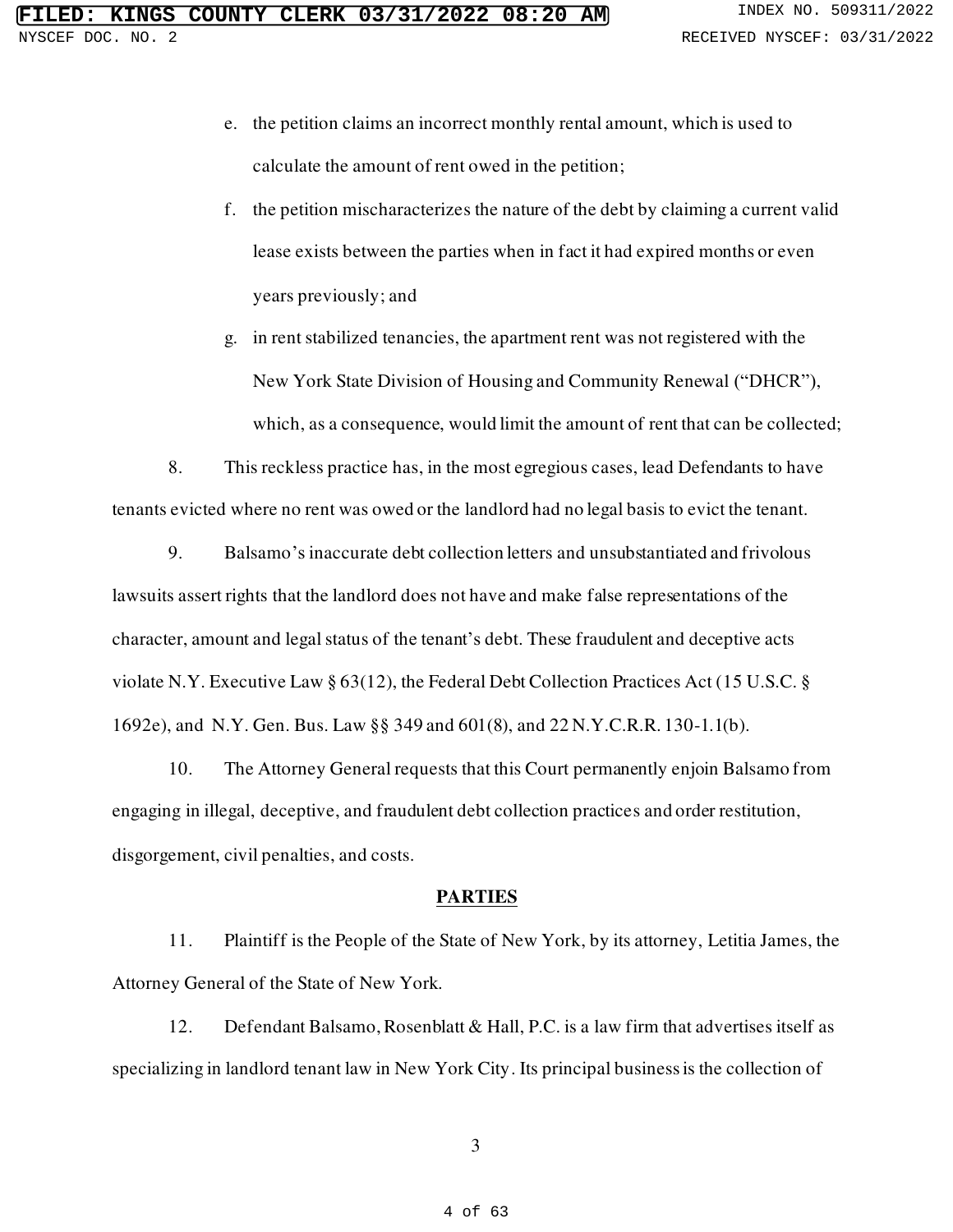debt through initiating legal proceedings against tenants and, in that capacity, they regularly attempt to and do collect debts on behalf of their clients. It has its principal place of business at 200-4 Schermerhorn Street, Brooklyn, New York 11201.

13. Defendant A. Balsamo and Rosenblatt, P.C. aka Balsamo and Rosenblatt, P.C. is the predecessor in interest of Balsamo Rosenblatt & Hall P.C.. In *Balsamo, Rosenblatt & Hall, P.C. formerly A. Balsamo & Hall, P.C., Robert Rosenblatt and Edward Hall v. 266 Realty NY, LLC, Heung Sam Tam and Justice McAllister*, Index. No. 504765/2020 (Kings Co. Sup. Ct.) Robert Rosenblatt, its Managing Member, and Edward Hall, a partner, acknowledged that Balsamo Rosenblatt & Hall P.C. succeeded A. Balsamo and Rosenblatt, P.C. aka Balsamo and Rosenblatt, P.C and has the capacity to sue and be sued on the behalf of its predecessor.

14. Defendant Robert Rosenblatt is a natural person and an attorney duly authorized to practice law within the State of New York with a business address at 200-4 Schermerhorn Street, Brooklyn, NY 11201. They are the Managing Member of Balsamo, have knowledge of Balsamo's and Hall's illegal, fraudulent and deceptive debt collection procedures and activities, and they collect debt on behalf of their clients.

15. Defendant Edward Hall is a natural person and an attorney duly authorized to practice law within the State of New York with a business address at 200-4 Schermerhorn Street, Brooklyn, NY 11201. They are a Partner at Balsamo, have knowledge of Balsamo's and Rosenblatt's illegal, fraudulent and deceptive debt collection procedures and activities, and they collect debts on behalf of their clients.

## **JURISDICTION**

16. This Court has jurisdiction pursuant to: (i) N.Y. Executive Law § 63(12) which authorizes the Attorney General to bring an action for injunctive relief, restitution, damages,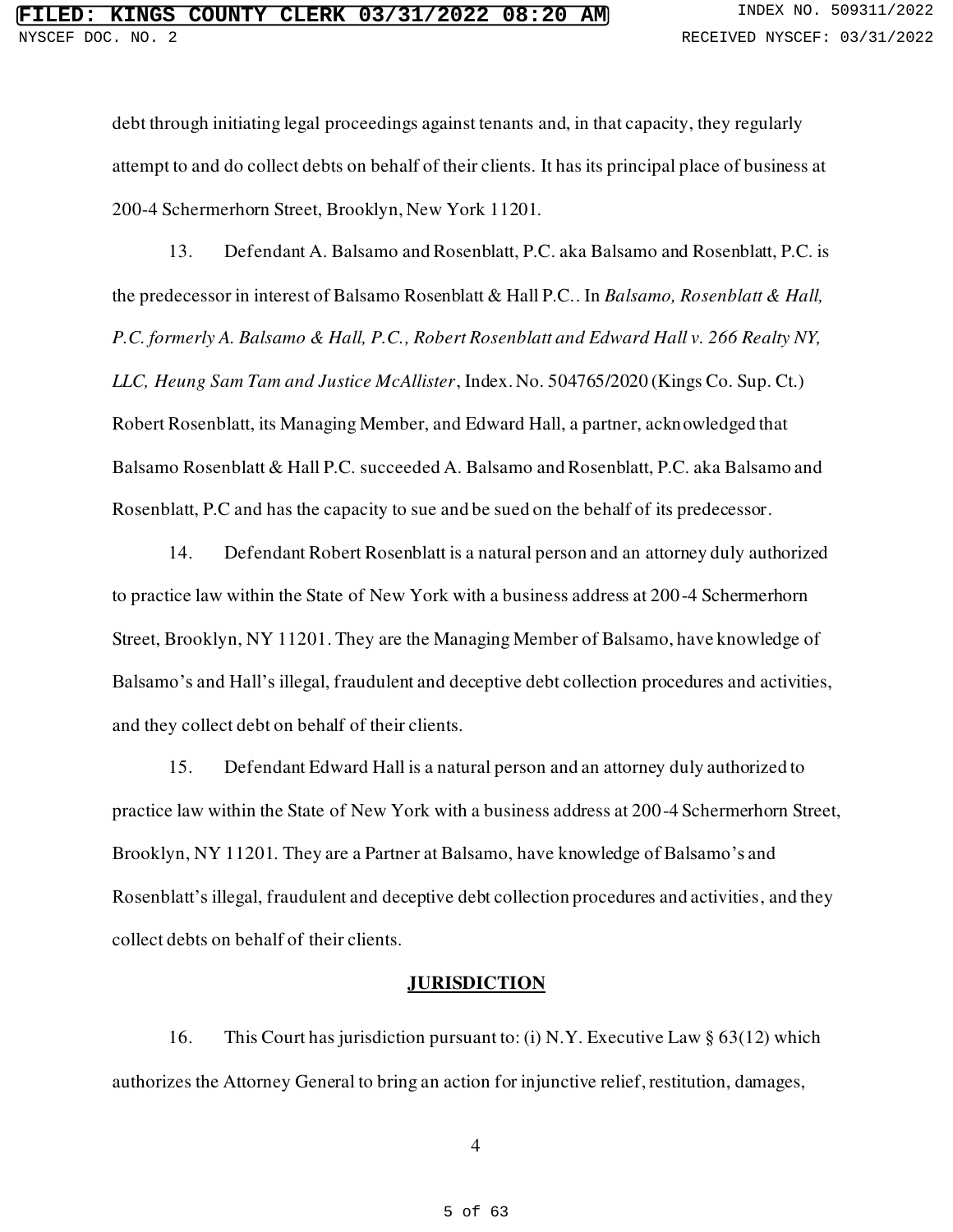disgorgement, and costs on behalf of the People of the State of New York "[w]henever any person shall engage in repeated fraudulent or illegal acts or otherwise demonstrate persistent fraud or illegality in the carrying on, conducting or transaction of business"; (ii) N.Y. Gen. Bus. Law Article 22-A, § 349 which authorizes the Attorney General to bring an action for injunctive relief, restitution, and penalties on behalf of the People of the State of New York against any person or business entity that has engaged in any deceptive acts or practices in the conduct of business, and (iii) N.Y. Gen. Bus. Law Article 29-H, § 602 which authorizes the Attorney General to bring an action for injunctive relief on behalf of the People of the State of New York against any creditor or their agent that has engaged or is about to engage in prohibited debt collection practices.

17. Venue is properly laid in Kings County because Defendants have their office in Kings County.

## **LEGAL FRAMEWORK**

## **N.Y. State Executive Law § 63(12)**

18. Under N.Y. Executive Law § 63(12), the OAG is empowered to investigate underlying violations of federal, state, and local laws, governing rules and regulations, when such violations involve repeated or persistent fraud or illegality in the carrying on, conducting, or transaction of business.

19. "Illegality" as used in Executive Law § 63(12) includes violations of federal, state, and local laws and regulations.

20. "Fraud" as used in Executive Law  $\S$  63(12) encompasses acts that have the capacity or tendency to deceive, or conduct that creates an atmosphere conducive to fraud. This definition of fraud "should … be given a wide meaning so as to include all acts, although not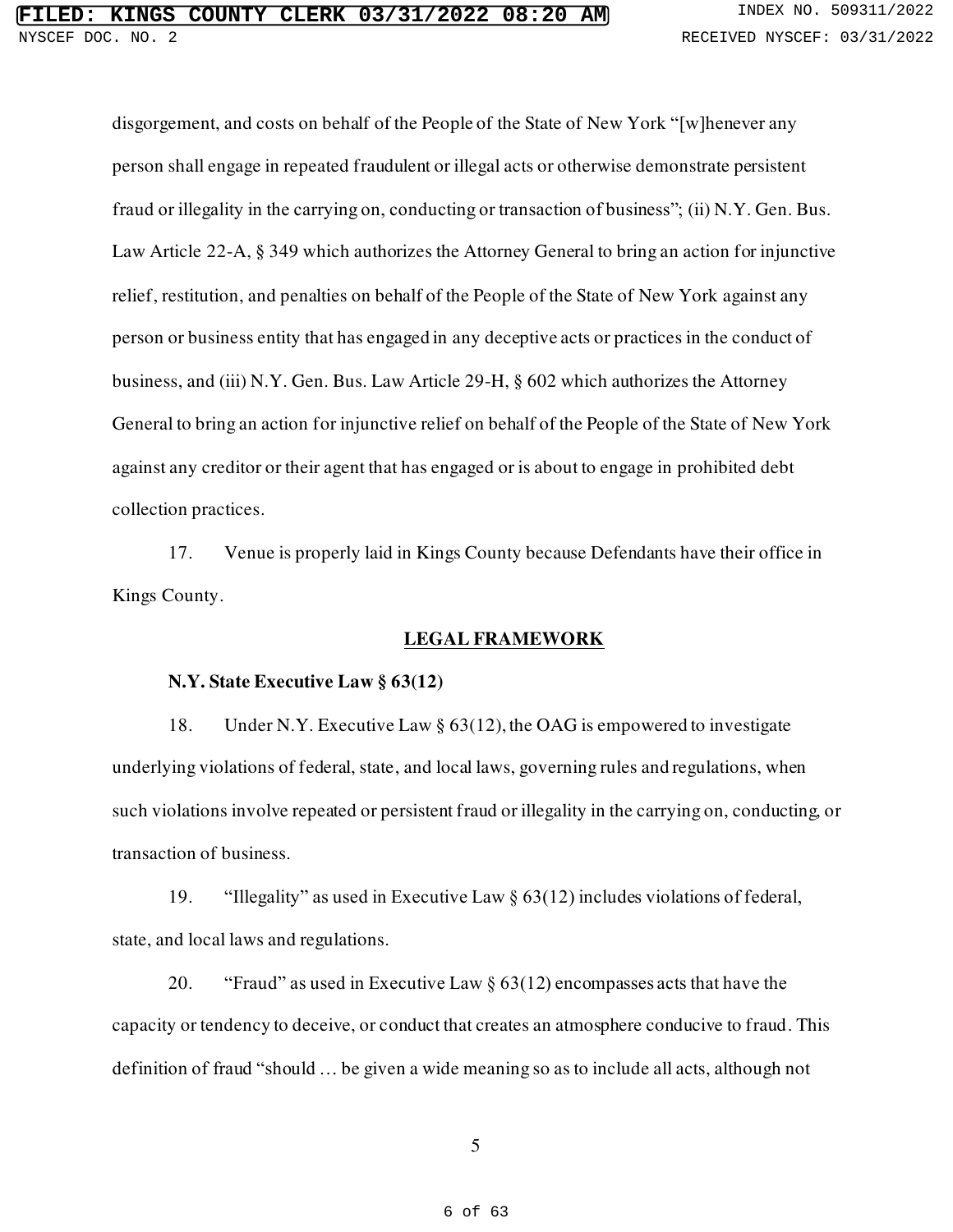originating in any actual evil design or contrivance to perpetrate fraud or injury upon others, which do by their tendency to deceive or mislead the purchasing public come within the purpose of the law." *People v. Credit Suisse Sec. (USA) LLC*, 31 N.Y.3d 622, 630, 633 (2018). It is therefore well-settled that the Attorney General does not need to prove intent, scienter, or bad faith to establish liability under Executive Law § 63(12). *See, e.g., id*., 31 N.Y.3d at 632-34; *People v. GE,* 302 A.D.2d 314, 315 (1st Dep't 2003); *People v. Apple Health & Sports Clubs*, 206 A.D.2d 266, 267 (1st Dep't 1994)

21. Continuing conduct, a repetition of any separate or distinct fraudulent or illegal act, or conduct which affects more than one person, satisfies the requirements to establish a violation of Executive Law § 63(12).

### **Federal Fair Debt Collection Practices Act (15 U.S.C 1692 et seq)**

22. Congress enacted 15 U.S.C. § 1692 et seq (Fair Debt Collection Practices Act "FDCPA") "to eliminate abusive debt collection practices by debt collectors." 15 U.S.C. § 1692e.

23. The FDCPA focuses on improper collection practices and does not distinguish between debts that are actually owed and those that are not. *See, e.g., id.* § 1692e; § 1692f; *see also Bautz v. ARS Nat'l Servs.*, 226 F. Supp. 3d 131 (E.D.N.Y. 2016).

24. The FDCPA applies to "attorneys who 'regularly' engage in consumer-debtcollection activity, even when that activity consists of litigation." *Heintz v. Jenkins*[, 514 U.S. 291](https://advance.lexis.com/search/?pdmfid=1000516&crid=fd4838b1-b5a6-4192-9c69-e25c2ba7fc86&pdsearchterms=131+L.+Ed.+2d+395&pdtypeofsearch=searchboxclick&pdsearchtype=SearchBox&pdstartin=&pdpsf=&pdqttype=and&pdquerytemplateid=&ecomp=5br5kkk&earg=pdsf&prid=4e8a2829-e715-4fdf-bf22-925c90ab5cea) (1995) (quoting 15 U.S.C. § 1692a(6)) Attempts to collect back rent, including litigation, are therefore covered by the FDCPA. *Romea v. Heiberger & Assocs.,* 163 F.3d 111 (2d Cir. 1998).

25. Under the FDCPA, "a debt collector may not use any false, deceptive, or misleading representation or means in connection with the collection of any debt." 15 U.S.C.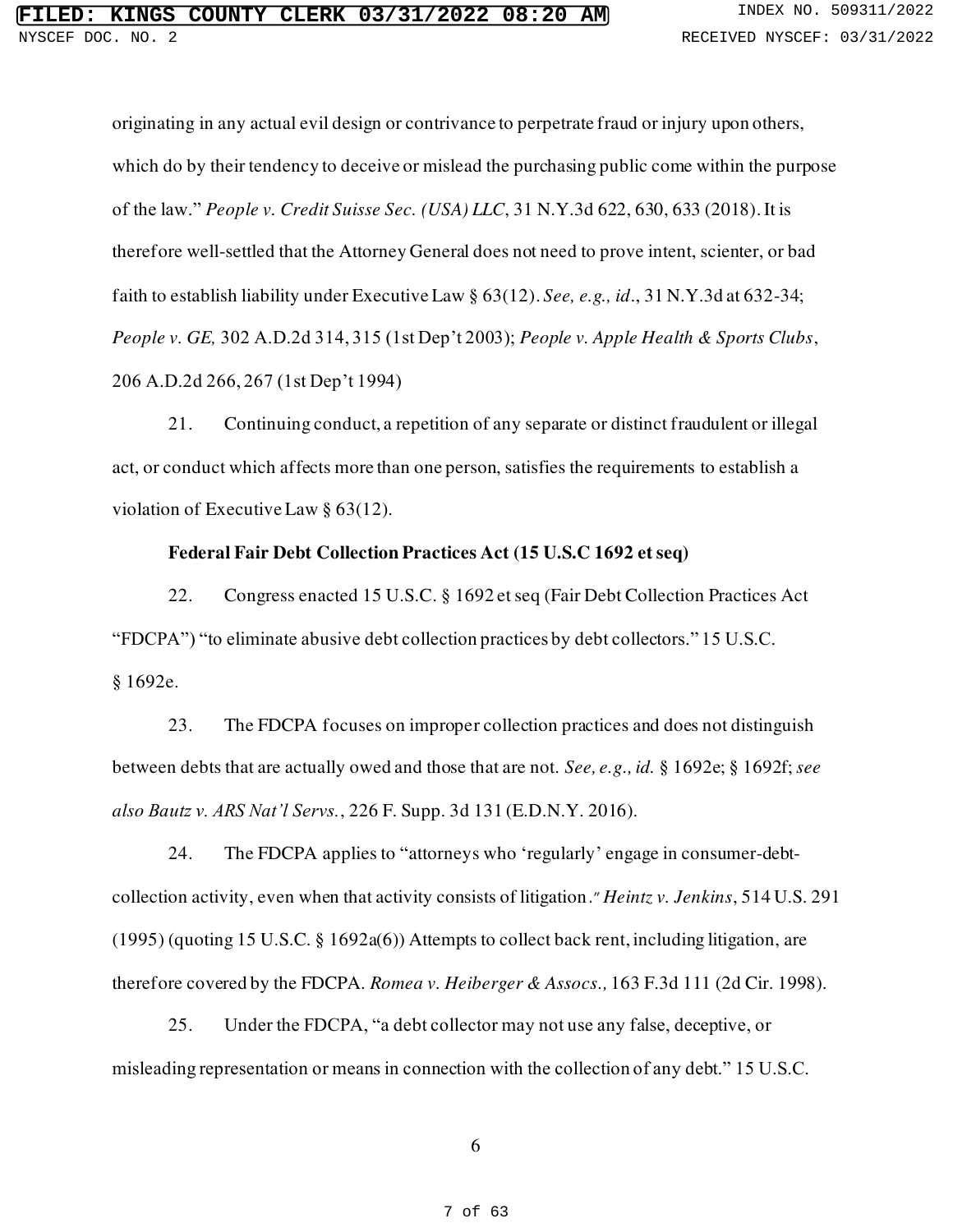§ 1692e. This section of the FDCPA contains a specific list of prohibited debt collection practices as well as prohibiting any other conduct that is false, deceptive, or misleading. *Id*. Conduct that violates the FDCPA includes making "false representations of the character, amount or legal status of any debt" and making "the false representation or implication that any individual is an attorney or that any communication is from an attorney." *Id.* (2)(A) and (3).

26. In addition, a debt collector is prohibited from collecting any amount unless such amount is expressly authorized by the agreement creating the debt or permitted by law. 15 U.S.C. § 1692f (1).

27. The FDCPA imposes strict liability on debt collectors and a plaintiff does not need to show that the debt collector knew or intended to violate the law. *Lee v. Kucker & Bruh*, 958 F. Supp. 2d 524 (S.D.N.Y. Cir. 2013). A debt collector may avoid liability only if they can show "by a preponderance of evidence that the violation was not intentional and resulted from a bona fide error notwithstanding the maintenance of procedures reasonably adapted to avoid any such error." 15 U.S.C. § 1692k(c).

28. Attorneys who issue debt collection letters, including pre-litigation letters and court filings, must conduct a meaningful attorney review of the facts otherwise they give a false impression that the attorney has exercised their professional judgment about the contents of the letter or complaint. 15 U.S.C. § 1692e(3); *Miller v. Upton*, 687 F. Supp. 2d 86 (E.D.N.Y. 2009), *Bock v. Pressler and Pressler, L.P.*, 30 F. Supp. 3d 283 (D.N.J. 2014). Failure to conduct a meaningful attorney review of the facts and law underlying a debt collection letter or court filing violates the FDCPA. *Id*.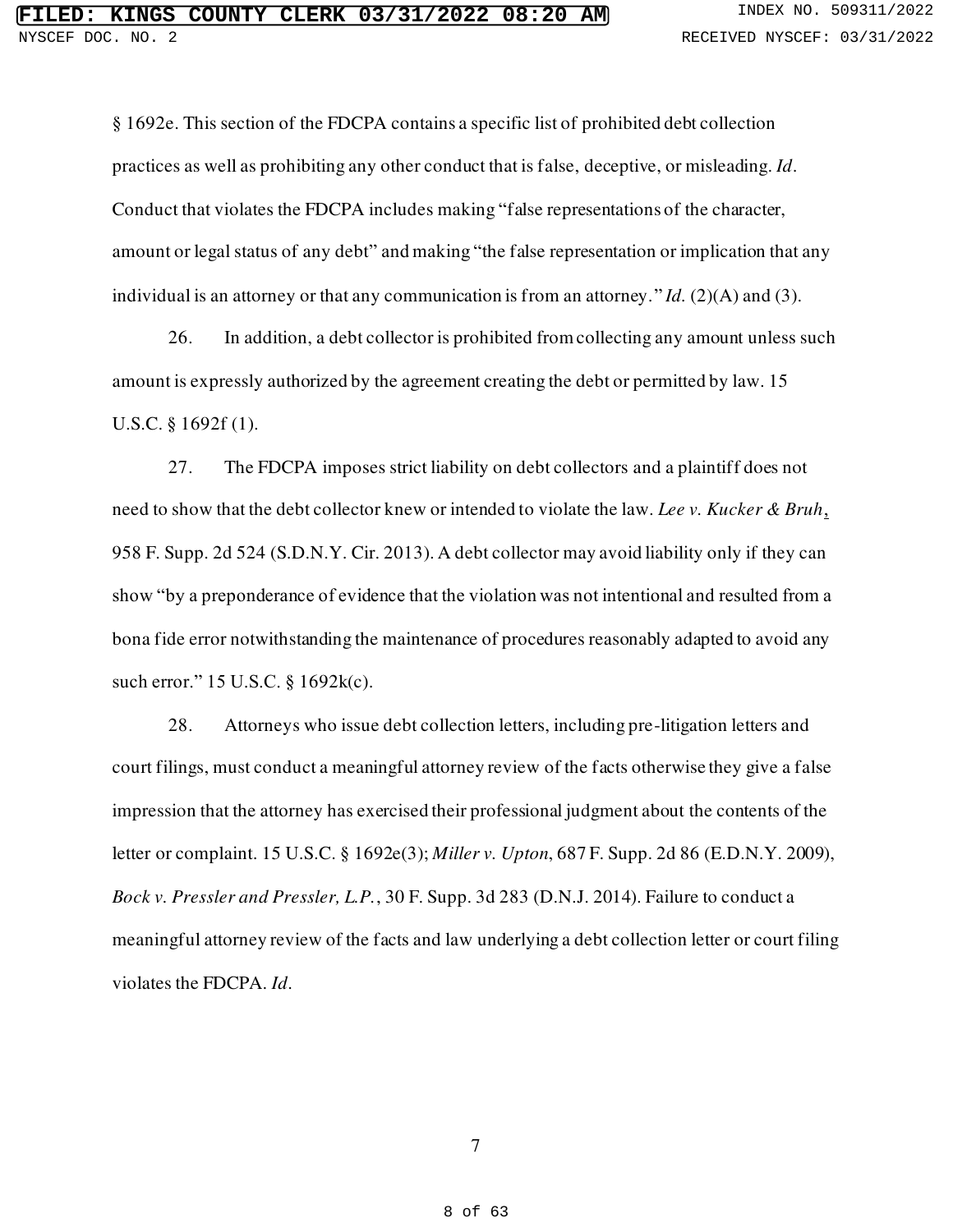### **New York State Debt Collection Procedures (Gen. Bus. Law § 600 et seq.)**

29. In New York State, a creditor's agent is prohibited from claiming, or attempting to claim, a right with knowledge or reason to know that the right does not exist. N.Y. Gen. Bus. Law § 601(8). In addition, a creditor's agent is prohibited from using a communication which gives the appearance of being authorized, issued, or approved by an attorney at law when it is not. *Id*. at § 601(9).

30. The Attorney General is authorized to commence an action to enjoin the continued violation of the law or potential future violation. N.Y. Gen. Bus. Law § 602(2).

## **New York State Deceptive Business Practices Act (Gen. Bus. Law § 349)**

31. Under the N.Y. Gen. Bus. Law, "[d]eceptive acts or practices in the conduct of any business, trade or commerce or in the furnishing of any service in this state are hereby declared unlawful." N.Y. Gen. Bus. Law § 349(a).

32. The law applies to virtually all economic activity and is intended to "secure an honest marketplace." *Himmelstein, McConnell, Gribben, Donoghue & Joseph, LLP v. Matthew Bender & Co*., 37 N.Y.3d 169 (2021).

33. The elements of a claim under N.Y. Gen. Bus. Law § 349 are that (1) the defendant's conduct was consumer-oriented; and (2) the defendant's act or practice was deceptive or misleading in a material way. *Id*. The Attorney General does not need to show injury in order to obtain relief under the law. N.Y. Gen. Bus. Law § 349(b); *see e.g,, Mount v. PulsePoint Inc*, 684 Fed. Appx. 32, 36 (2d Cir. 2017).

34. Consumer-oriented conduct under N.Y. Gen. Bus. Law § 349 includes repeated filing of fraudulent debt collection lawsuits against New York consumers. *See e.g. Scott. v. E Hope Greenberg*, 2017 U.S. Dist. LEXIS 50822 (E.D.N.Y. 2017).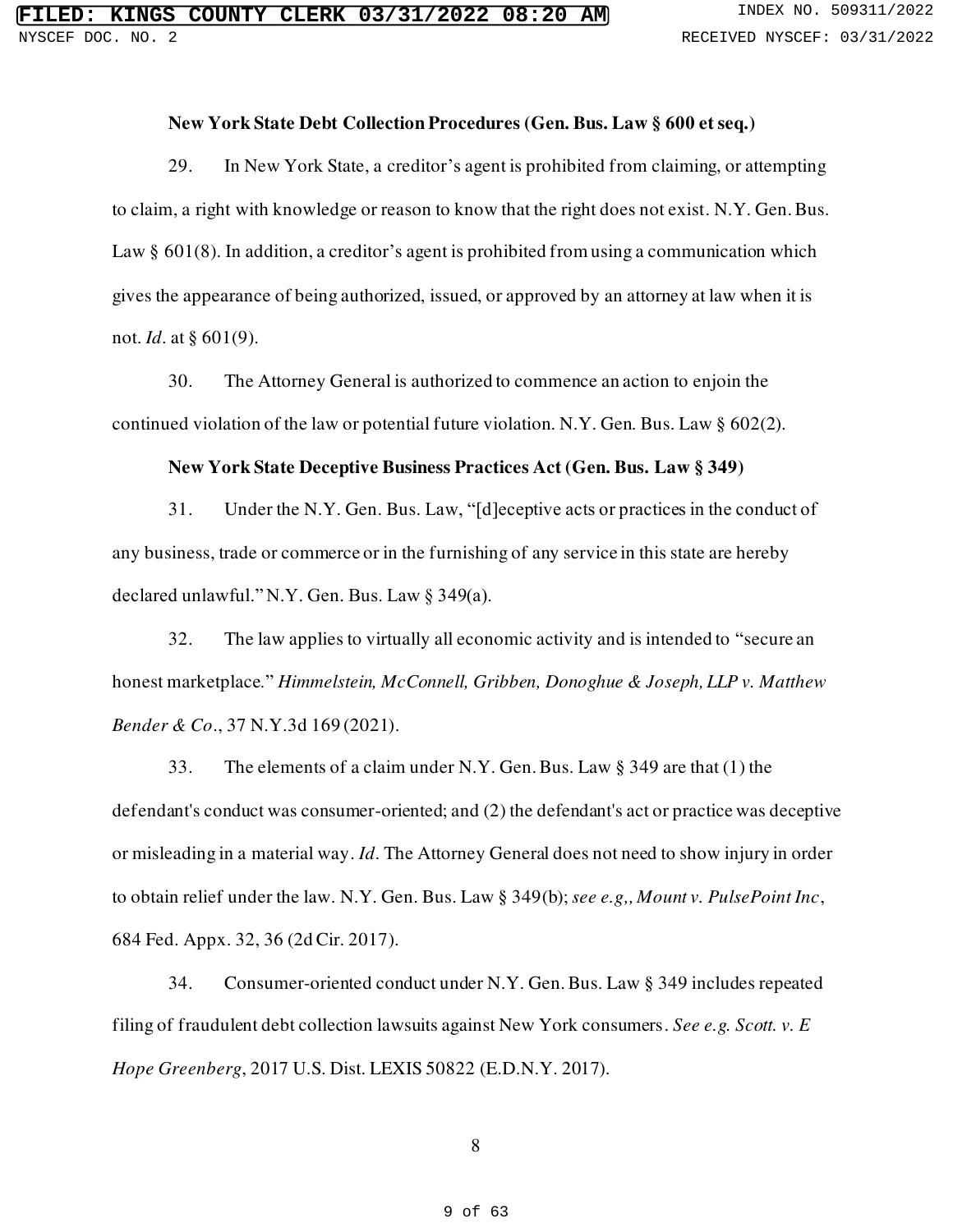35. For a practice to violate N.Y. Gen. Bus. Law § 349, the deception does not need to be intentional nor does the consumer need to have relied on the deceptive practice. *See, e.g.,* K*arlin v. IVF Am., Inc.*, 93 N.Y.2d 282 (1999). Instead, a "deceptive act or practice" is a representation or omission "'likely to mislead a reasonable consumer acting reasonably under the circumstances'" *Id*. (quoting *Oswego Laborers' Local 214 Pension Fund v Mar. Midland Bank*, N.A., 85 NY2d 20 (1995)).

## **22 N.Y.C.R.R. § 130-1.1a**

36. Under the Rules of the Chief Administrator of the Courts, 22 N.Y.C.R.R. § 130- 1.1a, an attorney must sign court filings submitted to a court or served on another party certifying "that, to the best of that person's knowledge, information and belief, formed after an inquiry reasonable under the circumstances … the presentation of the paper or the contentions therein are not frivolous as defined in section 130-1.1(c) of [the Rules]."

37. Frivolous conduct includes an attorney asserting a material factual statement in court filings that is false. 22 N.Y.C.R.R. § 130-1.1(c).

## **FACTUAL ALLEGATIONS**

38. Balsamo is a law firm that specializes in landlord-tenant law in New York City. As a principal part of its business practice, Balsamo regularly attempts to collect rent on behalf of their clients through issuing debt collection notices to tenants and commencing proceedings with the Housing Part of the New York City Civil Court ("housing court") for non-payment of rent. In addition, Balsamo also represents landlords in holdover and repair cases in housing court, and other similar matters in small claims, Civil and Supreme Court.

39. Balsamo has had relatively few attorneys employed by the firm at any one time compared to the volume of cases it handles. Based on a review of their website from 2016 to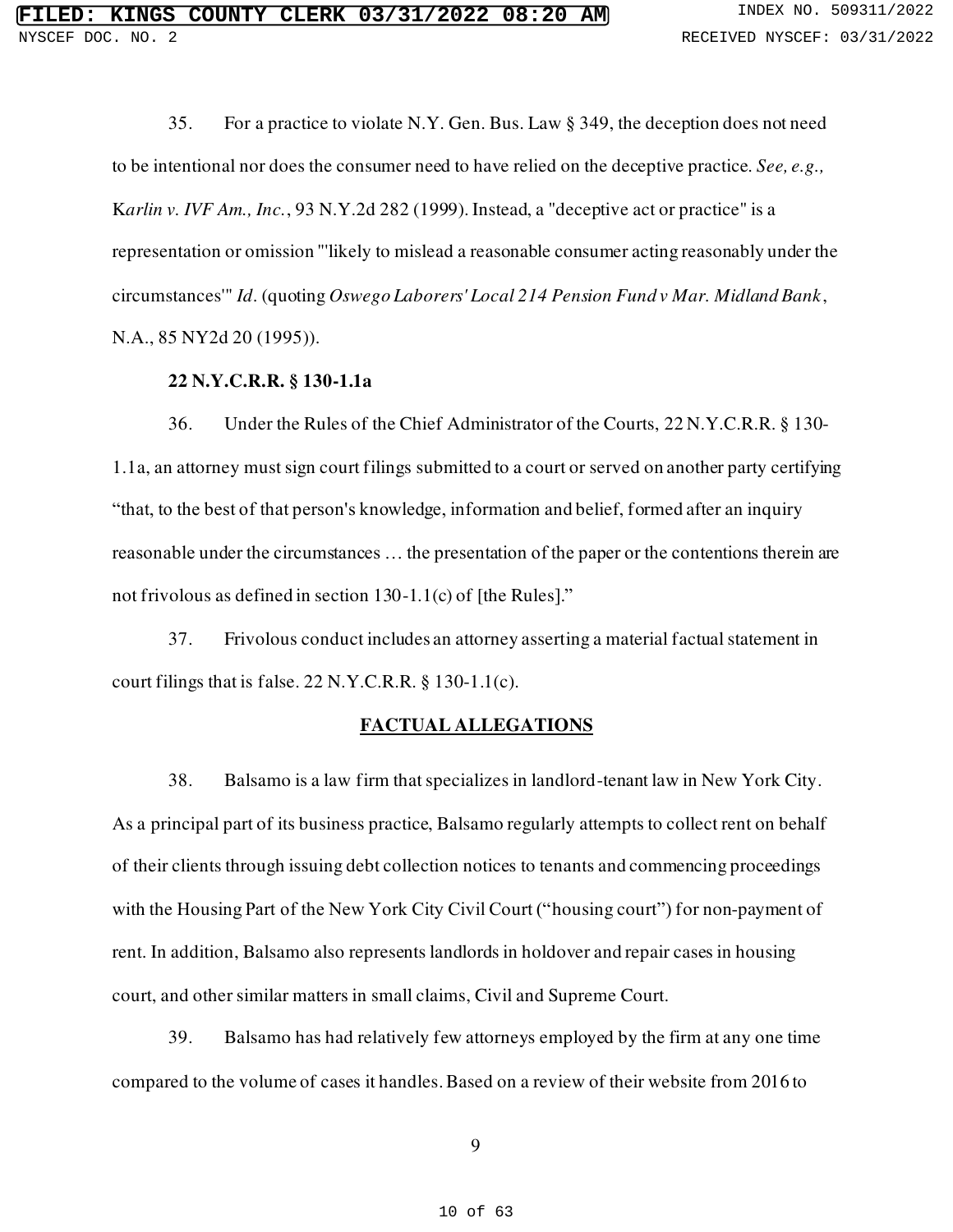present, Balsamo has had no more than five attorneys at any given time. Balsamo has confirmed that it has never had more than 10 employees overall. Defendant Hall tends to appear and litigate cases in court while Rosenblatt primarily remains in the office.

40. Despite having few attorneys at the firm, Balsamo files a high number of cases with housing court. The chart below shows the total number of cases filed by Balsamo in housing court, the number of those that are non-payment cases, and the average number of cases per attorney employed at the firm per year.

| Year | Total No. Cases | Non-Payment Cases | Cases per Attorney |
|------|-----------------|-------------------|--------------------|
| 2014 | 2074            | 1695              | N/A                |
| 2015 | 2330            | 1741              | 582.5              |
| 2016 | 2061            | 1365              | 515.25             |
| 2017 | 2224            | 1497              | 556                |
| 2018 | 2159            | 1267              | 431.8              |
| 2019 | 1670            | 870               | 556.6              |
| 2020 | 894             | 375               | 178.8              |
| 2021 | 430             | 122               | 86 <sup>1</sup>    |

41. Due to each attorney's substantial caseload, Balsamo does not and is incapable of conducting a meaningful review of all the cases it commences in housing court. In fact, Defendants submitted an affidavit to the OAG that describes their procedures and makes clear that Balsamo and its attorneys fail to even attempt to make any meaningful attorney review of a case prior to issuing debt collection letters or commencing litigation against tenants.

## **Defendants' Internal Practices**

42. Since at least 2014, Defendants have followed the same procedures for evaluating debt collection activities and commencing non-payment of rent proceedings in housing court.

<sup>&</sup>lt;sup>1</sup> Due to the COVID-19 pandemic, courts were closed and filings were significantly reduced across the court systems in 2020 and 2021.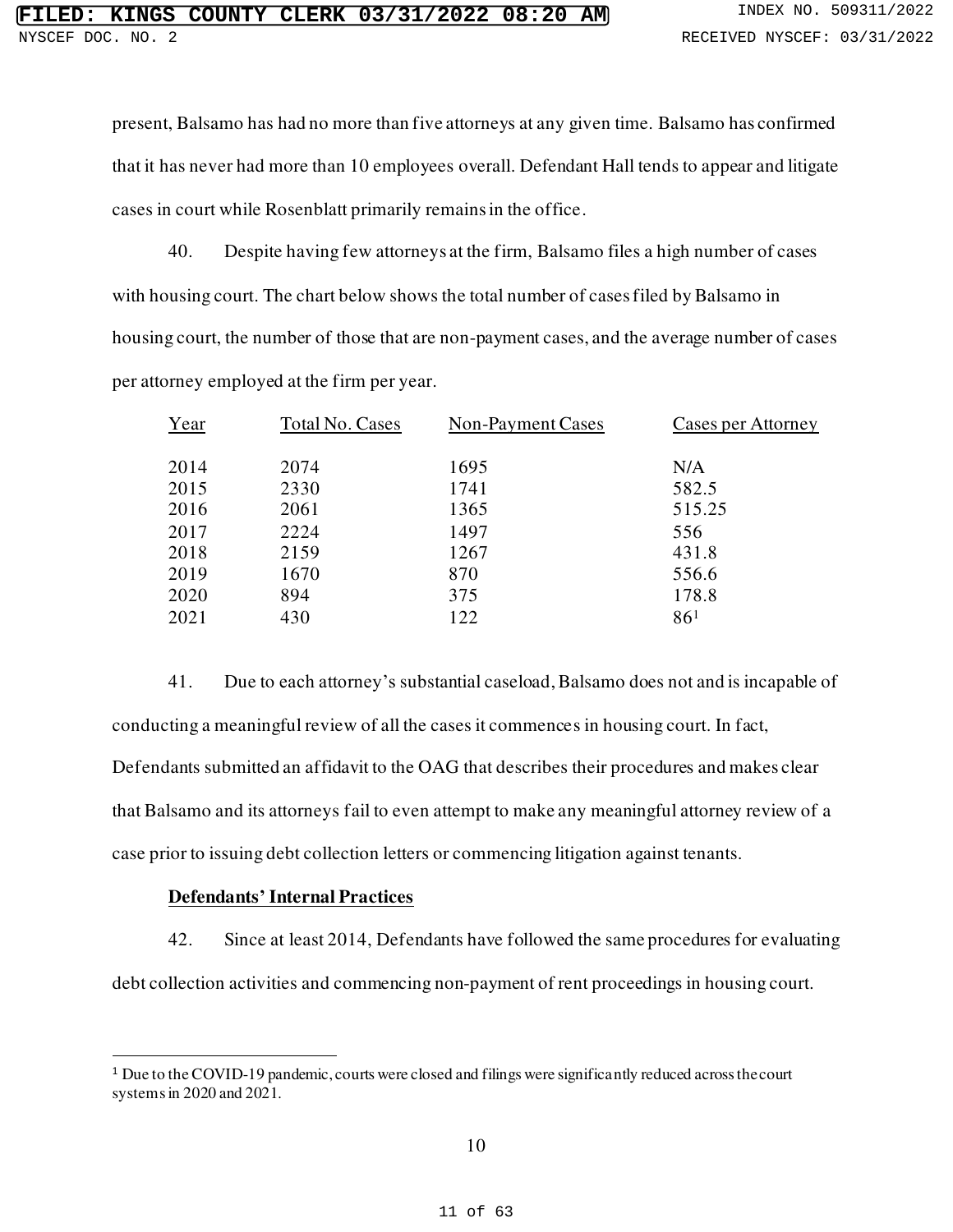43. According to Defendants, an attorney will meet with a new client to review the facts of the case they are bringing to the firm. However, for existing and returning clients, Defendants do not meet with the client and instead have the client submit an intake form.

44. In both situations, Defendants do not require their client to provide any documents to allow the attorney to make a legal assessment about the client's claims.

45. For instance, Defendants do not require their client to provide a deed or other document which is used to make a legal assessment about the client's right to possession of the property at issue in the non-payment proceeding.

46. Defendants do not require their client to provide a lease which is the contract that gives their client the right to collect the rent from the tenants or occupants of the apartment.

47. In addition, Defendants do not require their client to provide a rent breakdown that shows each payment made by or charged against the tenant from at least a time when there was no rent owed by the tenant. Landlords are required to plead with specificity the months where arrears are owed, and review of a zero-balance breakdown allows an attorney to make a legal assessment about what rent is owed and for what months.

48. Finally, for rent stabilized tenants, Defendants do not require their clients to provide a rent registration statement from the New York State Division of Housing and Community Renewal ("DHCR") for the apartment at issue in the non-payment proceeding. Landlords of rent stabilized tenants can only sue for the legal regulated rent, and a DHCR rent registration is necessary for an attorney to make a legal assessment about the legal regulated rent, including whether the landlord is precluded from seeking rent where the apartment has not been properly registered with DHCR.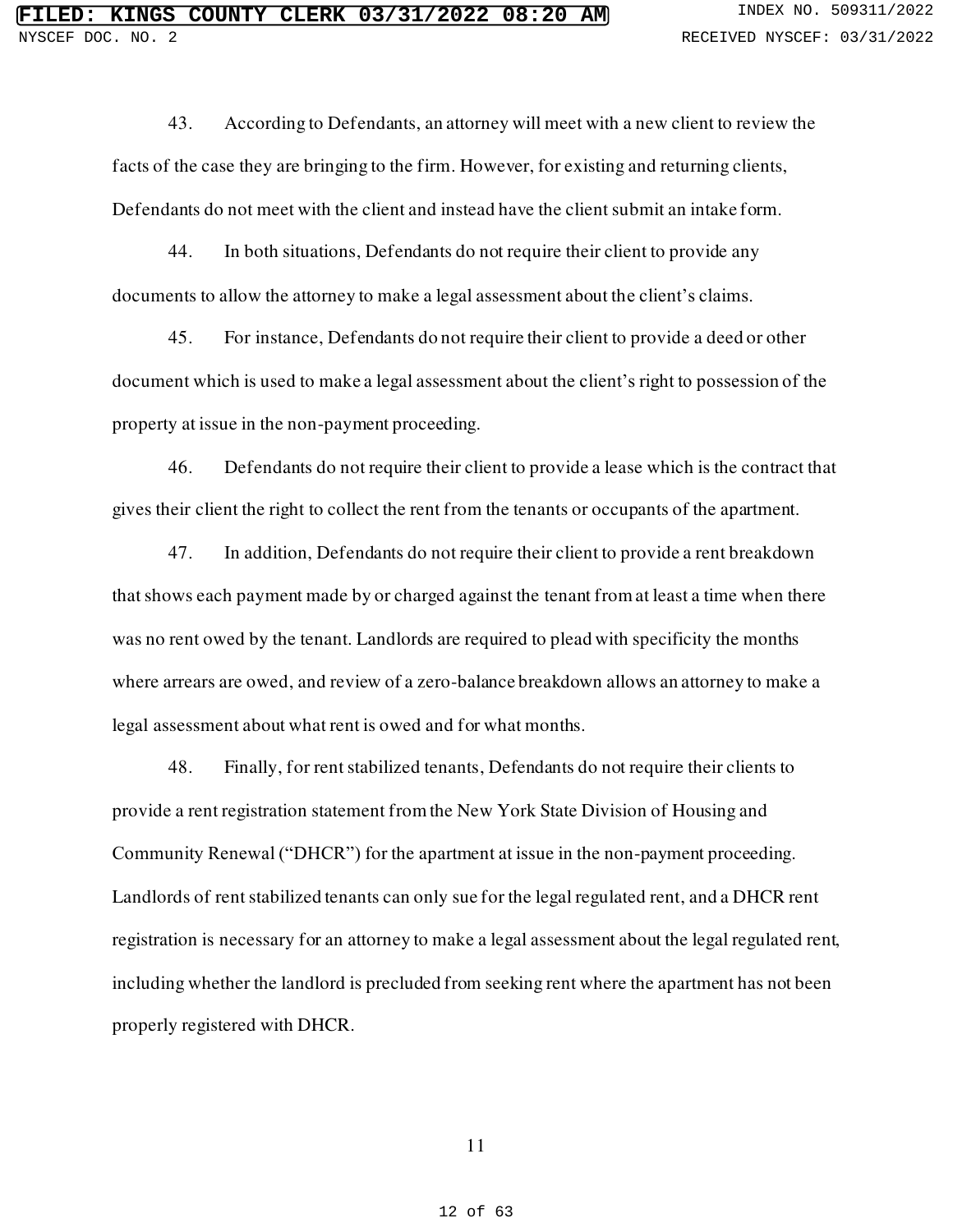49. In addition to not reviewing these crucial documents, Defendants also fail to obtain specific facts from their clients in order to make legal assessments about their client's claims, including:

- a. whether the property is covered by the Multiple Dwelling Law and if so, whether it has a current Multiple Dwelling Registration ("MDR") filed with the New York City Department of Housing Preservation and Development ("HPD"). A landlord is precluded from seeking any rent in a non-payment proceeding if the MDR with HPD has expired. This information is publicly available online;
- b. whether the property requires a Certificate of Occupancy, and if so, whether one exists or whether the property's use conforms with the Certificate of Occupancy. A landlord is precluded from seeking any rent in a non-payment proceeding if no certificate of occupancy exists when required or the property is being used in non-conformity with the legal use. Again, this information is publicly available online;
- c. whether DHCR has issued any orders that affect the legal regulated rent that the landlord is allowed to charge and collect for the apartment or the property at issue in the non-payment proceeding;
- d. whether the tenant is receiving a Senior Citizen or Disability Rent Increase Exemption ("SCRIE" and "DRIE", respectively) capping the rent collectible from the tenant and whether the landlord's rent breakdown and any court filings reflect the SCRIE or DRIE exemption;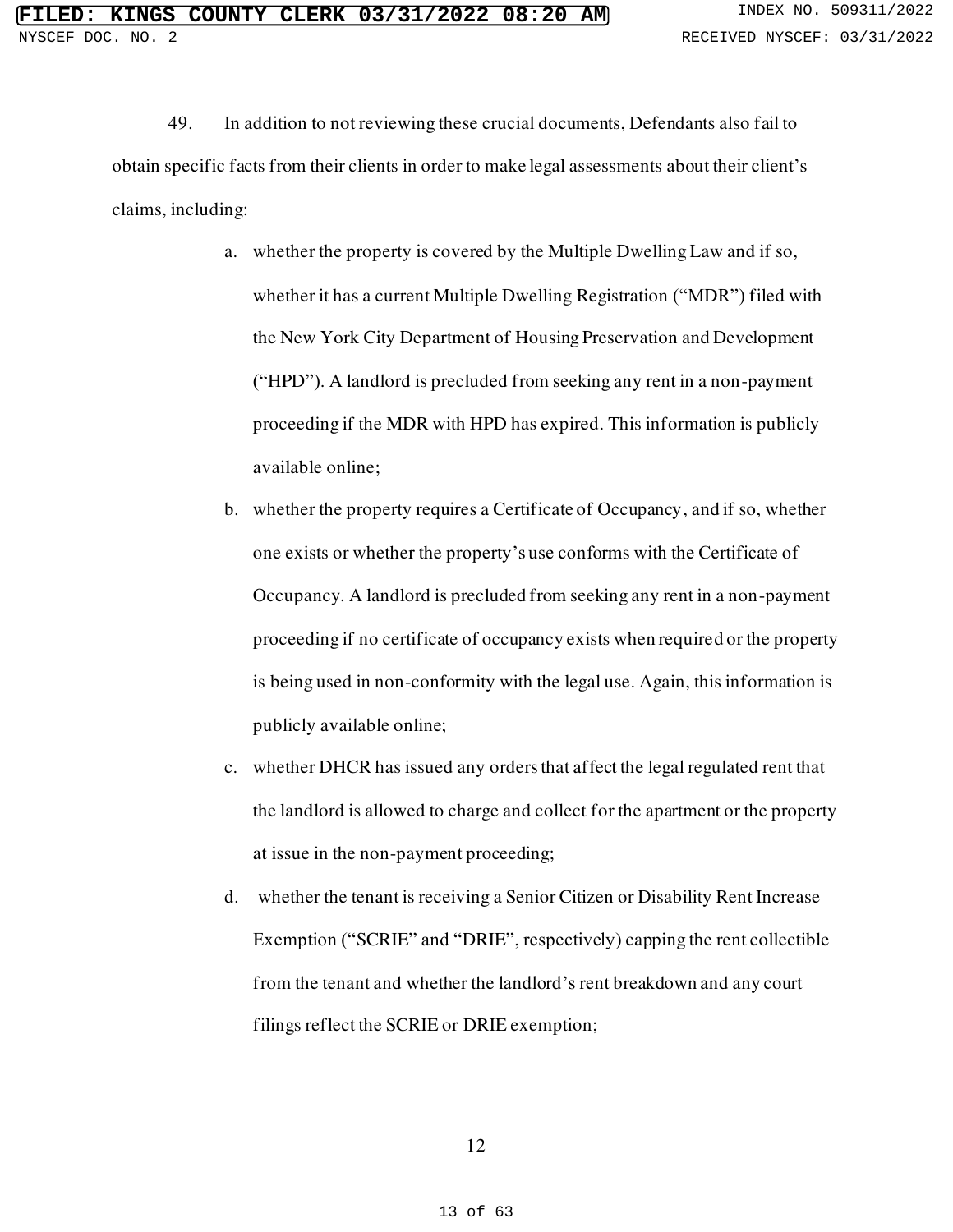- e. whether the tenant has a federal Housing Choice Voucher (also known as a "Section 8 voucher") and whether the landlord is improperly suing for the Section 8 share rather than the tenant share of the rent. In addition, landlords who sue tenants with Section 8 vouchers in non-payment proceedings must comply with all procedural prerequisites imposed by the Second Partial Consent Judgment entered by the Honorable Robert J. Ward in the case of *Williams v New York City Hous. Auth.*, 81 Civ 1801 (S.D.N.Y. Feb. 2, 1995) (the "*Williams* Consent Decree");
- f. whether the tenant's payments are earmarked. An attorney must determine whether rent paid is being properly applied to the month in which it is earmarked; and
- g. Whether the client has sued the tenant in the past, whether there was a decision or settlement in that proceeding, and whether the decision or settlement is reflected in the client's rent breakdown so that the client is not suing for rent that has already been adjudicated or settled.

50. Defendants do not require these documents and do not review these claims. Instead, they delegate these legal determinations to their clients by having the landlord fill out a single-page intake form, attached as Exhibit A. The intake form requires the landlord to make various legal assessments about the elements of the case, including but not limited to, whether the property is rent regulated, whether the individuals sued have a rental obligation, and whether the party proposed to be named as plaintiff in a summary proceeding is the party entitled to bring such proceeding.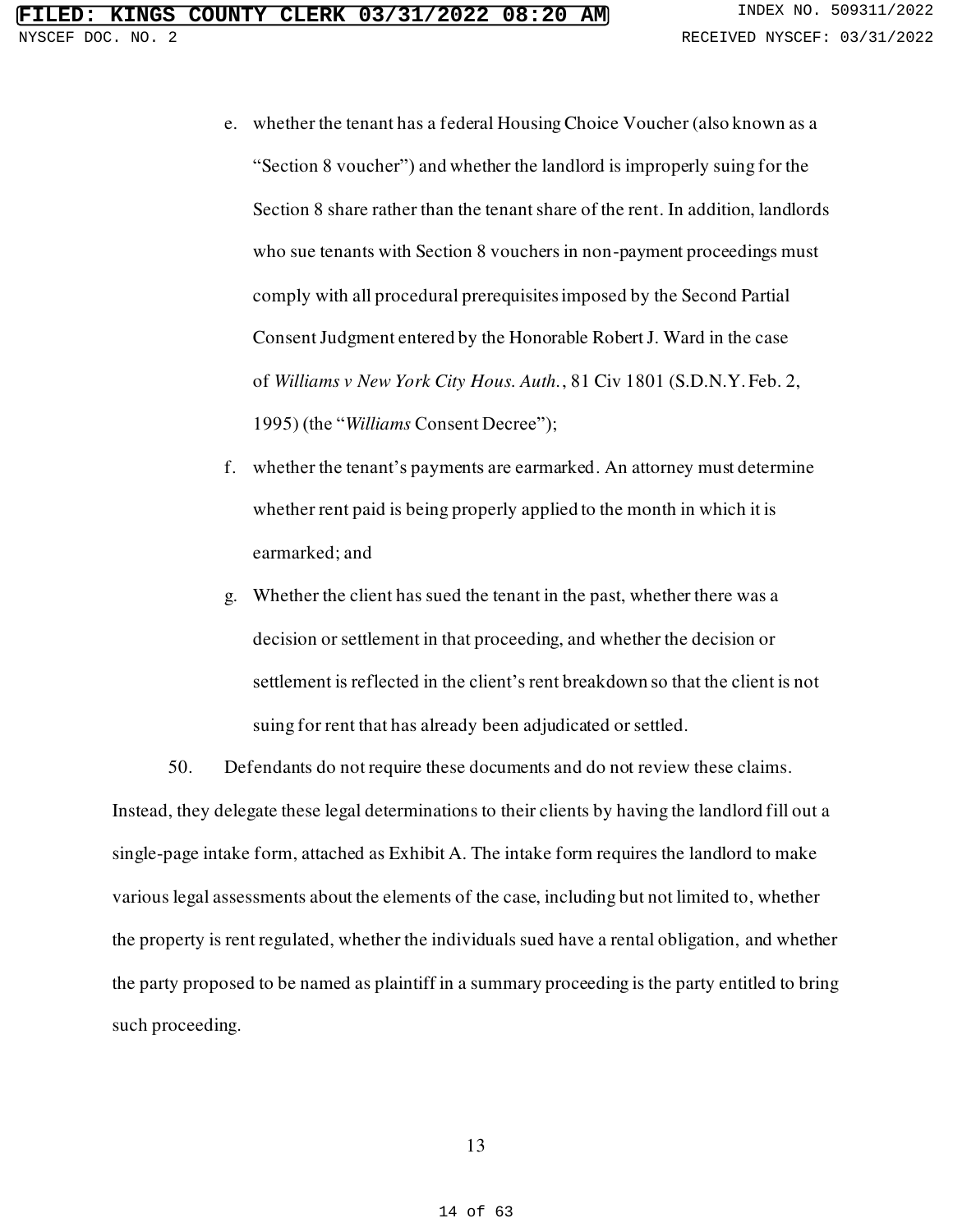51. Employees of Balsamo, including attorneys, enter the information provided by the client on the intake form (and a rent breakdown if the client decides to provide) into Defendants' L&T software program. The software program then generates pre-litigation notices and court documents. Defendants informed the OAG that an attorney only reviews these documents to check whether the same information appears on the computer-generated legal documents and the intake sheet.

52. Once the software program generates the court documents, Balsamo commences a non-payment proceeding. Defendants will first send a rent demand to the tenant and are required by law to provide a good faith estimate in the rent demand of the arrears owed, broken down by month.

53. The landlord's name and Balsamo's name and address are type written on the bottom of the rent demand.<sup>2</sup> In addition, Defendants acknowledge that they are debt collectors and covered by the Fair Debt Collection Practices Act by including language in the rent demands that is required to be sent to debtors by debt collectors under 15 U.S.C 1692g of the FDCPA.

54. After the rent demand, Defendants file a verified petition with the housing court that pleads its client's case. The allegations contained in the petition include:

- a. The name of the landlord who owns the property and is owed rent through a rental obligation;
- b. The name of the tenant who entered into possession of the property through a lease between them and the landlord;
- c. That the tenant has a rental obligation under the lease;

<sup>&</sup>lt;sup>2</sup> Rent demands and court filings used by Defendants use the name "Balsamo & Rosenblatt" despite Balsamo & Rosenblatt, P.C. being dissolved by proclamation on April 29, 2009.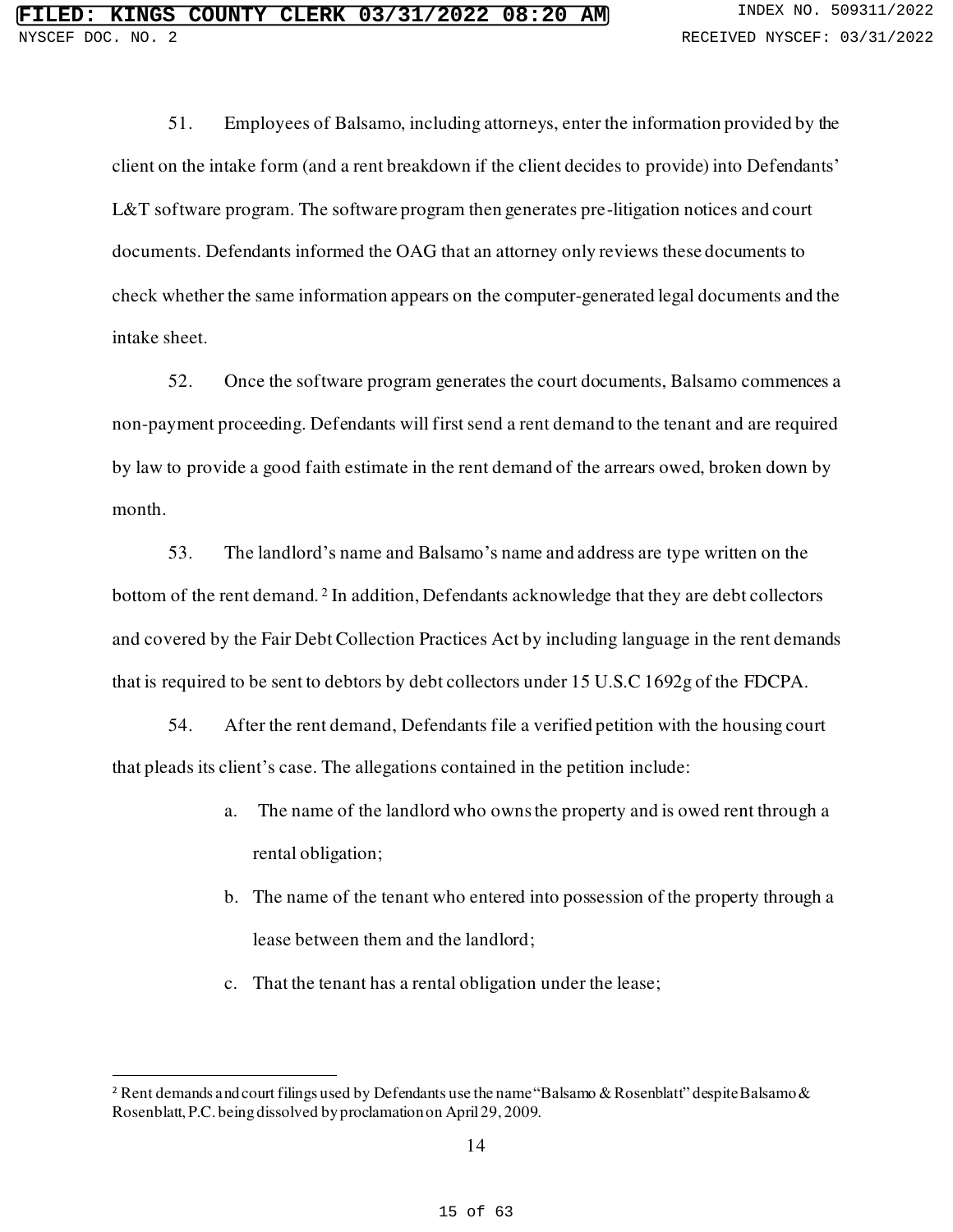- d. The monthly rent set forth in the lease, the full amount of rental arrears owed, and a monthly breakdown of the arrears owed;
- e. That the tenant is in default in the payment of the monthly breakdown of arrears;
- f. The address of the premises from which eviction is requested, including the apartment number, which should correspond to the address contained in the lease;
- g. Whether the premises are subject to rent stabilization, and when stabilized, that the premises have been registered with DHCR and that the rental amount sought does not exceed the registered rent or the legal regulated rent;
- h. Whether the premises are a multiple dwelling and if so, the HPD registration number.

55. Petitions are signed and verified by Robert Rosenblatt as allowed under RPAPL § 741. Rosenblatt signs the petition as required by 22 NYCRR § 130-1.1a, and therefore is affirming, to the best of his knowledge, information and belief, formed after an inquiry

reasonable under the circumstances, the petition is not frivolous, including that there are no false material factual statements in the petition.

56. Defendants frequently litigate ongoing cases without any of the documents necessary to resolve or try the case, including a current rent breakdown. In some instances, Defendants apply for and obtain a default judgment and evict the tenant without having reviewed a single document to assess whether the judgment and eviction are proper.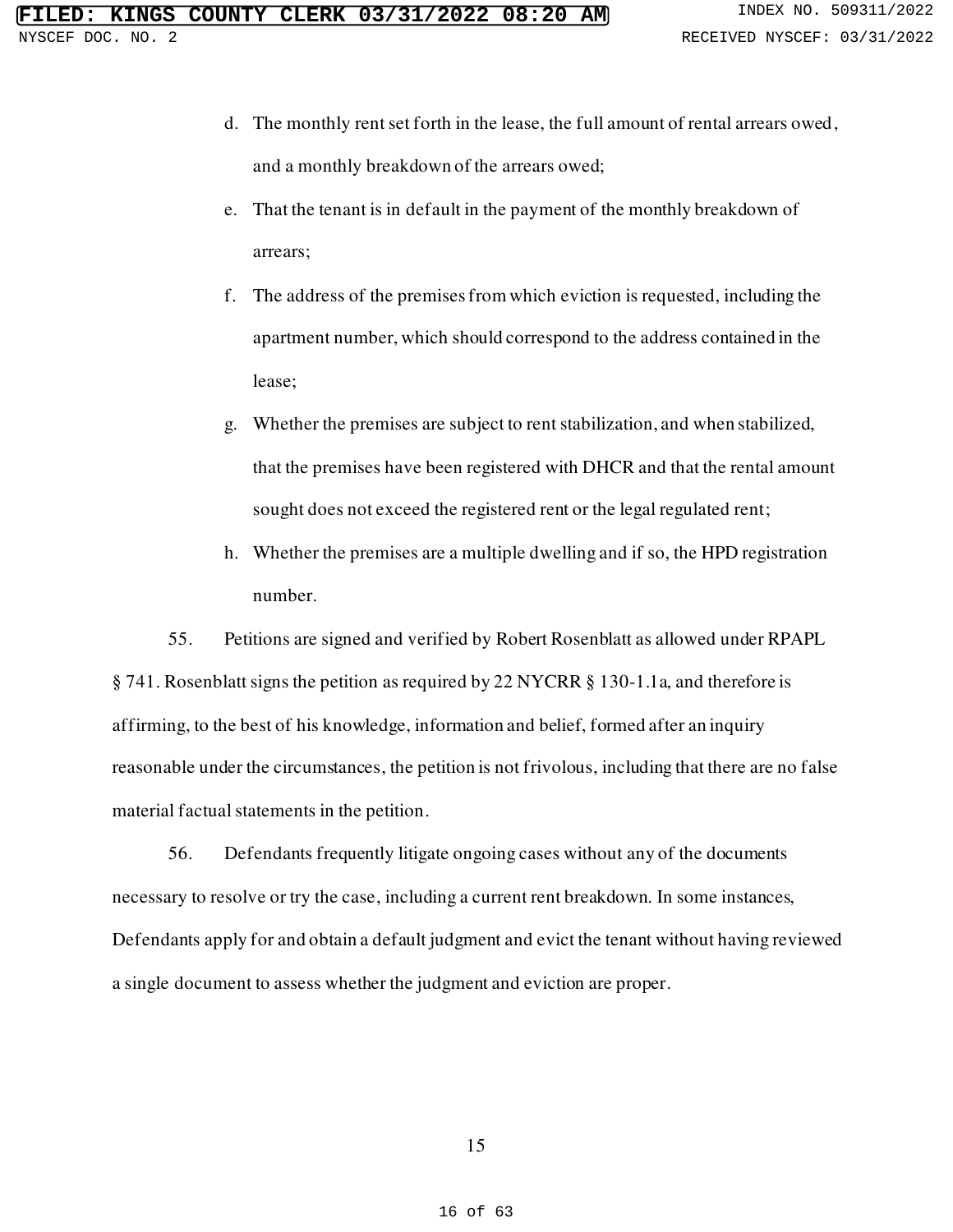57. Defendants' entire practice, from initial debt collection to petitioning courts for warrants of eviction, thus involves no meaningful attorney review of the facts and documents supporting the case.

58. This reckless business model, built to maximize volume, gives the false impression to tenants and the courts that Defendants have exercised their professional legal judgment about the contents and validity of the debt collection letter or court filings. These actions are unlawful and have at times had disastrous consequences.

#### **The** *Calixto* **Complaint**

59. A tenant's attorney notified the OAG that Defendants were sending debt collection notices and litigating cases against tenants who owed no rent or significantly less than the amount verified in their court filings.

60. The complainant provided the OAG with a copy of a federal lawsuit filed in 2018 by its client Luisa Calixto against Defendants for violations of the FDCPA*. Calixto vs. Balsamo Rosenblatt, P.C.* 18-CV-4675 (E.D.N.Y.).

61. A review of the federal complaint and documents associated with Defendants' housing court case against Luisa Calixto showed a troubling set of facts.

62. On or about August 21, 2017, Balsamo issued a 5-day rent demand to Luisa Calixto alleging that she owed \$30,100.00 in rent. The demand alleged that Luisa Calixto had not paid their rent of \$1075.00 per month for the months of May 2015 through August 2017. In addition, the demand identified Balsamo & Rosenblatt as the attorneys for "petitioner" and included language required by section 1692g of the FDCPA for a first communication by a debt collector to a debtor.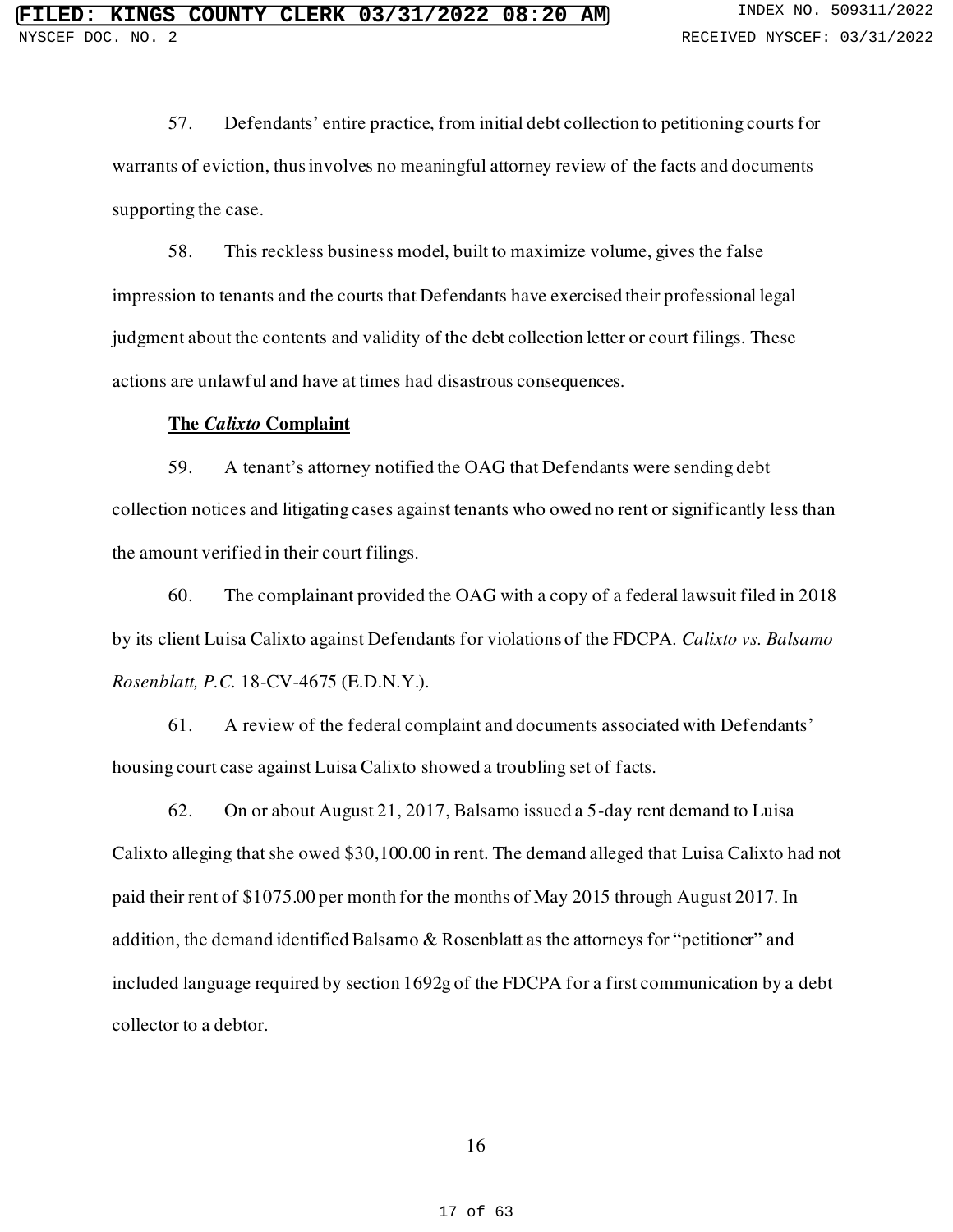63. On or about September 13, 2017, Balsamo filed a petition with the New York City Housing Court against Luisa Calixto in *266 Realty NY LLC v. Luisa Calixto*, Index No. 84971/17. The petition was signed and verified by Robert Rosenblatt.

64. Balsamo alleged the rent demand and petition were served upon Luisa Calixto.

65. The petition made numerous factual allegations including that Luisa Calixto owed \$31,175.00 in rent for the more than two-year period of May 2015 through September 2017. The petition also alleged that the unit was properly registered with HPD as a Multiple Dwelling and properly registered with DHCR.

66. The only document contained in Balsamo's own file for the Luisa Calixto nonpayment case was a "Court Rent Breakdown" that appeared to have been created for litigation.

67. It appeared that neither Rosenblatt nor any of the attorneys in his firm reviewed any documents to support the legal conclusions in the petition, including but not limited to, reviewing a deed, a lease to determine whether the landlord had a right to sue Luisa Calixto for rent, the MDR to see if the property was currently registered, or the DHCR rent registrations to see whether the rent was registered or the rent demanded was the legal regulated rent.

68. Contrary to the allegations in the petition, Luisa Calixto did not owe \$31,500.00 in rent. Instead, Luisa Calixto only owed 7 months of rent totaling \$7,500.00 that they withheld in an attempt to have repairs completed in their apartment. However, prior to the first court date, Luisa Calixto paid that entire amount to the landlord and obtained receipts. Thus, by at least the first court date, Luisa Calixto owed no money to the landlord.

69. At the initial court appearance on October 10, 2017, Luisa Calixto submitted to Balsamo receipts from an agent of the landlord earmarked for the rent from June 1, 2016 to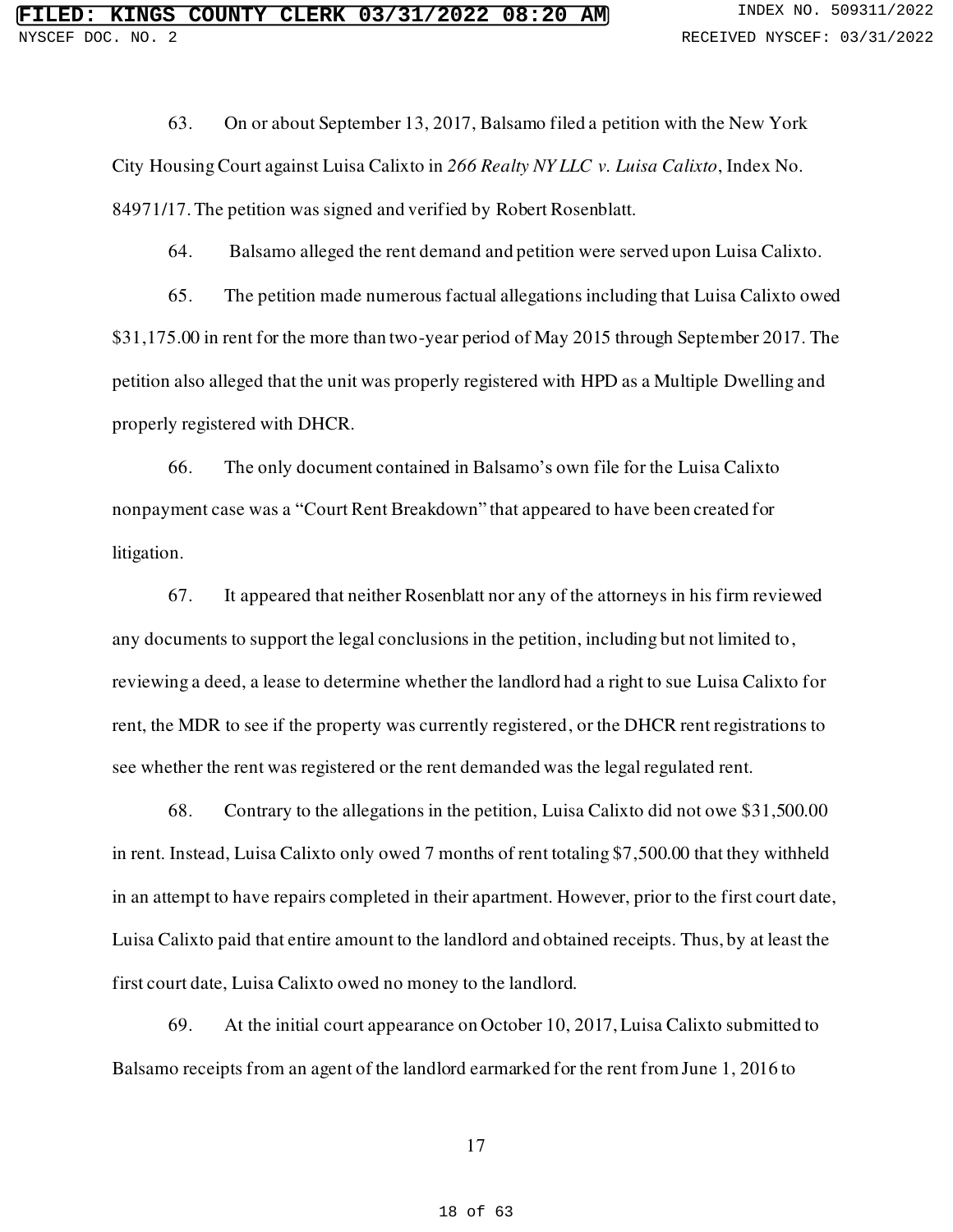September 30, 2017. The case was adjourned by stipulation to November 27, 2017. That stipulation acknowledged Luisa Calixto presented receipts to Balsamo and also provided that "[Petitioner] to review rent records as petition claims 13 months is owed."

70. The matter was adjourned several times and on or around February 13, 2018, Luisa Calixto's counsel served and filed a motion to dismiss the proceeding, in part, on the basis that petitioner was not entitled to collect rent, due to both failure to properly register the property as a Multiple Dwelling and for failing to properly register the rent with DHCR.

71. After service of the motion, an attorney from Balsamo contacted Luisa Calixto's counsel on March 20, 2018 requesting to discontinue the case. However, that same day, Balsamo, through Defendant Hall, served an affirmation in opposition to Luisa Calixto's motion.

72. Luisa Calixto's counsel sent an email to Balsamo inquiring why they filed opposition papers to the motion and Balsamo replied "we were going to [discontinue the case] but our client wanted to proceed with the opp."

73. In fact, Rosenblatt had a meeting with the owner prior to filing the opposition papers where Rosenblatt told the client that the rents had not been registered for years and that "we would never have proceeded with the action had we known." *See Balsamo Rosenblatt &Hall, P.C. v. 266 Realty NY LLC et al.,* Kings Co. Sup. Ct. Index # 504765/2021, (Complaint at ¶15, NYCEF Doc. No. 1). Rosenblatt also told the owner that "commencing this action was similar to committing a fraud upon his attorney and upon the court." *Id*. The owner directed the firm to oppose the motion, at which point Hall filed the opposition, which he certified was not frivolous under Rule 130.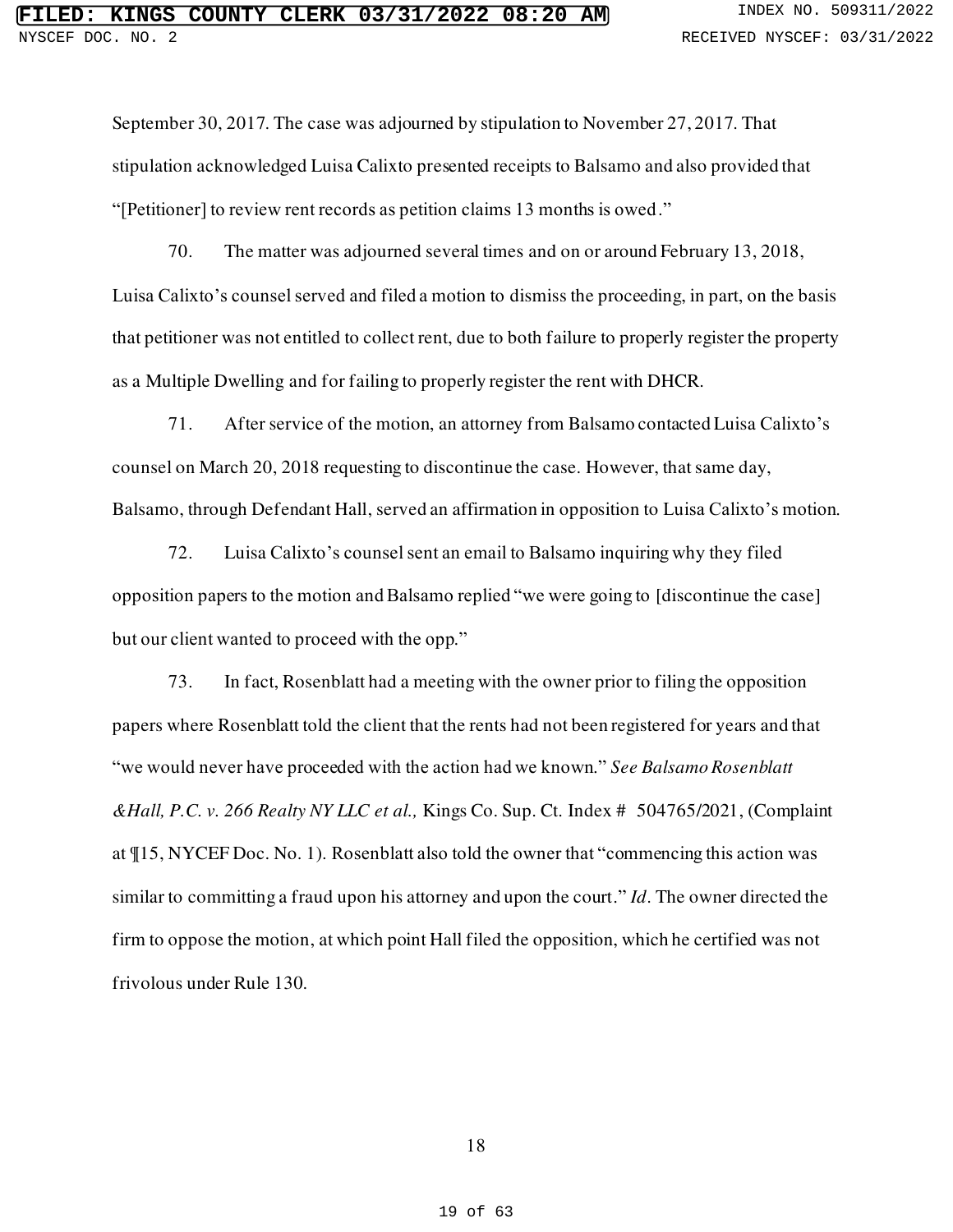74. On April 2, 2018, the court granted Luisa Calixto's motion dismissing the petition based on the landlord's failure to register the property as a Multiple Dwelling and failure to register the rents with DHCR.

75. Based on the above facts, Balsamo conceded liability under the FDCPA in the federal litigation brought by Luisa Calixto.

76. Luisa Calixto also raised pendent state claims in the federal litigation, including violation of N.Y. Gen. Bus. Law § 349. The federal court refused to exercise pendent jurisdiction on the state claims and therefore Luisa Calixto commenced an action in New York State Supreme Court, Kings County against Defendants that is still ongoing. *See Calixto v. A. Balsamo & Rosenblatt, P.C., Balsamo, Rosenblatt & Hall, P.C. et al.*, Index No. 506969/2021.

## **Calixto's Neighbors**

77. The federal complaint in *Calixto vs. Balsamo Rosenblatt, P.C.* identified several other tenants Balsamo had sued in buildings owned by the same owner as in *Calixto*.

78. Accordingly, on or about July 20, 2020, the OAG issued a subpoena to Balsamo for documents related to its debt collection practices, including documents for those other tenants.

79. The OAG learned that Calixto and the other tenants live in five neighboring Brooklyn buildings with shared ownership and control: 266, 268, 270, 271 and 272 Prospect Park West (the "Tam buildings").

80. Heung Sang Tam initially owned the five buildings in his individual capacity.

81. In November 2014, Tam deeded ownership of each of the five buildings to separate LLC entities owned and/or controlled by him. Following the 2014 transfers, he was no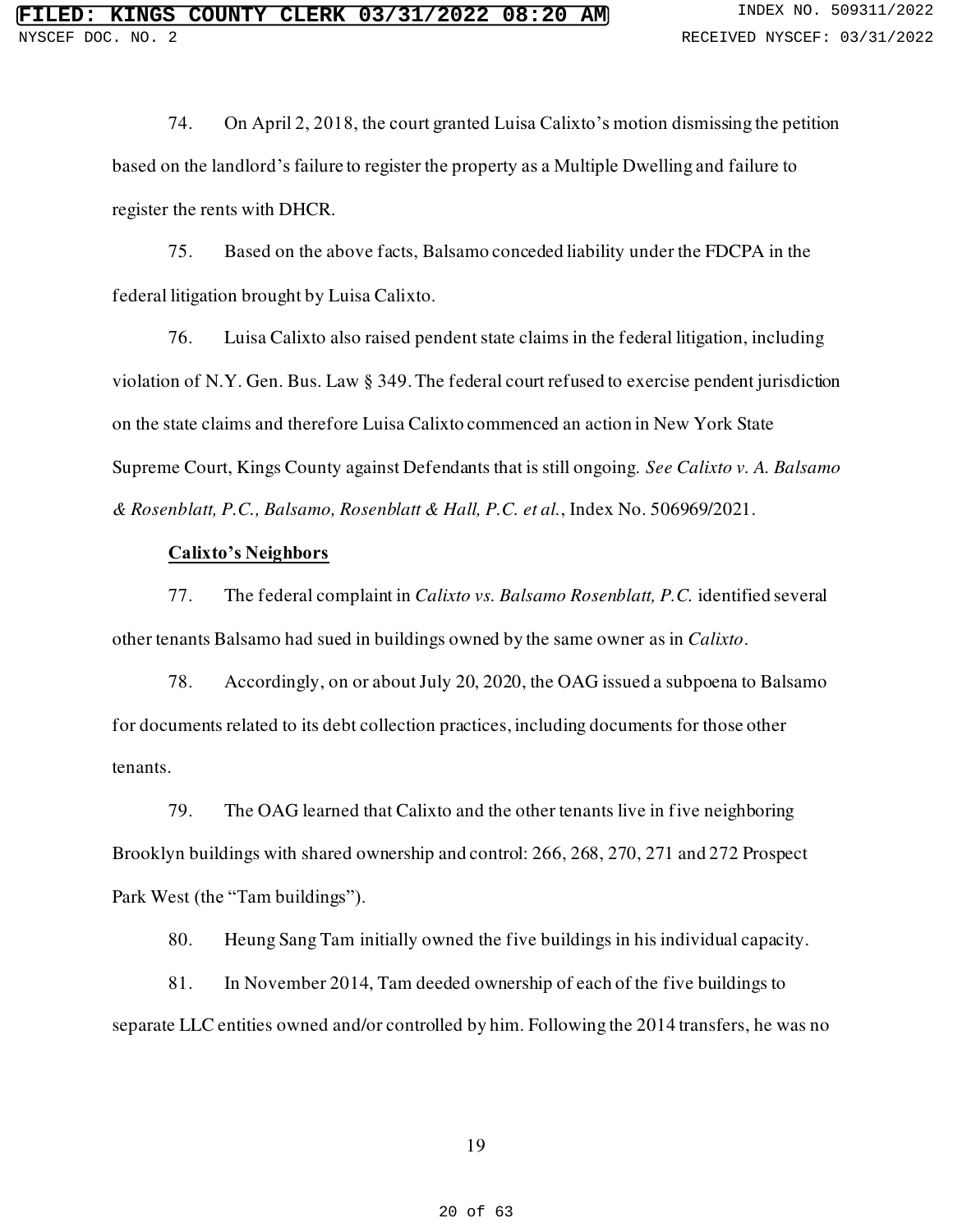longer the owner of any of the buildings and had no standing to collect the rent or bring an eviction proceeding.

82. Tam and/or the LLC entities employed Justice McCallister as the manager for the buildings. According to Balsamo's own internal documents, Justice McCallister filled out the intake forms Balsamo used to generate the debt collection notices and petitions and frequently appeared in court as a representative of the landlords of these buildings.

83. Balsamo maintained the same Client ID number for all the Tam buildings.

84. The OAG reviewed documents related to those other tenants and found a similar pattern of problematic debt collection practices and frivolous litigation.

#### **Arturo Solis**

#### *Solis's First Housing Court Case*

85. On or about March 7, 2017, Balsamo issued a 5-day rent demand to Arturo Solis alleging that they owed \$23,240.00 in rent. The demand erroneously stated that Hueng Sang Tam was the landlord of Solis' building, 266 Prospect Park West (also Luisa Calixto's building), and alleged that Solis had not paid their rent of \$1516.00 per month for the months of July 2015 through October 2016. In addition, the demand identified Balsamo & Rosenblatt as the attorneys for "petitioner" and included language required by section 1692g of the FDCPA for a first communication by a debt collector to a debtor.

86. On or about March 30, 2017, Balsamo filed a petition with the New York City Housing Court against Solis in *Tam v. Solis*, Index No. LT-62974-17/KI. The petition was signed and verified by Robert Rosenblatt.

87. Balsamo alleged the rent demand and petition were served upon Solis.

#### 20

#### 21 of 63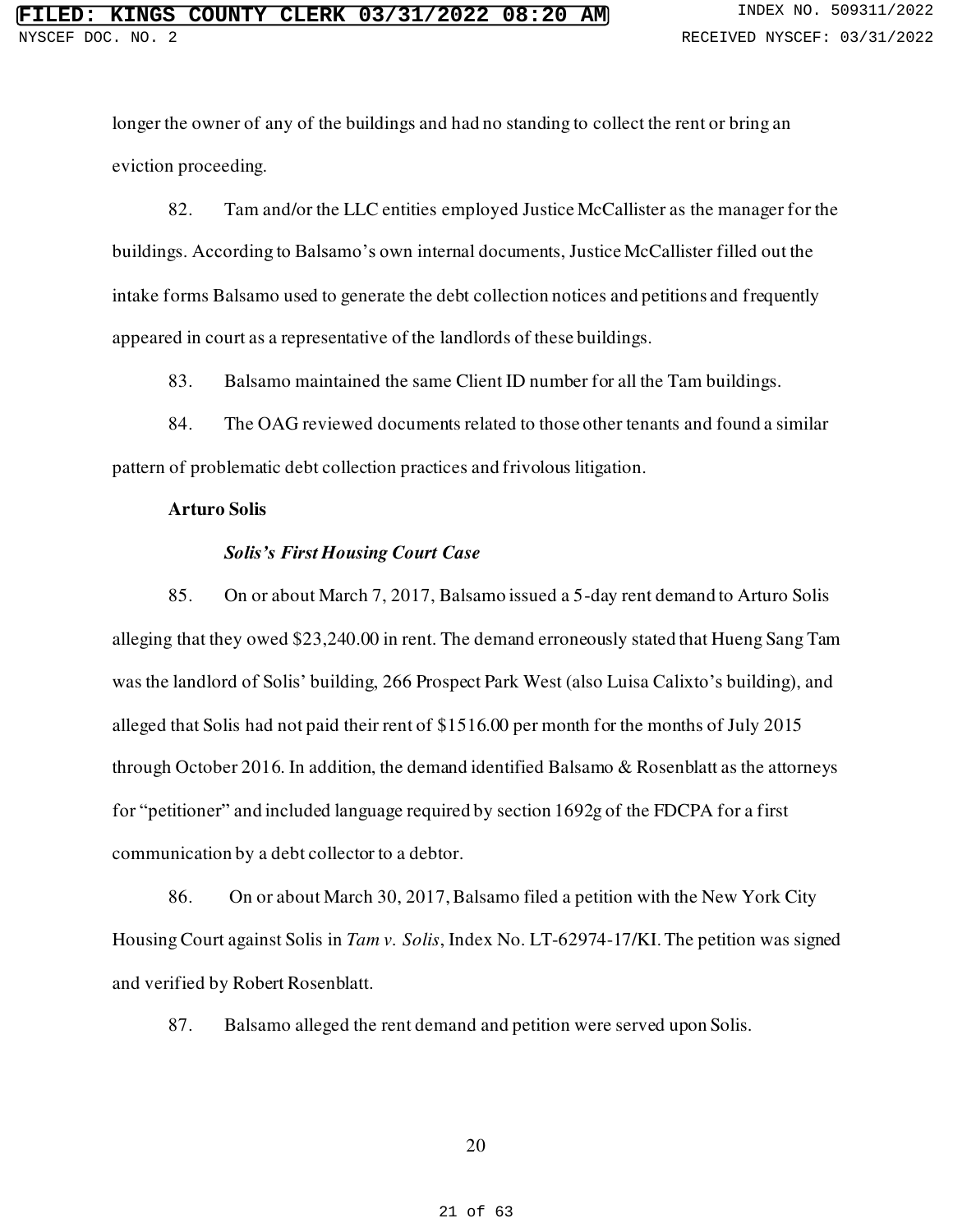88. The petition made numerous factual allegations including that the landlord Hueng Sang Tam entered into a lease with Solis at a rent of \$1516.00 per month; that Solis owed \$23,240.00 in rent for the period of July 2015 through October 2016; that the premises were subject to the Rent Stabilization Law of 1969; that they were duly registered with DHCR; and that the rent demanded did not exceed the registered rent and the lawful Rent Stabilization rent.

89. The only documents contained in Balsamo's own files were an intake sheet filled out by Justice McCallister that Balsamo used to draft the petition, and a rent breakdown that appeared to have been created for litigation. While the rent breakdown stated the monthly rent was \$1516.00 per month, the intake form instead had a monthly rent of \$1016 per month. Balsamo's files make no indication that they discussed this discrepancy with their client.

90. It appears that neither Rosenblatt nor any of the attorneys in his firm reviewed any documents to support the legal conclusions in the petition, including but not limited to reviewing the deed to determine the actual owner of the property, a lease to determine who had a right to sue Solis for rent, or the DHCR rent registrations to see whether the rent was registered or the rent demanded was the legal regulated rent.

91. According to court records, Solis never answered the petition and Balsamo, through a Marshal, had Solis evicted on or about July 3, 2017. On that same day, Solis filed an Order to Show Cause with the court where he claimed that he did not owe any rent and was never served any papers related to the proceeding.

92. On July 6, 2017, Balsamo agreed in a stipulation of settlement filed with the court to restore Solis to possession and to discontinue the case without prejudice.

93. According to a review of the city property registry, Tam transferred title to the building on November 13, 2014 to 266 Realty NY, LLC. 266 Realty NY, LLC is controlled by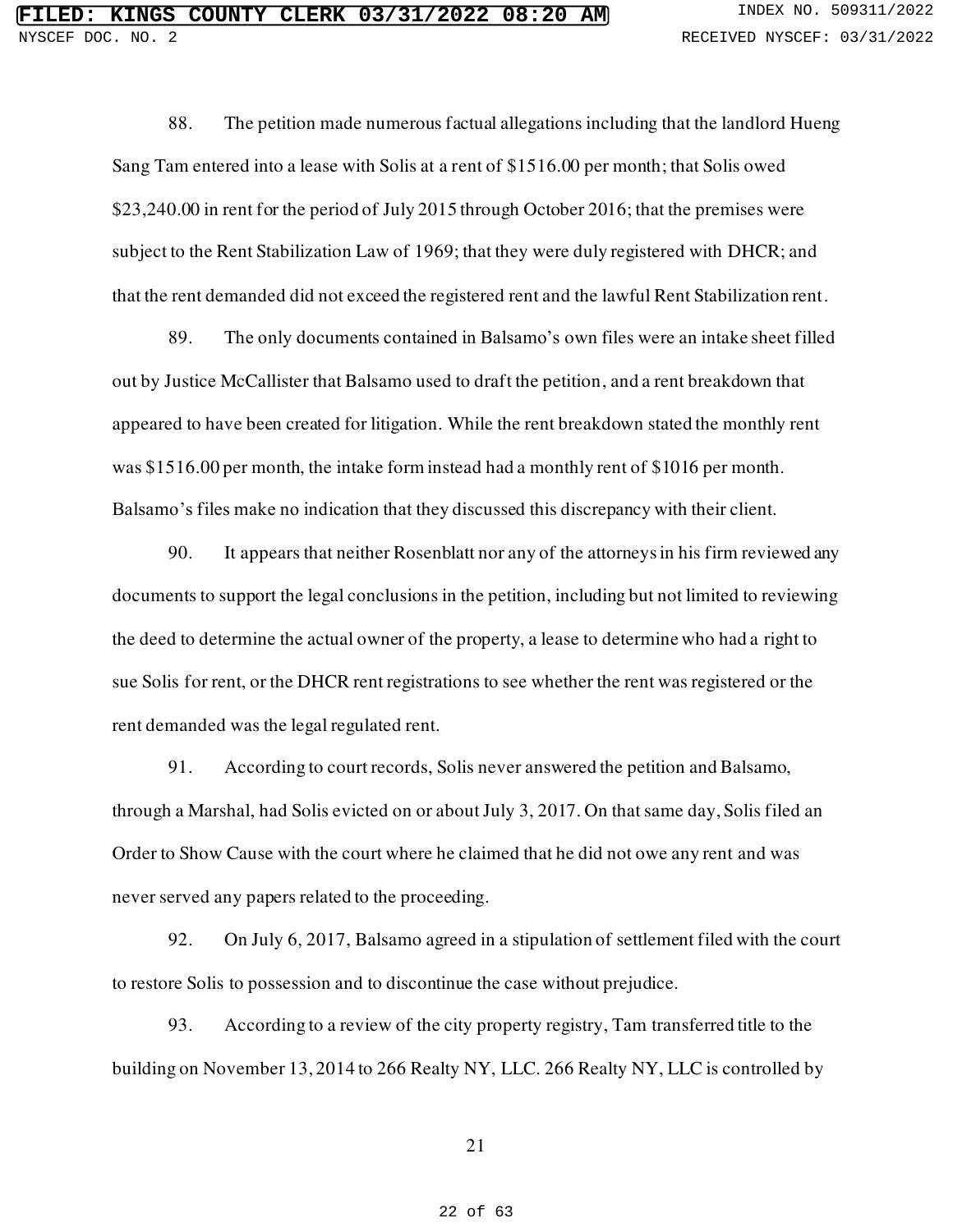Tam; however, legally he was not the owner of the building and had no legal basis to evict Solis or to seek rent from him.

94. Incredibly, Balsamo knew by at least May 4, 2017, almost two months before Solis's eviction, that Tam's buildings were owned by corporate entities rather than by him individually. First, they discontinued a case against Rafaela Lucero, a Tam tenant at 272 Prospect Park West, where their internal case notes stated that they named the wrong landlord. Then, twenty days later, Balsamo discontinued a second case against a Tam tenant at 272 Prospect Park West, Elia Sosa, where their internal case notes again stated that they named the wrong landlord. A discussion of these tenants' cases follows at paragraphs 106-123 and 124 – 138 respectively.

## *Solis's Second Housing Court Case*

95. On or about November 1, 2017, Balsamo issued a new 5-day rent demand to Solis. The demand again identified Balsamo & Rosenblatt as the attorneys for "petitioner" and included language required by section 1692g of the FDCPA for a first communication by a debt collector to a debtor.

96. The demand alleged that 266 Realty NY LLC, not Hueng Sang Tam, was the landlord. In addition, the demand alleged that the rent charged Solis was only \$1460.00 per month and that \$52,560.00 in rent, from December 2014 to November 2017, was now owed, almost double what was claimed in the previous discontinued proceeding.

97. On or about November 16, 2017, Balsamo filed a new petition with the New York City Housing Court against Solis in *266 Realty NY LLC v. Solis*, Index No. LT-93960-17/KI. The petition was signed and verified by Robert Rosenblatt.

98. Balsamo alleged the rent demand and petition were served upon Solis.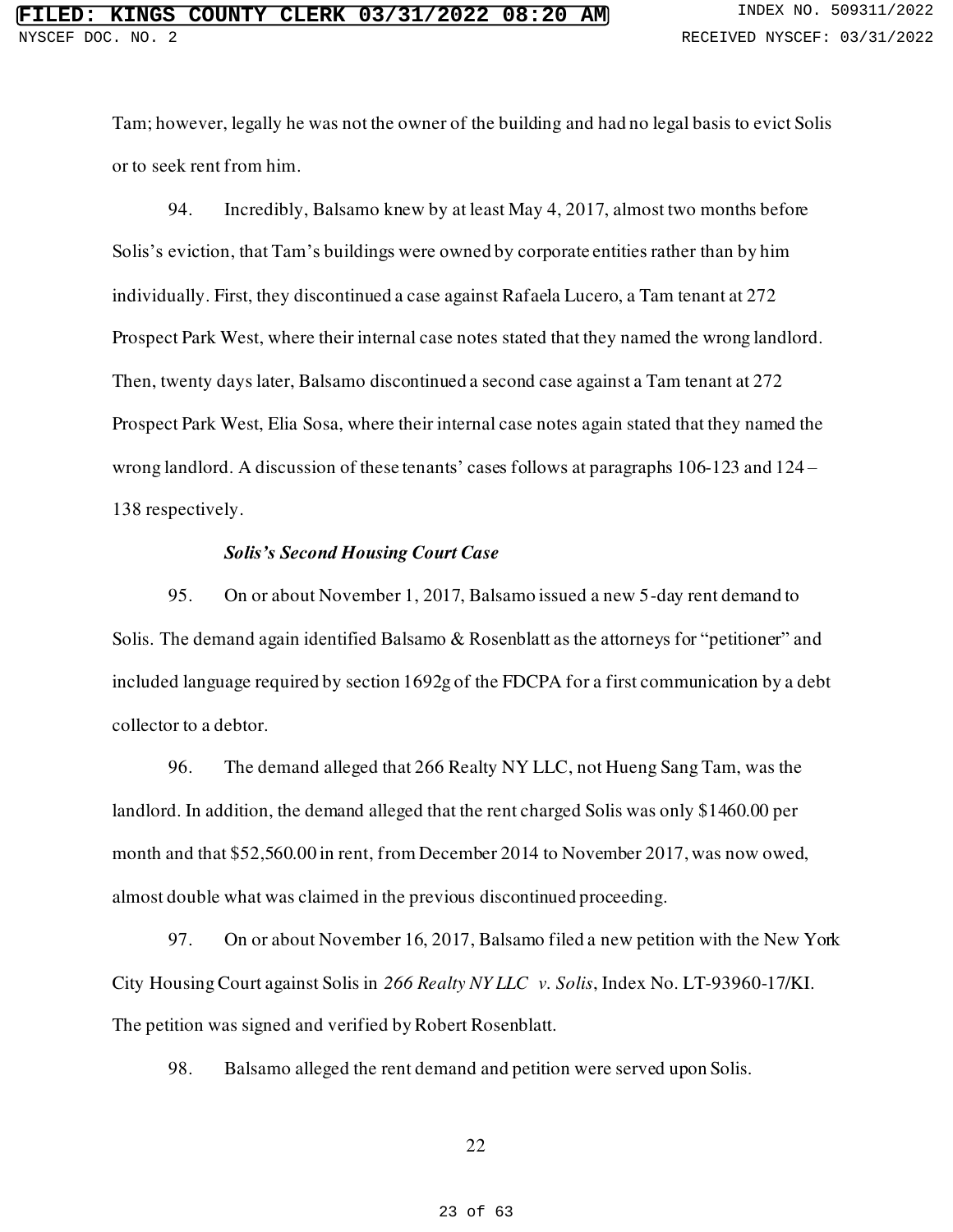99. The petition made numerous factual allegations including that the landlord 266 Realty NY LLC entered into a lease with Solis at a rent of \$1460.00 per month; that Solis owed \$52,560.00 in rent for the period of December 2014 through November 2017; that the premises were subject to the Rent Stabilization Law of 1969; that they were duly registered with DHCR; and that the rent demanded did not exceed the registered rent and the lawful Rent Stabilization rent.

100. The only document contained in Balsamo's own files was a rent breakdown that appeared to have been created for litigation.

101. This new breakdown directly contradicted the breakdown provided to Balsamo in the previous case. First, the previous breakdown stated the monthly rent was \$1516 per month while the latter breakdown had the monthly rent set at \$1460.00 per month (and the previous intake sheet had the rent set at \$1016.00 per month).

102. Second, the previous breakdown stated that Solis had made a payment of \$1060 in July 2015 with no payments afterwards, implying that Solis had paid the rent prior to July 2015. In contrast, the latter breakdown claimed that Solis had not paid rent for the period of December 2014 through June 2015 and did not credit the payment in July 2015.

103. On or about December 18, 2017, Balsamo sought a default judgment against Solis for failing to answer the petition, a warrant of eviction was issued by the court on February 2, 2018 and Solis was evicted on March 29, 2018.

104. However, on February 13, 2018, six weeks prior to Solis's eviction, Balsamo had learned that 266 Prospect Park West, Solis's building, was neither registered with HPD nor DHCR when Luisa Calixto had filed a motion raising the lack of registrations in *266 Realty NY LLC v. Luisa Calixto.* In addition, Balsamo admitted they were aware of the registration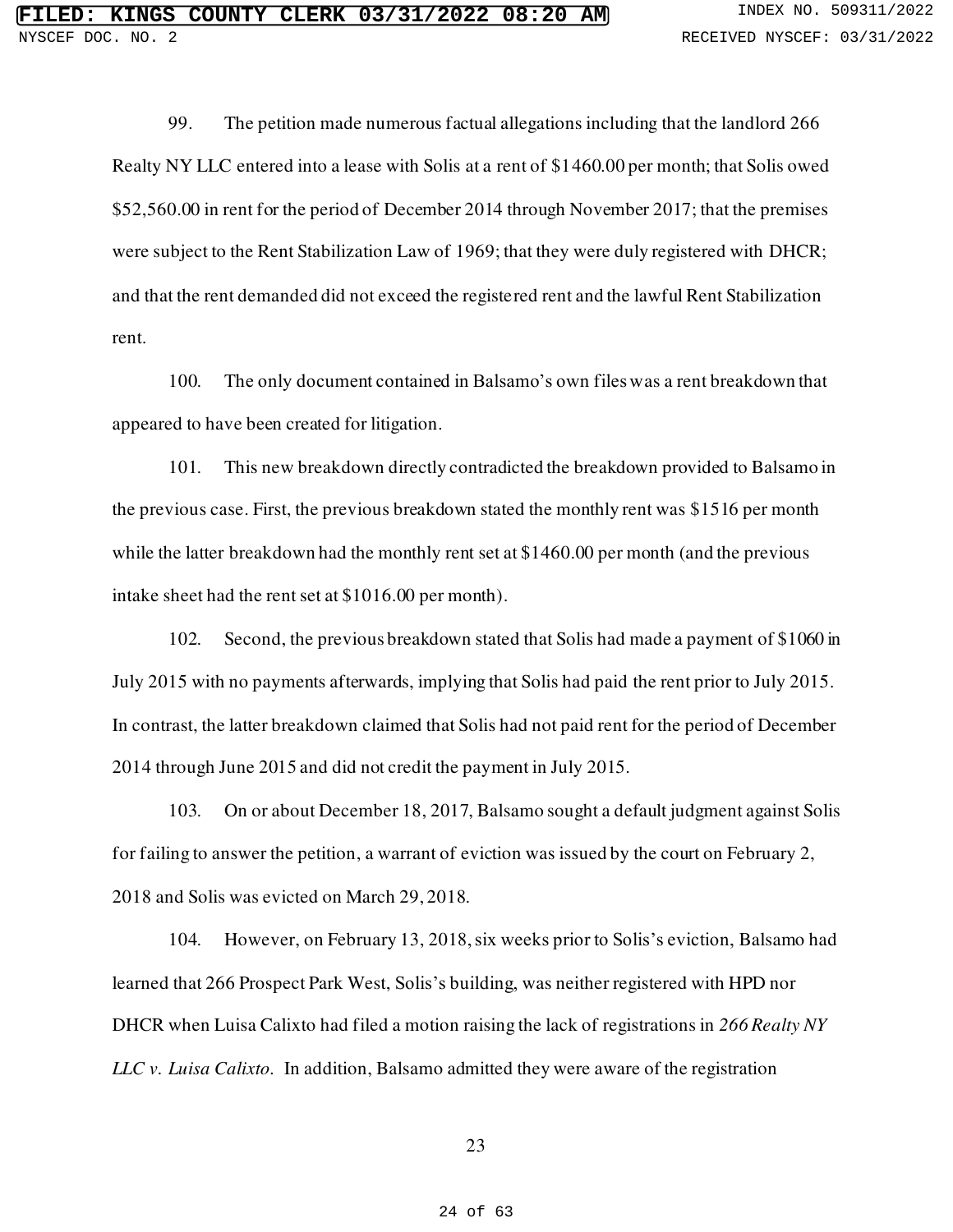problems at 266 Prospect Park West in February 2018. *See Balsamo v. 266 Realty NY LLC*  Complaint, *infra* at ¶11. The lack of registrations precluded Balsamo from commencing a case seeking rent and evicting Solis.

105. Despite knowing they had no basis to seek rent or evict Solis, Balsamo failed to discontinue the case against Solis and allowed the Marshal to evict them.

## **Rafaela Lucero**

## *Lucero's First Housing Court Case*

106. On or about December 29, 2016, Balsamo issued a 5-day rent demand to Rafaela "Lucrio" alleging that Lucero owed \$30,000.00 in rent. The demand erroneously stated that Hueng Sang Tam and Paret Tam were the landlords, identified 3L as the tenant's apartment number, and also misspelled Lucero's name as "Lucrio". It also alleged that Lucero had not paid their rent of \$1500.00 per month for the months of May 2015 through December 2016. In addition, the demand identified Balsamo & Rosenblatt as the attorneys for "petitioner" and included language required by section 1692g of the FDCPA for a first communication by a debt collector to a debtor.

107. On or about February 15, 2017, Balsamo filed a petition with the New York City Housing Court against Lucero in *Tam v. Lucrio*, Index No. LT-57460-17/KI. The petition was signed and verified by Robert Rosenblatt.

108. Balsamo alleged the rent demand and petition were served upon Lucero.

109. The petition made numerous factual allegations including that the landlord Hueng Sang Tam and Paret Tam entered into a lease with Lucero at a rent of \$1,500.00 per month and that Lucero owed \$33,000.00 in rent for the period of May 2015 through February 2017.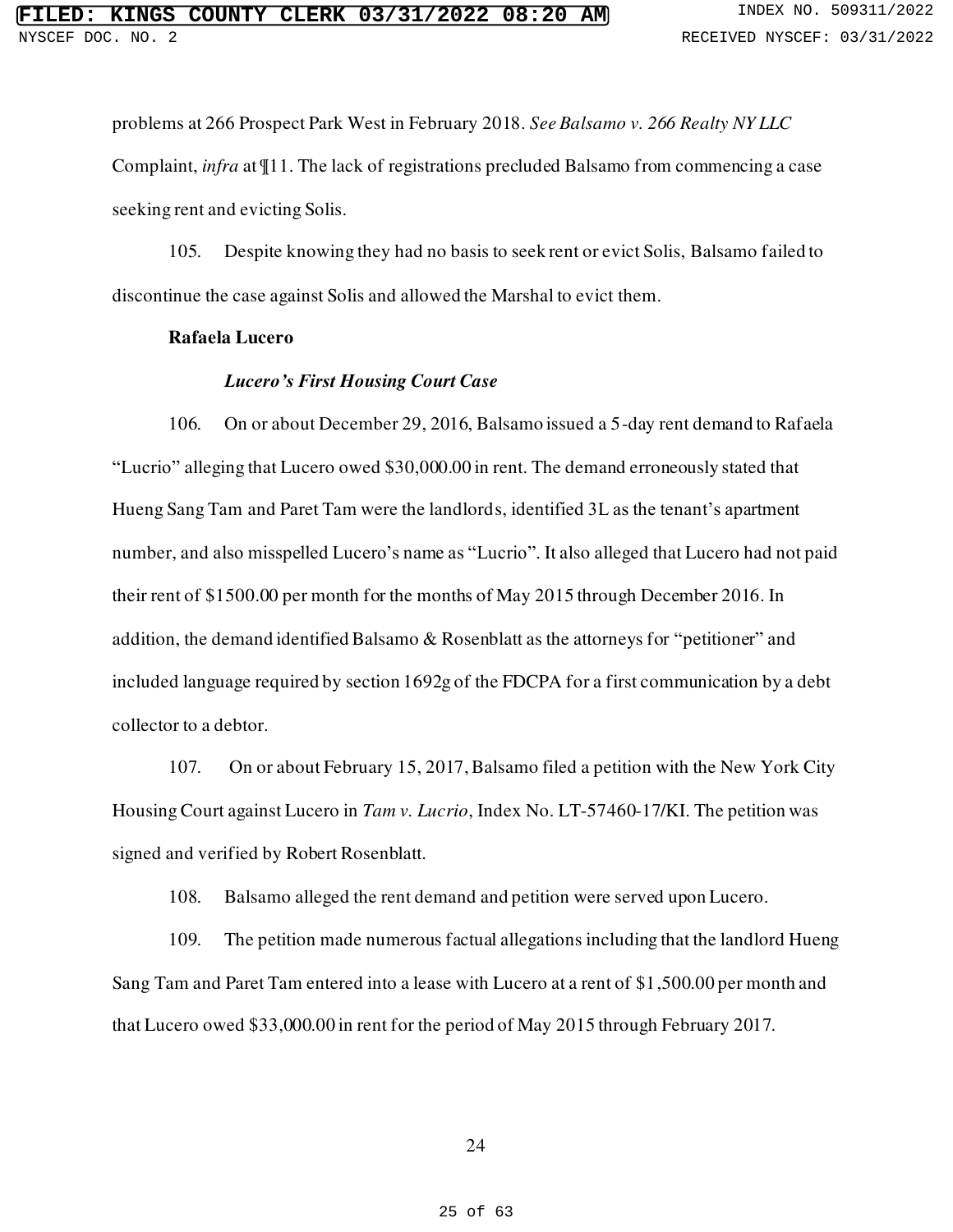110. The only documents contained in Balsamo's own files was an intake sheet filled out by Justice McCallister that was used to draft the petition. The intake form correctly identified 3L as Lucero's apartment number, but no lease or any other document was included in Balsamo's file.

111. It appears neither Rosenblatt nor any of the attorneys in his firm reviewed any documents to support the legal conclusions in the petition, including but not limited to reviewing the deed to determine the actual owner of the property, a lease to determine who had a right to sue Lucero for rent or the apartment number or the correct spelling of Lucero's name, or the DHCR rent registrations to see whether the rent was registered or the rent demanded was the legally regulated rent.

112. On or about April 17, 2017, Balsamo obtained a warrant of eviction against Lucero despite the petition naming the wrong landlord.

113. Lucero obtained counsel who filed an Order to Show Cause on their behalf.

114. On or about May 4, 2017, the court vacated the warrant and adjourned the matter to June 14, 2017. According to Balsamo's internal court disposition notes dated May 4, 2017, they were aware that "name of LL not correct.[sic]" Despite this knowledge, Balsamo waited until the next court date on June 14, 2017 to discontinue the case.

## *Lucero's Second Housing Court Case*

115. On or about August 21, 2017, Balsamo issued a new 5-day rent demand to Rafaela Lucero alleging they owed \$49,500.00 in rent. The demand corrected the name of the landlord but still misspelled Lucero's name and now stated that Lucero resided at apartment 4L rather than 3L. It alleged that Lucero had not paid their rent of \$1,500.00 per month for the months of December 2014 through August 2017. In addition, the demand identified Balsamo &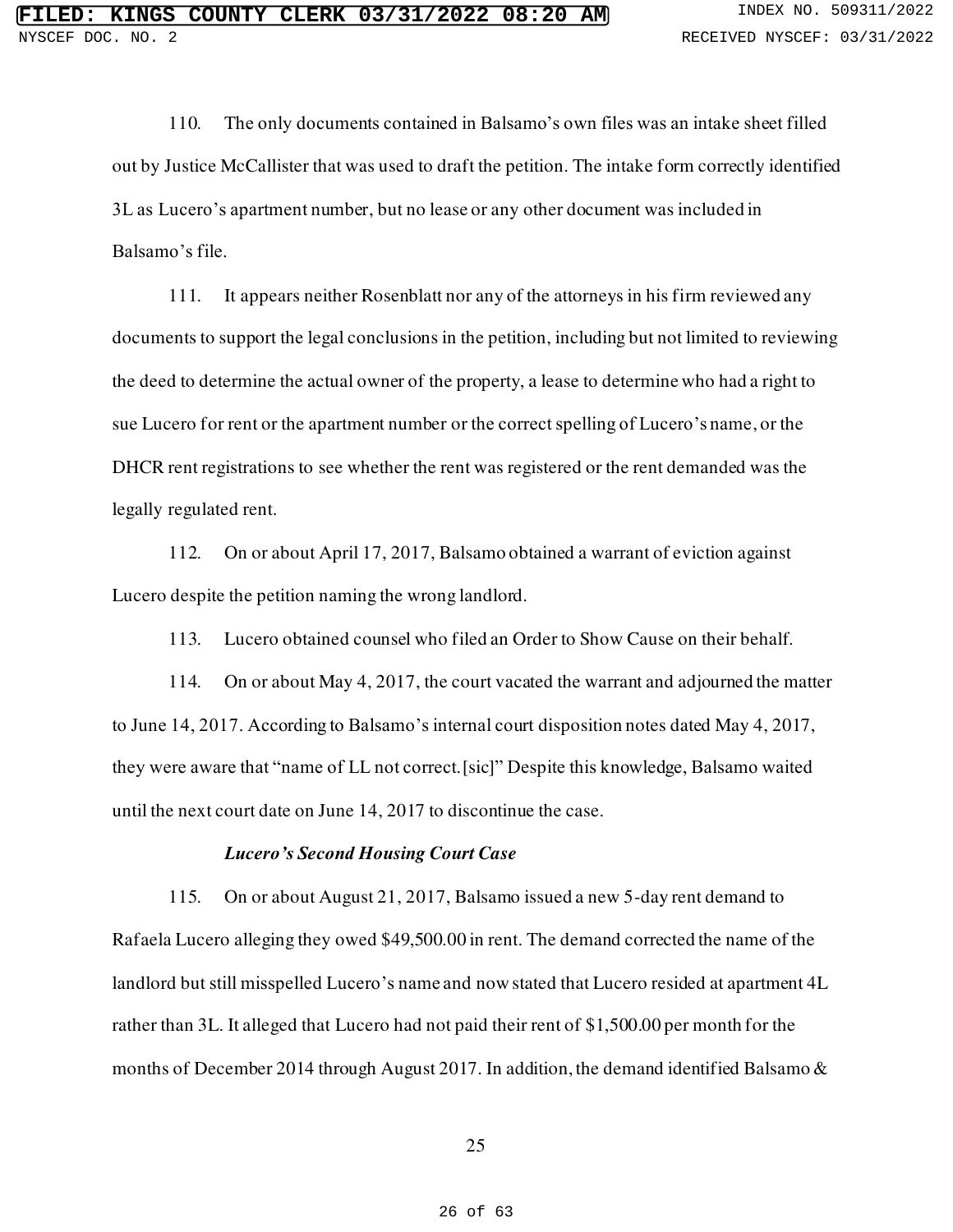Rosenblatt as the attorneys for "petitioner" and included language required by section 1692g of the FDCPA for a first communication by a debt collector to a debtor.

116. On or about September 13, 2017, Balsamo filed a petition with the New York City Housing Court against Lucero in *272 Realty NY LLC v. Lucrio*, Index No. LT-84972-17/KI. The petition was signed and verified by Robert Rosenblatt.

117. Balsamo alleged the rent demand and petition were served upon Lucero.

118. The petition made numerous factual allegations including that that the landlord 272 Realty NY LLC entered into a lease with Lucero for apartment 4L at a rent of \$1,500.00 per month and that Lucero owed \$51,000.00 in rent for the period of December 2014 through September 2017.

119. The only document contained in Balsamo's own files was a rent breakdown that appears to have been used to draft the petition. Significantly, while the original intake sheet from the prior proceeding identified Lucero's apartment as 3L, the new breakdown identified Lucero's apartment as 4L, and no lease or DHCR rent registration was found in Balsamo's files.

120. It appears that neither Rosenblatt nor any of the attorneys in his firm reviewed any documents to support his legal conclusions in the petition, including but not limited to reviewing a lease to determine who had a right to sue Lucero for rent or the correct apartment number.

121. On or about December 7, 2017, Lucero's counsel appeared in court and, according to an affirmation submitted in support of a later motion to dismiss, notified Balsamo that the petition contained the wrong apartment number. According to Lucero's counsel, Balsamo spoke with their client and acknowledged the wrong apartment number, but refused to voluntarily discontinue the proceeding.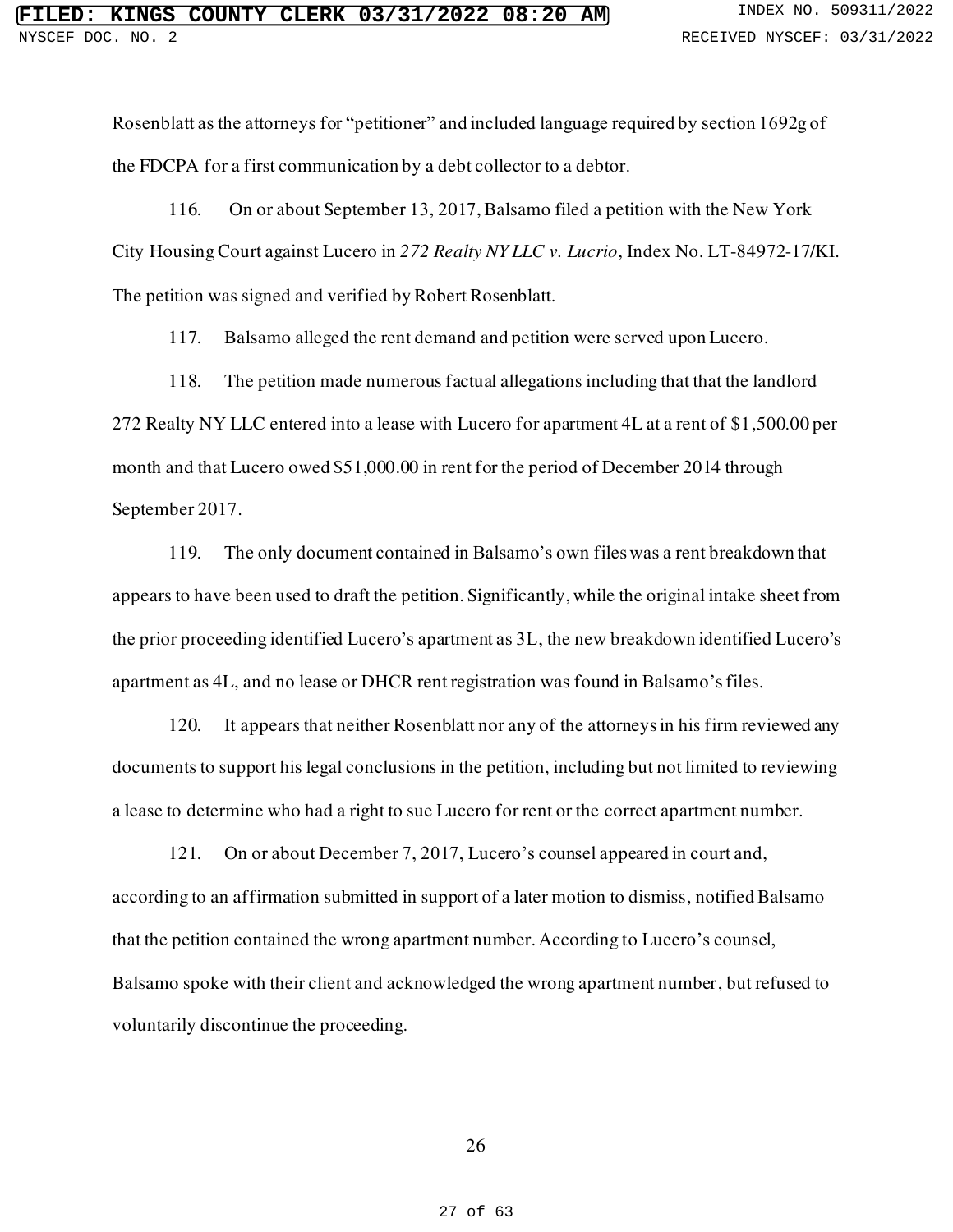122. After several adjournments and a court conference where Balsamo still refused to discontinue the proceeding, Lucero's attorney served a motion on or about May 23, 2018 seeking dismissal of the proceeding based on the petition containing the wrong apartment number. Attached to the motion was a copy of Lucero's most recent lease from 2010 that clearly identified the apartment number as 3L and listed Lucero's rent as \$1,066.33.

123. On or about June 14, 2018, Balsamo appeared in court and the court issued a decision dismissing the proceeding based on the petition containing the wrong apartment number.

### **Elia Sosa**

## *Sosa's First Housing Court Case*

124. On or about December 19, 2016, Balsamo issued a 5-day rent demand to "Elica" Sosa alleging that she owed \$27,040.00 in rent. The demand erroneously stated that Hueng Sang Tam and Paret Tam were the landlords and incorrectly spelled the tenant's name Elica instead of Elia. It alleged that Sosa had not paid their rent of \$1,040.00 per month for the months of October 2014 through December 2016. In addition, the demand identified Balsamo & Rosenblatt as the attorneys for "petitioner" and included language required by section 1692g of the FDCPA for a first communication by a debt collector to a debtor.

125. On or about February 15, 2017, Balsamo filed a petition with the New York City Housing Court against Sosa in *Tam v. Sosa*, Index No. LT-57459-17/KI. The petition was signed and verified by Robert Rosenblatt.

126. Balsamo alleged the rent demand and petition were served upon Sosa.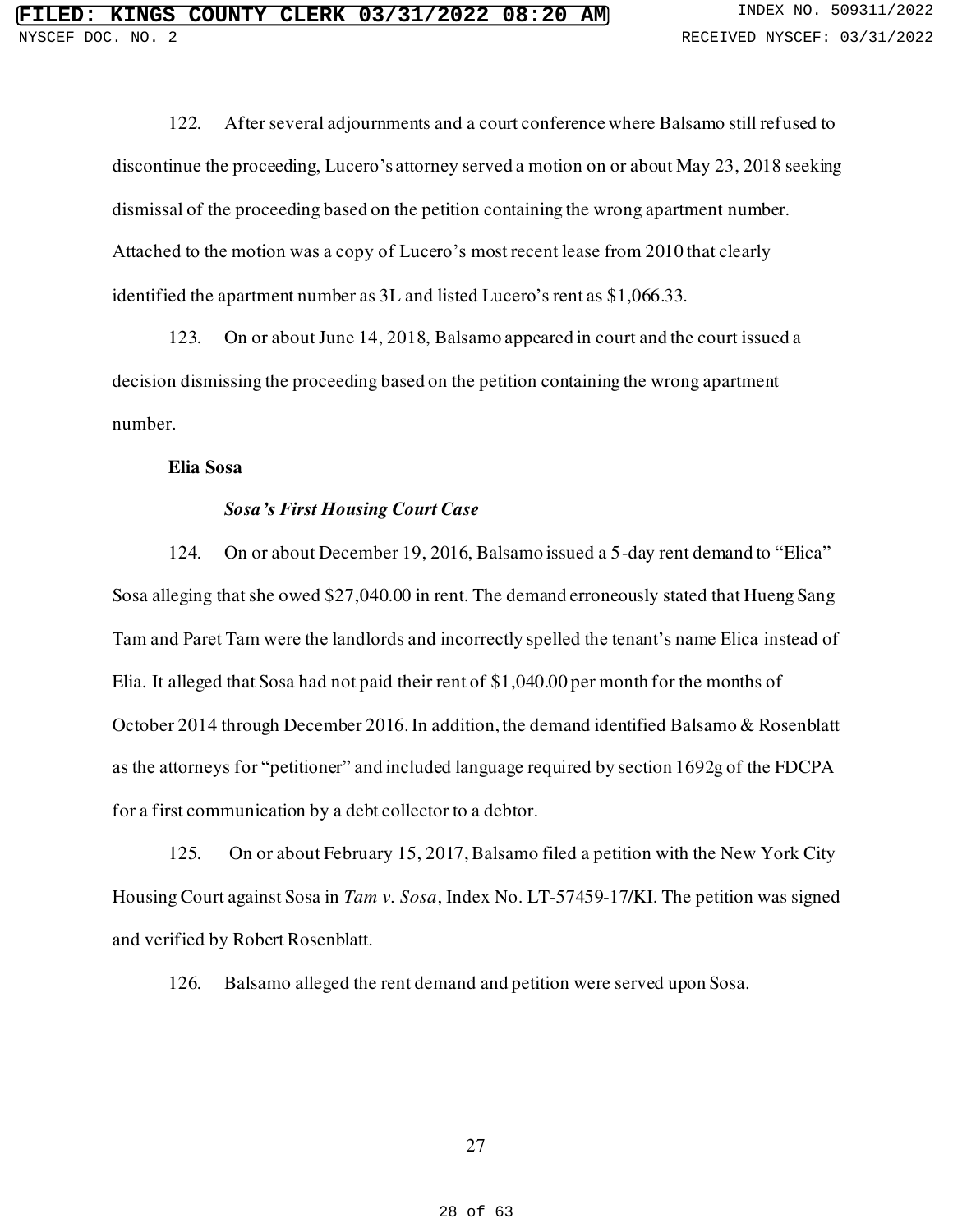127. The petition made numerous factual allegations including that the landlord Hueng Sang Tam and Paret Tam entered into a lease with Sosa at a rent of \$1,040.00 per month and that Sosa owed \$29,110.00 in rent for the period of October 2014 through February 2017.

128. The only documents contained in Balsamo's own files was an intake sheet filled out by Justice McCallister that was used to draft the petition. The intake sheet included the incorrectly spelled name contained in the rent demand and petition and was clearly the basis for the drafting of the petition as opposed to any review of a lease.

129. It appears that neither Rosenblatt nor any of the attorneys in his firm reviewed any documents to support the legal conclusions in the petition, including but not limited to reviewing the deed to determine the actual owner of the property, or a lease to determine who had a right to sue Sosa for rent.

130. Sosa retained counsel who, through an amended answer interposed on April 21, 2017, placed Balsamo on notice that the petition named the wrong landlord, that Sosa's name was Elia rather than Elica, that there were other signatories to the lease, and that Sosa had made payments for all months contained in the petition up to April 2017, after which, the landlord stopped accepting rent.

131. After one adjournment, Balsamo discontinued the case without prejudice on May 23, 2017. According to Balsamo's internal court disposition notes dated May 24, 2017, the case was discontinued because "must be re-started [sic] under proper name for landlord."

## *Sosa's Second Housing Court Case*

132. On or about September 20, 2017, Balsamo issued a new 5-day rent demand to Elica Sosa alleging that they owed \$30,334.00 in rent. The demand corrected the name of the landlord but still incorrectly spelled the tenant's name Elica instead of Elia. It alleged that Sosa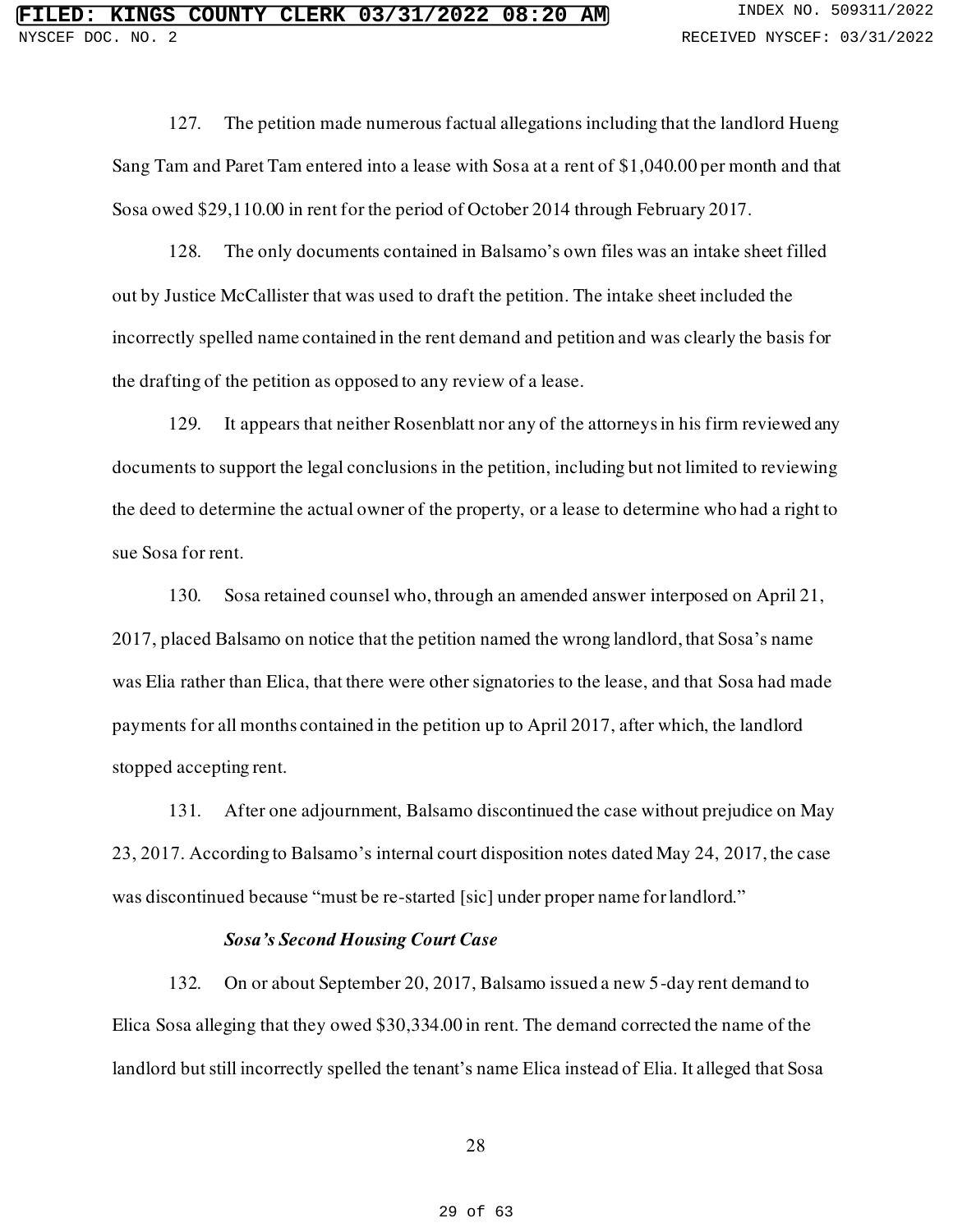had not paid their rent of \$1,040.00 per month for the months of October 2014 through December 2016. In addition, the demand identified Balsamo & Rosenblatt as the attorneys for "petitioner" and included language required by section 1692g of the FDCPA for a first communication by a debt collector to a debtor.

133. On or about November 3, 2017, Balsamo filed a petition with the New York City Housing Court against Sosa in *272 Realty NY LLC v. Sosa*, Index No. LT-92124-17/KI. The petition was signed and verified by Robert Rosenblatt.

134. Balsamo alleged the rent demand and petition were served upon Sosa.

135. The petition made numerous factual allegations including that the landlord 272 Realty NY LLC entered into a lease with "Elica Sosa" at a rent of \$1,046.00 per month and that Sosa owed \$32,426.00 in rent for the period of May 2015 through November 2017.

136. There was no indication in Balsamo's own file that they requested or reviewed the lease despite being placed on notice in the previous case that Sosa's name was spelled incorrectly and that there were other signatories to the lease that would have been necessary parties to the proceeding.

137. Balsamo appeared in court on the matter several times, including May 17, 2018 and June 29, 2018.

138. After the sixth appearance date for the proceeding, on August 9, 2018 Balsamo requested to be relieved as counsel for the petitioner, the motion was granted on October 25, 2018 and there were no further actions taken in the case.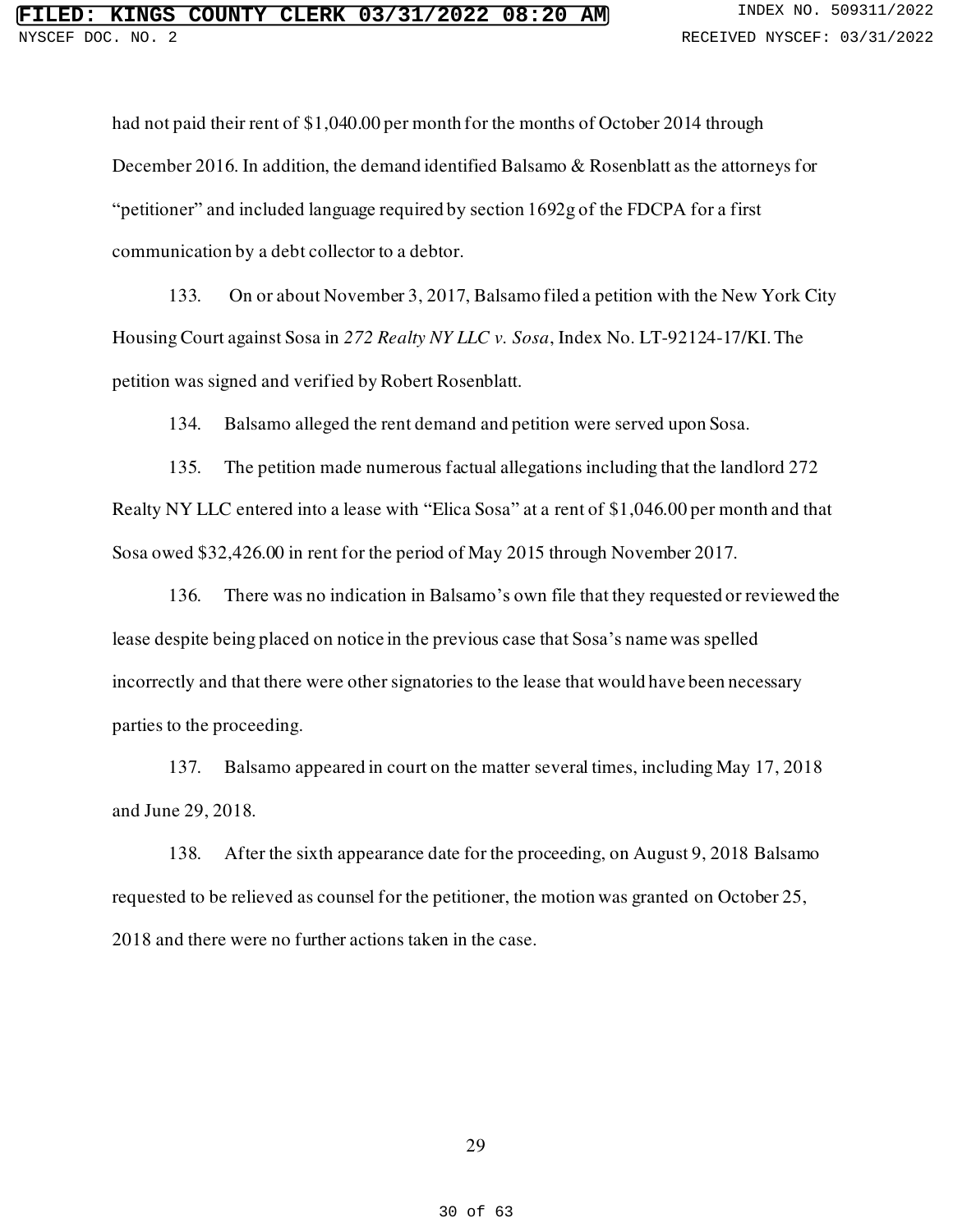### **Frank Vazquez**

### *Vazquez' First Housing Court Case*

139. On or about December 29, 2016, Balsamo issued a 5-day rent demand to "Frank Vazqug" and "Frank Vazaez" alleging that they owed \$18,162.00 in rent. The demand erroneously stated that Hueng Sang Tam was the landlord and incorrectly spelled the tenant's name, actually Vazquez, twice. It alleged that Vazquez had not paid their rent of \$1,009.00 per month for the months of July 2015 through December 2016. In addition, the demand identified Balsamo & Rosenblatt as the attorneys for "petitioner" and included language required by section 1692g of the FDCPA for a first communication by a debt collector to a debtor.

140. On or about March 7, 2017, Balsamo filed a petition with the New York City Housing Court against Vazquez in *Tam v. Vazqug*, Index No. LT-60239-17/KI. The petition was signed and verified by Robert Rosenblatt.

141. Balsamo alleged the rent demand and petition were served upon Vazquez.

142. The petition made numerous factual allegations including that that the landlord Hueng Sang Tam entered into a lease with Vazquez at a rent of \$1,009.00 per month and that Vazquez owed \$21,189.00 in rent for the period of July 2015 through March 2017.

143. The only document contained in Balsamo's own files was an intake sheet filled out by Justice McCallister that was used to draft the petition. The intake sheet included the incorrectly spelled names contained in the rent demand and petition and was clearly the basis for the drafting of the petition as opposed to any review of a lease.<sup>3</sup>

<sup>&</sup>lt;sup>3</sup> This particular intake noted that the owner was Hueng Sang Tam but at a line labeled "Name as it appears on the deed" says "Corp." This discrepancy between the two lines does not seem to have triggered any review by Balsamo given the named petitioner in the housing court proceeding.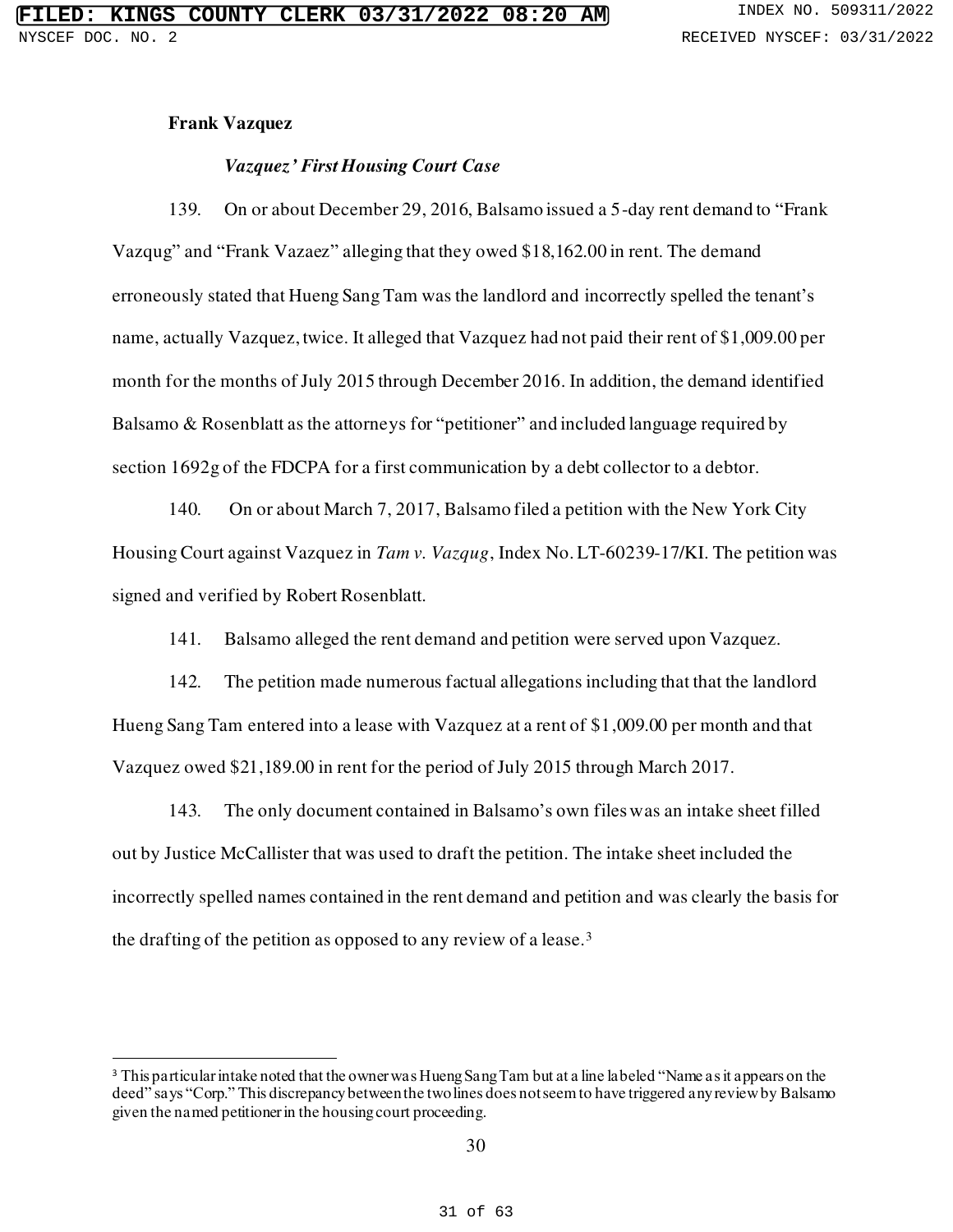144. It appears that neither Rosenblatt nor any of the attorneys in his firm reviewed any documents to support the legal conclusions in the petition, including but not limited to reviewing the deed to determine the actual owner of the property, or a lease to determine who had a right to sue Vazquez for rent or the correct spelling of Vazquez's name.

145. On March 29, 2017 Vazquez filed a *pro se* answer alleging that all rent had been paid and that their name was spelled incorrectly on the court papers.

146. The proceeding was adjourned several times, and on July 18, 2017, the matter was adjourned to September 7, 2017 for trial. The transfer order to the trial part stated that Vazquez alleged that they were owed a rent credit.

147. According to Balsamo's internal court disposition notes from July 18, 2017, they finally recognized that they had the wrong petitioner when they wrote "case needs to be re started (sic) as LL name incorrect." Despite knowing that the court papers were incorrect, Balsamo did not notify Vazquez or the court until the next court date on September 7, 2017 when they merely discontinued the proceeding without prejudice. As described above, Balsamo knew that Tam was not the property owner as early as May 4, 2017.

## *Vazquez's Second Housing Court Case*

148. On or about August 21, 2017, Balsamo issued a new 5-day rent demand to "Frank Vaqqus" alleging that he owed \$23,207.00 in rent. The new demand changed the name of the landlord to reflect the deed-owner of the building but still spelled Vazquez's name incorrectly. Balsamo now alleged that Vazquez had not paid their rent of \$1,009.00 per month for the months of October 2015 through August 2017. In addition, the demand identified Balsamo & Rosenblatt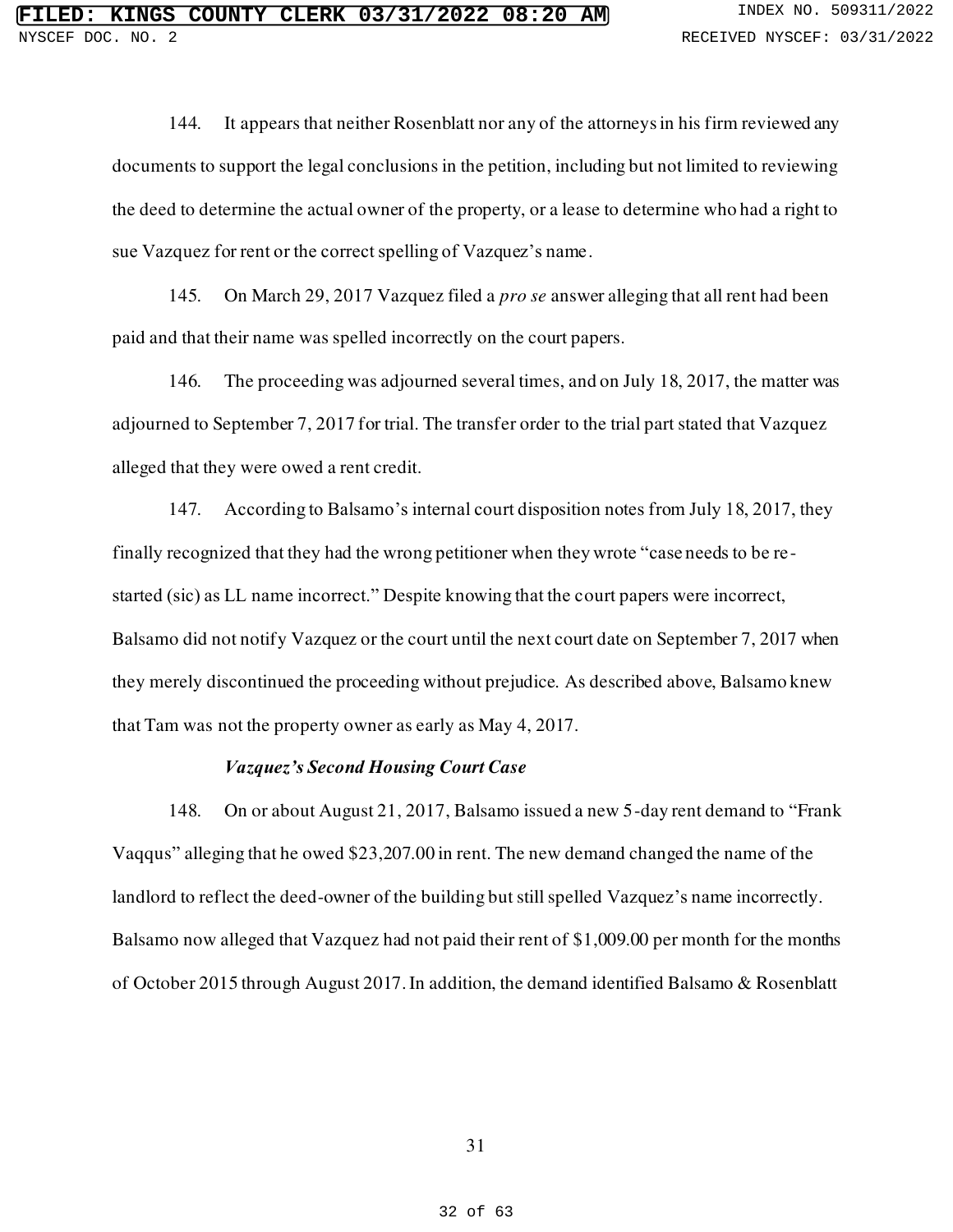as the attorneys for "petitioner" and included language required by section 1692g of the FDCPA for a first communication by a debt collector to a debtor.

149. On or about September 13, 2017, Balsamo filed a petition with the New York City Housing Court against Vazquez in *271 Realty NY LLC v. Vaqquz*, Index No. LT-84970- 17/KI. The petition was signed and verified by Robert Rosenblatt.

150. Balsamo alleged the rent demand and petition were served upon Vazquez.

151. The petition made numerous factual allegations including that the landlord 271 Realty NY LLC entered into a lease with Vazquez at a rent of \$1,009.00 per month and that Vazquez owed \$24,216.00 in rent for the period of October 2015 through September 2017.

152. Defendants failed to produce a case file to the OAG for this proceeding.

153. It appears that neither Rosenblatt nor any of the attorneys in his firm reviewed any documents to support the legal conclusions in the petition, including but not limited to reviewing building and rental registrations or a lease to determine who had a right to sue Vazquez for rent, or even the correct spelling of Vazquez's name.

154. After several defaults by Vazquez, Balsamo attempted to obtain a warrant of eviction against Vazquez on March 1, 2018. That request was denied because Balsamo had failed to obtain a default judgment against Vazquez. The court file shows no further action was taken in Vazquez's case.

## **Dionel Calixto<sup>4</sup>**

## *Dionel Calixto's First Housing Court Case*

155. According to court records, Balsamo sued Dionel Calixto for \$16,198.00 in arrears on or about March 23, 2016 in *Tam v. Dionel Calixto*, Index No. LT-62437-16/KI.

<sup>4</sup> The OAG have been told that Dionel Calixto and Luisa Calixto are not related and live in separate buildings.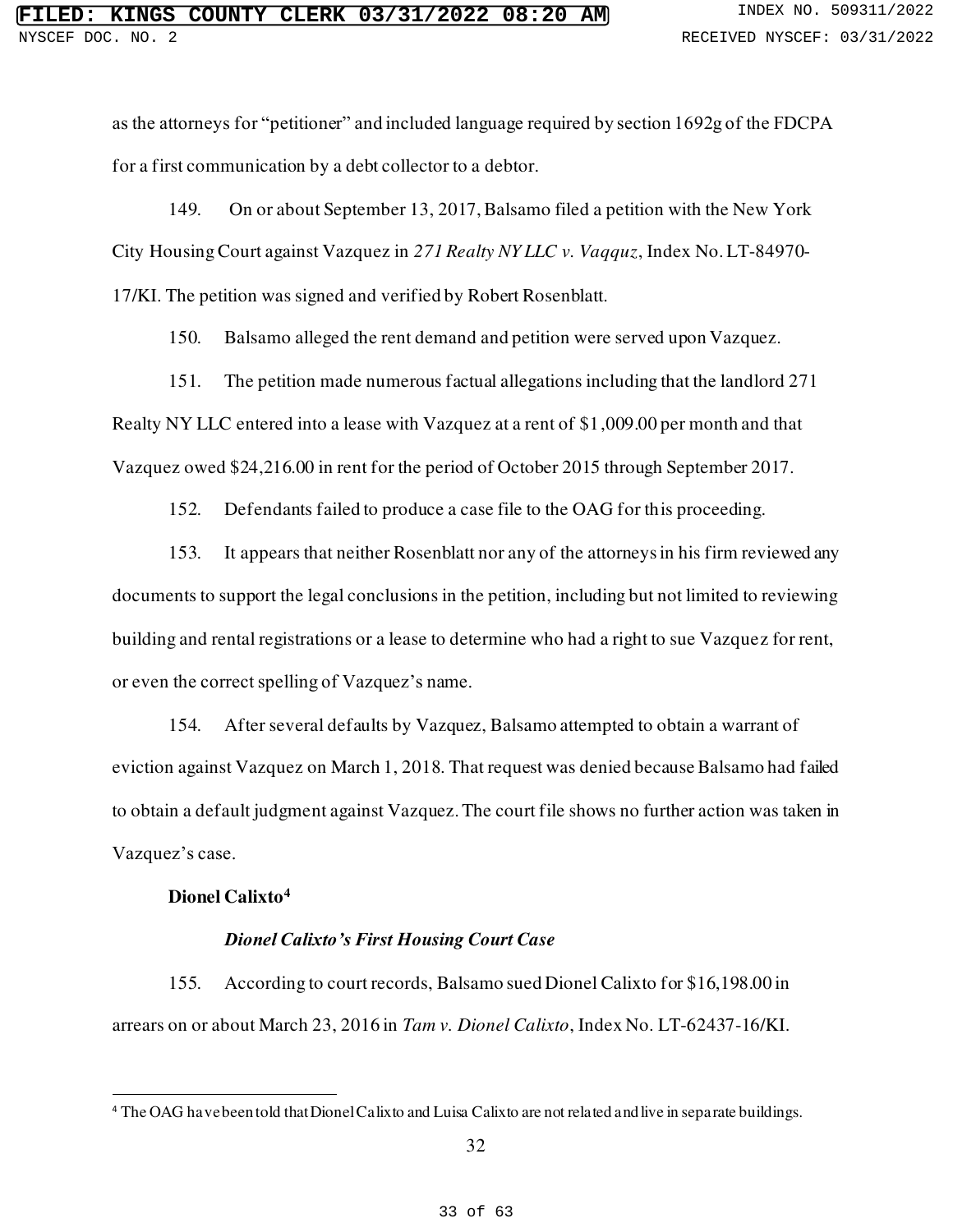156. According to court records, the landlord named in the petition was Hueng Tam, however, according to a review of the city property registry, Hueng Sang Tam sold the building (270 Prospect Park West) to 270 Realty NY, LLC on November 13, 2014.

157. The OAG believes 270 Realty NY, LLC is controlled by Tam, however, legally he was not the owner of the building nor the landlord of the tenant in the petition and had no legal basis to evict Dionel Calixto or to seek rent from them.

158. Despite having the wrong petitioner, Balsamo attempted to obtain a warrant of eviction against Dionel Calixto but their request was denied due to the rent demand being stale.

### *Dionel Calixto's Second Housing Court Case*

159. On or about December 19, 2016, Balsamo issued a new 5-day rent demand to Dionel Calixto alleging that they owed \$33,55300 in rent. The demand again erroneously stated that Hueng Tam was the landlord and alleged that Dionel Calixto had not paid their rent of \$1,157.00 per month for the months of August 2014 through December 2016. In addition, the demand identified Balsamo & Rosenblatt as the attorneys for "petitioner" and included language required by section 1692g of the FDCPA for a first communication by a debt collector to a debtor.

160. On or about March 8, 2017, Balsamo filed a petition with the New York City Housing Court against Dionel Calixto in *Tam v. Dionel Calixto*, Index No. LT-60240-17/KI. The petition was signed and verified by Robert Rosenblatt.

161. Balsamo alleged the rent demand and petition were served upon Dionel Calixto.

162. The petition made numerous factual allegations including, again, that the landlord was Hueng Tam. It further alleged that Tam entered into a lease with Dionel Calixto at a rent of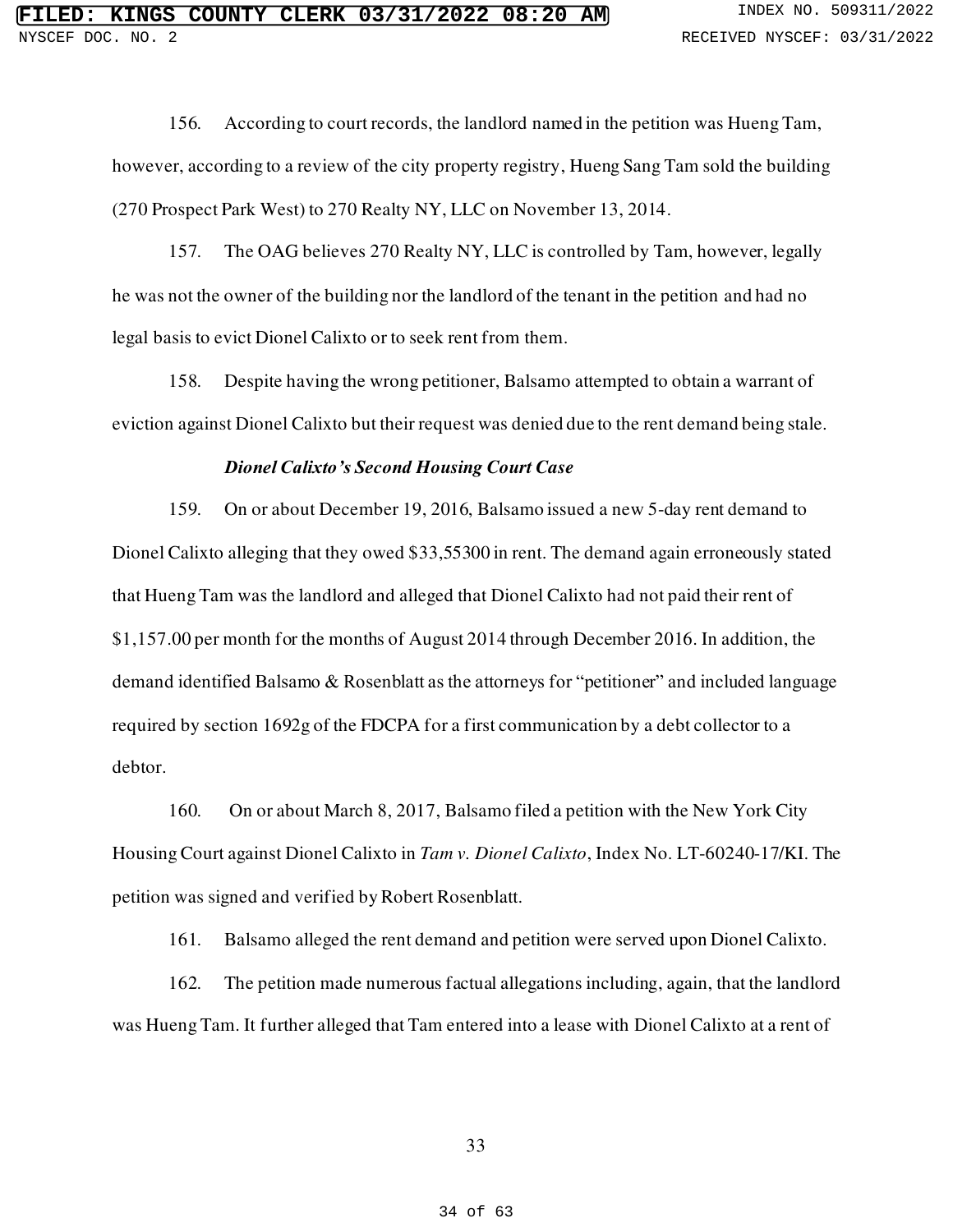\$1,157.00 per month and that Calixto owed \$37,024.00 in rent for the period of August 2014 through March 2017.

163. The only document contained in Balsamo's own files was an intake sheet filled out by Justice McCallister that Balsamo used to draft the petition

164. It appears that neither Rosenblatt nor any of the attorneys in his firm reviewed any documents to support the legal conclusions in the petition, including but not limited to reviewing the deed to determine the actual owner of the property, and a lease to determine who had a right to sue Dionel Calixto for rent.

165. Despite the petition containing the wrong landlord, Balsamo sought and obtained a warrant of eviction from the court on April 27, 2017.

166. The court file contains no indication whether the Marshal executed on the improper warrant and Balsamo's records do not indicate whether Dionel Calixto was evicted. If evicted, Dionel Calixto would have been evicted by a named landlord who had no right to legal possession of the property.

## **Elvira Uraga**

167. On or about March 30, 2016, Balsamo issued a 5-day rent demand to Elvira "Vraga" alleging that they owed \$29,295.00 in rent. The demand incorrectly spelled the tenant's name "Vraga" instead of Uraga. It alleged that Uraga had not paid rent of \$945.00 per month for the months of September 2013 through March 2016. In addition, the demand identified Balsamo & Rosenblatt as the attorneys for "petitioner" and included language required by section 1692g of the FDCPA for a first communication by a debt collector to a debtor.

168. On or about May 16, 2016, Balsamo filed a petition with the New York City Housing Court against Uraga in *270 Realty NY v. Vraga*, Index No. LT-69844-16/KI.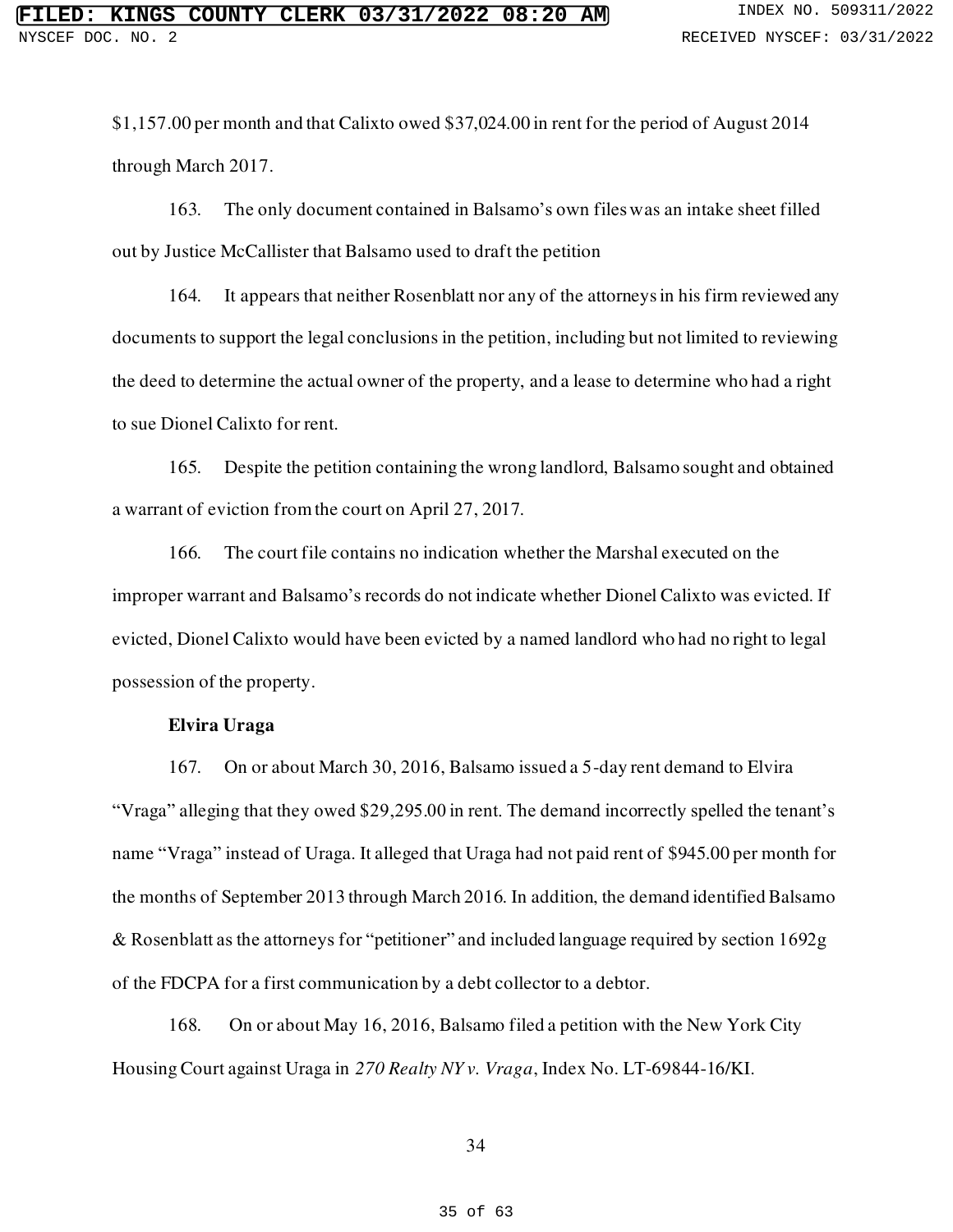169. The petition was signed and verified by Robert Rosenblatt.

170. The petition claimed that Uraga owed \$29,295.00 in rent for a period of

September 2013 through March 2016.

171. Balsamo alleged the rent demand and petition were served upon Uraga.

172. No intake form or rent breakdown were contained in Balsamo's own files.

173. It appears that neither Rosenblatt nor any of the attorneys in his firm reviewed any documents to support the legal conclusions in the petition, including but not limited to a lease to determine who had a right to sue Uraga for rent or the spelling of their name.

174. On or about January 10, 2017 Uraga, represented by Counsel, served a motion to dismiss. The motion attached receipts and printouts from the New York City Human Resources Administration showing that payments had been made for the majority of rent owed during the period for which the rent demand and petition claimed no rent had been paid.

175. Balsamo's internal case notes recognized that the amount sought was incorrect when they wrote on February 22, 2017 that "Client to be in court ready to proceed. There is a major discrepancy, no breakdown. LL to be in court with breakdown!! [sic]." Nevertheless they did not discontinue the case at that time.

176. On May 2, 2017 after further adjournments, the proceeding was settled for \$9511.00, almost \$20,000 less than that sought in the rent demand and petition.

### **Balsamo sues the** *Calixto* **Landlord**

177. On or about February 26, 2021, Defendants filed a summons and complaint in Kings County Supreme Court (Index No. 504765/2021) against 266 Realty NY LLC, Heung Sang Tam and Justice McAllister. Defendants alleged that 266 Realty NY LLC, Heung Sang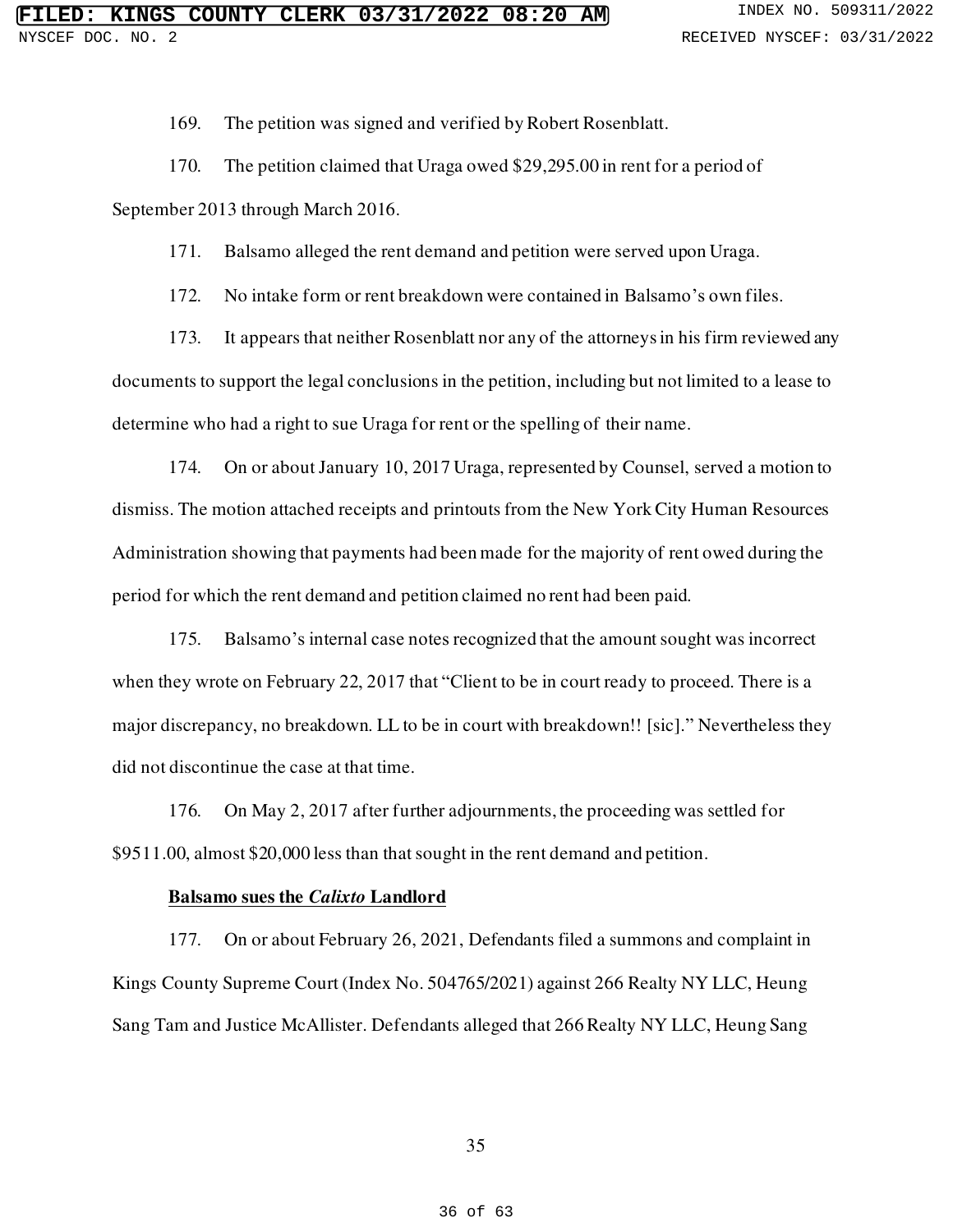Tam and Justice McAllister lied to them about facts in the Luisa Calixto non-payment proceeding causing them to violate the FDCPA.

178. The action was commenced by Balsamo, Rosenblatt & Hall, P.C., who is identified in the complaint as "formerly A. Balsamo & Rosenblatt P.C a/k/a Balsamo & Rosenblatt P.C." The OAG believes the landlord signed a retainer with A. Balsamo & Rosenblatt P.C.

179. That litigation remains active, although the parties have indicated that they have agreed in principle to settle the action.

180. Despite alleging that the landlord lied to them, and despite the fact that most, if not all of the deceptive debt collection notices and frivolous proceedings filed by Defendants could have been avoided through a review of client documents and public records, Defendants have not changed their intake procedures or otherwise attempted to create additional safeguards to protect against commencing deceptive, fraudulent, and frivolous debt collection efforts and litigation.

### **Additional Fraudulent, Deceptive and Frivolous Cases Brought by Balsamo**

181. A review of cases brought by Defendants on behalf of other landlords demonstrates that Balsamo's abusive debt collection practices outlined above are not isolated to a single client.

182. Below are just a few examples of frivolous and problematic cases where Defendants misrepresented facts and made false statements in the rent demand and petition.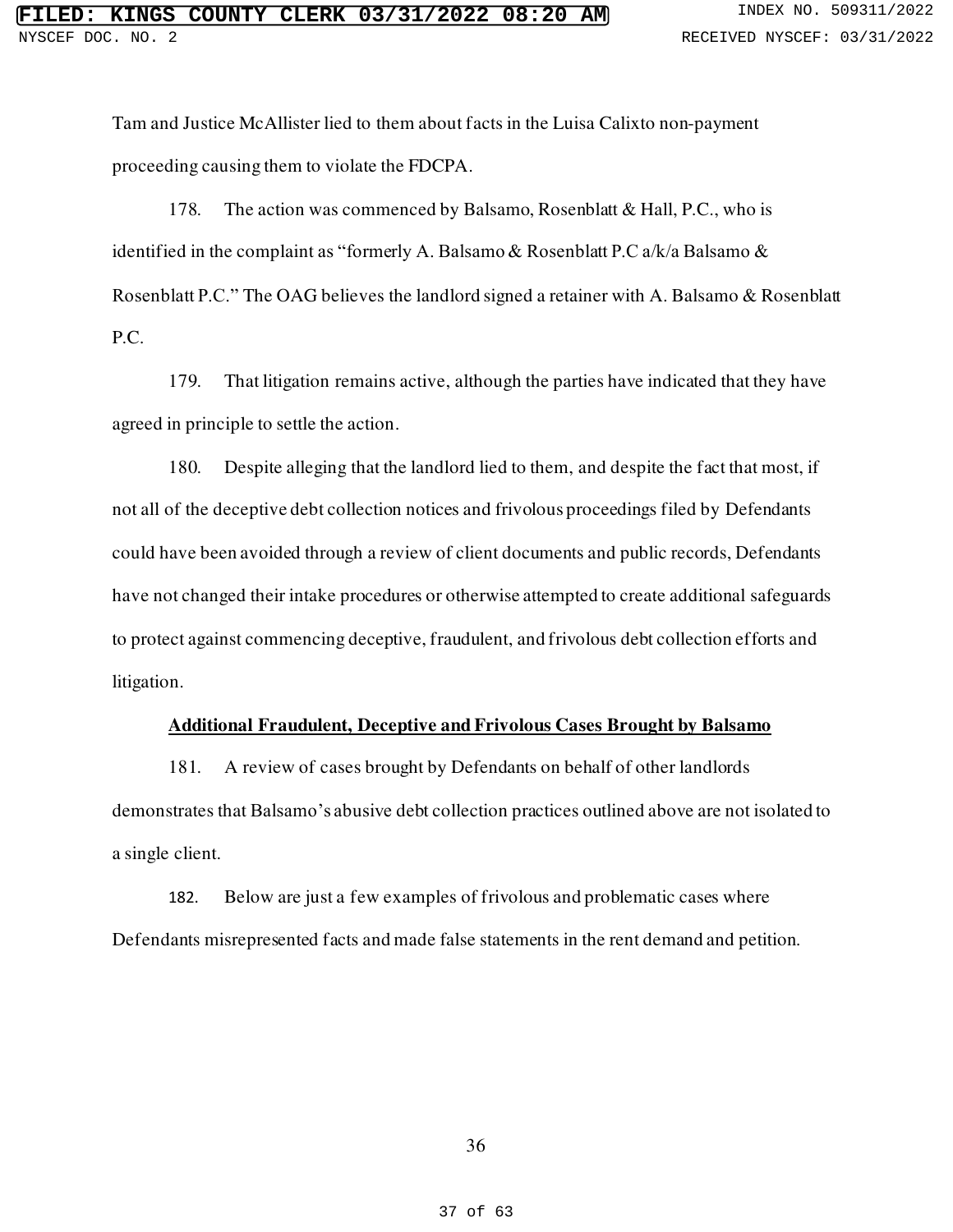## **Paula Stevens**

183. According to court records, on or about April 19, 2017, Balsamo, on behalf of its client, sued Paula Stevens in New York City Housing court for non-payment of \$3,829.00 in rent in *Northgate Development Associates L.P., v. Stevens,* Index No. LT-65379-17/KI.

184. After several adjournments, Stevens obtained counsel who moved to file an amended answer; Balsamo opposed and cross-moved to discontinue the proceeding. The court issued a decision on August 14, 2017 discontinuing the proceeding *with prejudice* and ordering a hearing to determine legal fees to be paid to Stevens based on Balsamo's attempt to discontinue the proceeding.

185. The court's decision found that Balsamo commenced a previous non-payment proceeding against Stevens under Index No. LT-0509080-16/KI that settled on September 19, 2016. The settlement in the previous case discontinued the case and the landlord had acknowledged that Stevens had a rent credit of \$1328.00 for rent through September 2016.

186. The decision noted that Balsamo provided no explanation or client affidavit to account for the accounting errors and decision to commence the nonpayment proceeding.

187. The court ordered legal fees to be paid because Balsamo commenced the proceeding where no rent was owed. The court noted that the new proceeding was commenced only 7 months after the previous case had settled, the identity of the parties and counsel were identical in both cases, and that Balsamo had sued for rent from October 2015, which included the months covered by the previous settlement and tenant's retroactive credit.

188. The court allowed Balsamo to discontinue the non-payment proceeding but ordered a hearing on attorneys' fees and sanctions based, in part, on the proceeding being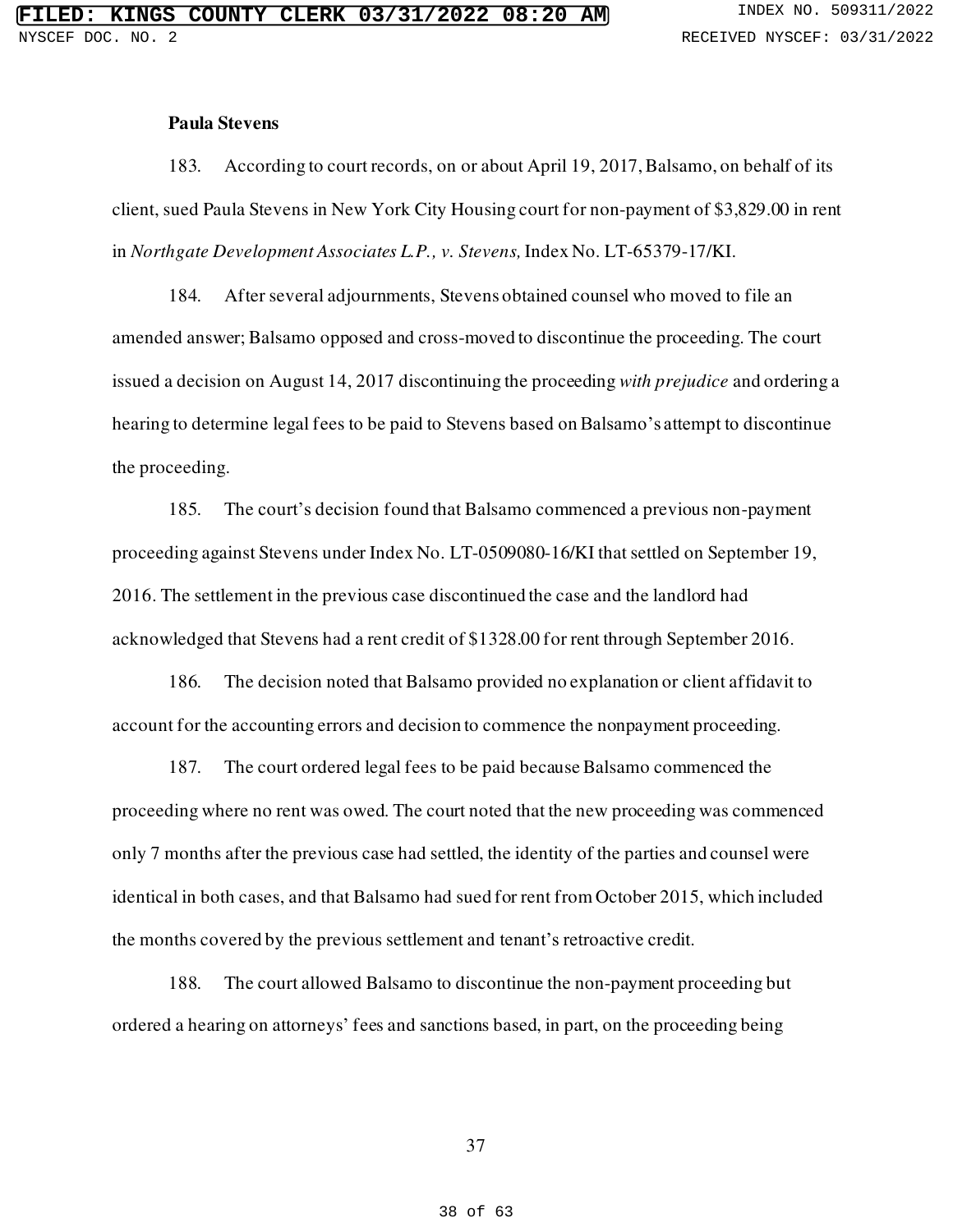dubious and Balsamo's delay in voluntarily discontinuing the case. Balsamo, on behalf of its client, ultimately settled the legal fees and sanctions for a \$2,000.00 credit given to Stevens.

## **Melita Thomas**

189. On or about June 15, 2018, Balsamo issued a 10-day rent demand to Melita Thomas alleging that they owed \$693.00 in rent. The demand identified Balsamo & Rosenblatt as the attorneys for "petitioner" and included language required by section 1692g of the FDCPA for a first communication by a debt collector to a debtor.

190. On or about July 9, 2018, Balsamo filed a petition with the New York City Housing Court against Thomas in *Committed Community Associates LP v. Thomas*, Index No. LT-73976-18/KI. The OAG believes the petition was signed and verified by Robert Rosenblatt.

191. Balsamo alleged the rent demand and petition were served upon Thomas.

192. The petition made numerous factual allegations including that Thomas owed \$463.00 in rent.

193. Almost six months later, on December 5, 2018, Balsamo discontinued the nonpayment proceeding against Thomas. The stipulation discontinuing the proceeding included the fact that no money was owed when Balsamo sued Thomas. In the agreement, the landlord "... acknowledge[d] that the petition was satisfied in full prior to the commencement of the lawsuit."

### **Michael Dwayne**

194. On or about July 23, 2019, Balsamo issued a 14-day rent demand to Michael Dwayne alleging that they owed \$5,000.00 in rent for 162 West 132<sup>nd</sup> Street, apartment #5,3<sup>rd</sup> Floor. The demand identified A Balsamo & Rosenblatt P.C. as the attorneys for "petitioner" and included language required by section 1692g of the FDCPA for a first communication by a debt collector to a debtor.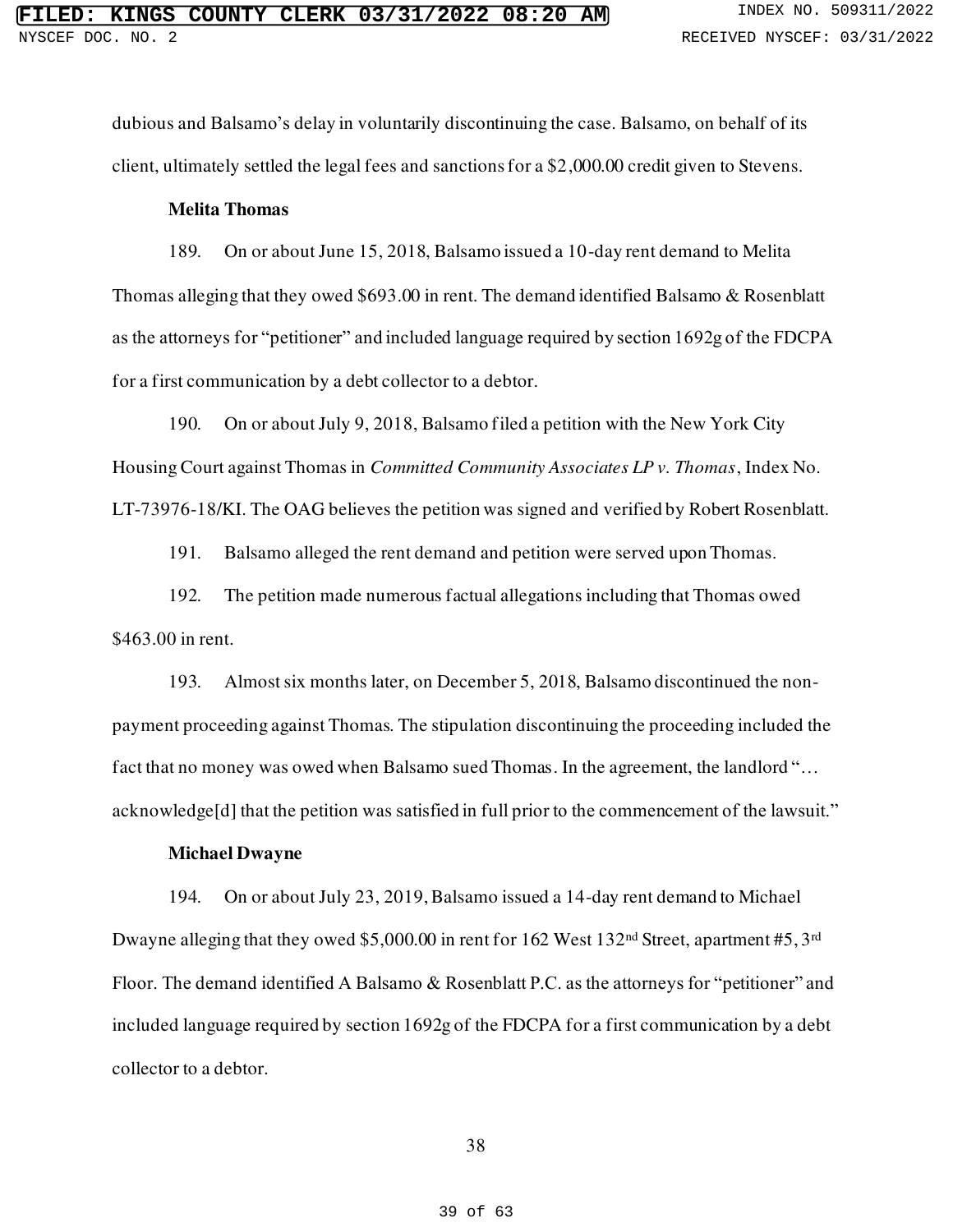195. On or about August 16, 2019, Balsamo filed a petition with the New York City Housing Court against Michael Dwayne and John Doe in *Astley Groves v. Dwayne*, Index No. LT- 66665-19/KI. The petition was signed and verified by Robert Rosenblatt.

196. Balsamo alleged the rent demand and petition were served upon the tenants.

197. The petition made numerous factual allegations including that Michael Dwayne had entered into a lease with the landlord for 162 West 132<sup>nd</sup> Street, apartment #5, 3<sup>rd</sup> Floor, that \$6,000.00 had come due under that lease, and that the apartment was properly registered with DHCR.

198. These factual allegations were false and evidence that Balsamo had failed to make a meaningful review of the records prior to commencing the proceeding. According to court papers filed by Dwayne, the third floor contained three rooms that, although not numbered, informally were known as room numbers 5, 6 and 7. Dwayne had last signed a lease with his landlord for apartment #6 but that lease expired in November 2014. In addition, apartment #5 had not been registered with DHCR since 2006 and apartment #6 had not been registered since 2012.

199. On or about July 7, 2020, Dwayne, through counsel, filed a motion to dismiss the proceeding based, in part, due to no valid lease being in effect and the apartment not being registered with DHCR. The motion to dismiss also noted that the building lacked a certificate of occupancy and therefore the landlord was barred from collecting rent.

200. On November 12, 2020, Balsamo discontinued the proceeding for the rental portion of the case although the tenant continued to litigate repair issues, rent overcharge and other counterclaims. Balsamo moved to be relieved as counsel, which was granted on February 9, 2022.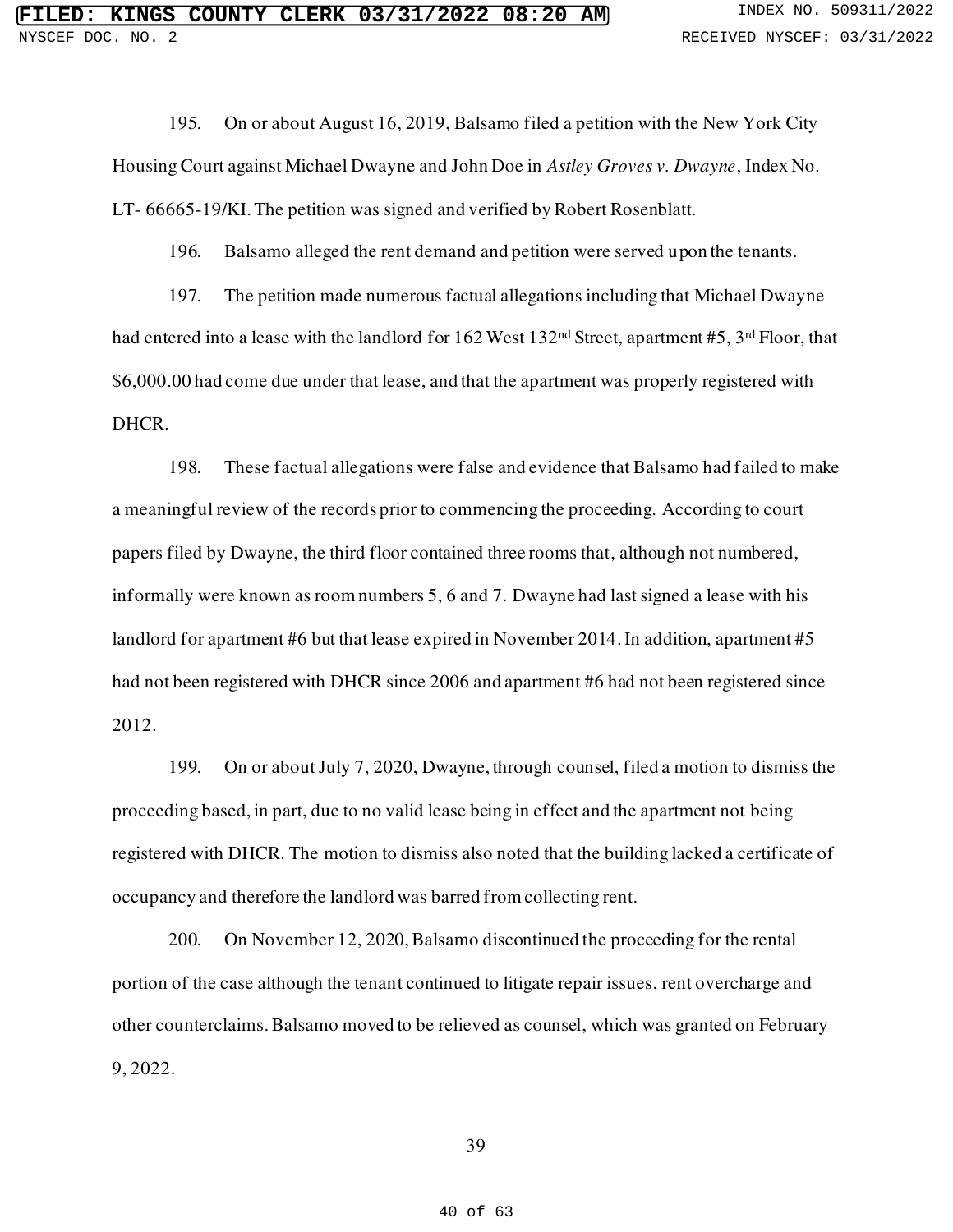## **Brittney Grant**

201. On or about August 19, 2020, Balsamo issued a 14-day rent demand to Brittney Grant, Briana Grant, Kevon Foster, and Kewana Grant alleging that they owed \$14,068.00 in rent. It alleged that the tenants had not paid their rent for the months of February 2020 through July 2020.

202. The demand identified Balsamo & Rosenblatt as the attorneys for "petitioner" and included language required by section 1692g of the FDCPA for a first communication by a debt collector to a debtor.

203. On or about September 30, 2020, Balsamo filed a petition with the New York City Housing Court against Brittany Grant, Briana Grant, Kevon Foster, Kewana Grant and NYCHA Section 8 in *1241 Flatbush Avenue LLC v. Grant et al*, Index No. 303426/20. The petition was signed and verified by Robert Rosenblatt.

204. Balsamo alleged the rent demand and petition were served upon each named respondent.

205. The petition made numerous factual allegations including that Kewana Grant was a tenant with a rental obligation to the landlord through a lease; that each tenant had a rental obligation of \$2648.00 per month; and that the named tenants owed collectively \$14,068.00 in arrears.

206. The petition also contained an attachment entitled "Certification of Basis for Eviction Proceedings Against Tenant Participating In the Section 8 Housing Choice Voucher Program." This form is sent to NYCHA pursuant to the second *Williams* Consent Decree that, amongst other things, requires landlords to seek permission from NYCHA to be able to sue the tenant solely for the tenant share of the rent and is designed to ensure that prior to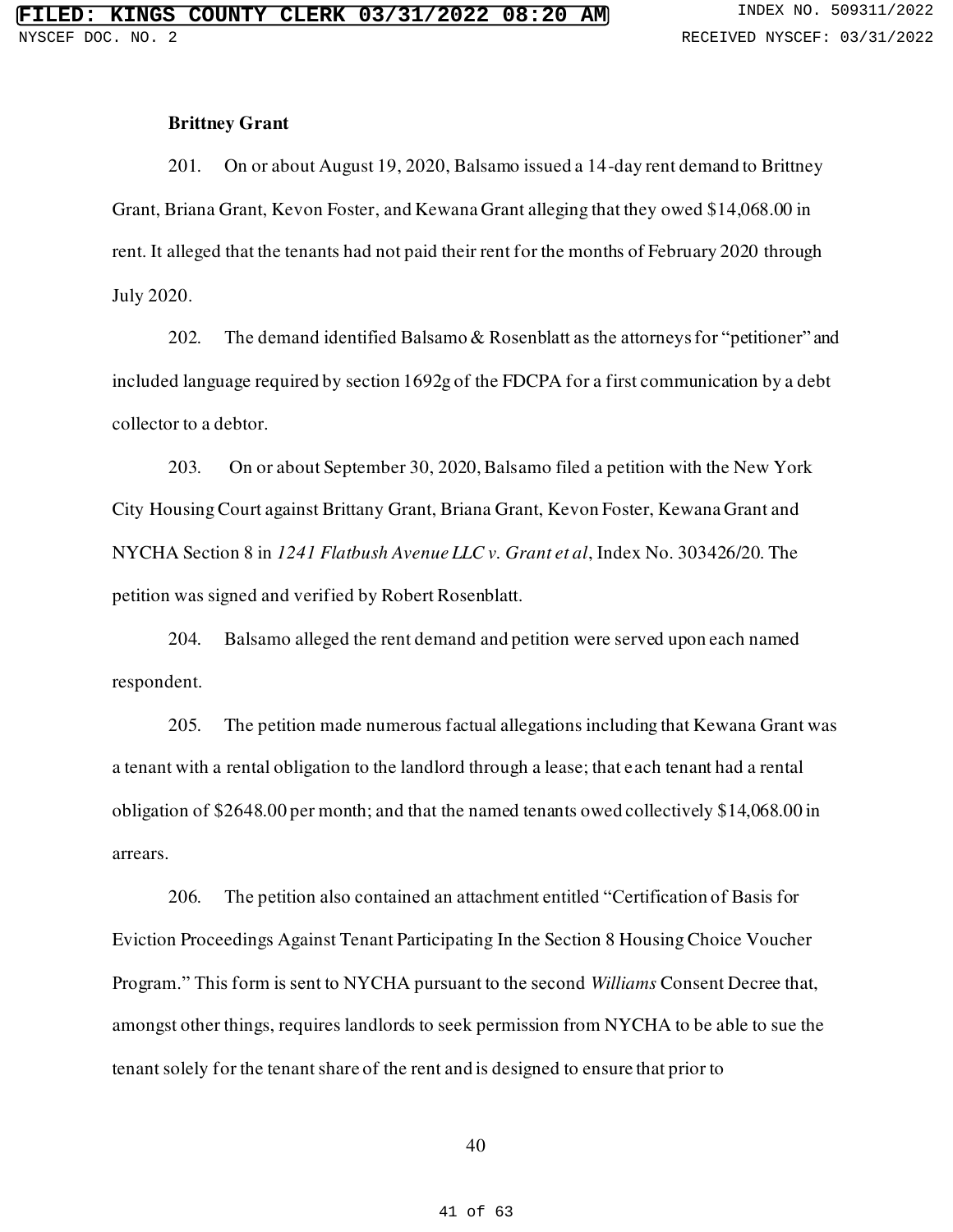commencement of any lawsuit, that the landlord (or its attorney) has reviewed what may be the housing authority's share of the rent and the tenant's share and that the lawsuit does not seek to collect more than the tenant's actual share of the rent.

207. The Certification and petition both alleged that Grant's tenant share was \$2,648.00 per month. However, Grant's share of the rent was only \$1,414.00 per month and the amount in the Certification and petition is the total contract rent.

208. In addition, Kewana Grant was not a signatory to the last lease signed with the landlord and therefore was improperly named in the petition.

209. On or about December 18, 2020, Brittany Grant filed an answer with the court.

210. Balsamo has not discontinued the case and the OAG believes that Balsamo continues to attempt to collect the debt.

### **Linda Fleming**

#### *Fleming's First Housing Court Case*

211. On or about November 23, 2018, Balsamo filed a petition with the New York City Housing Court against Linda Fleming in *Pugsley Gardens LLC v. Linda Fleming*, Index No. LT-78608-18/NY. Balsamo did not issue a rent demand and instead the petition stated the demand was made in person. Accordingly, Balsamo attached a notice to the petition entitled "Fair Debt Collection Notice" that included language required by section 1692g of the FDCPA for a first communication by a debt collector to a debtor. The petition was signed and verif ied by Robert Rosenblatt.

212. Balsamo alleged the petition was served upon Fleming.

213. The petition made numerous factual allegations including that Fleming entered into possession pursuant to a lease where they agreed to pay \$724.69 per month; that they owed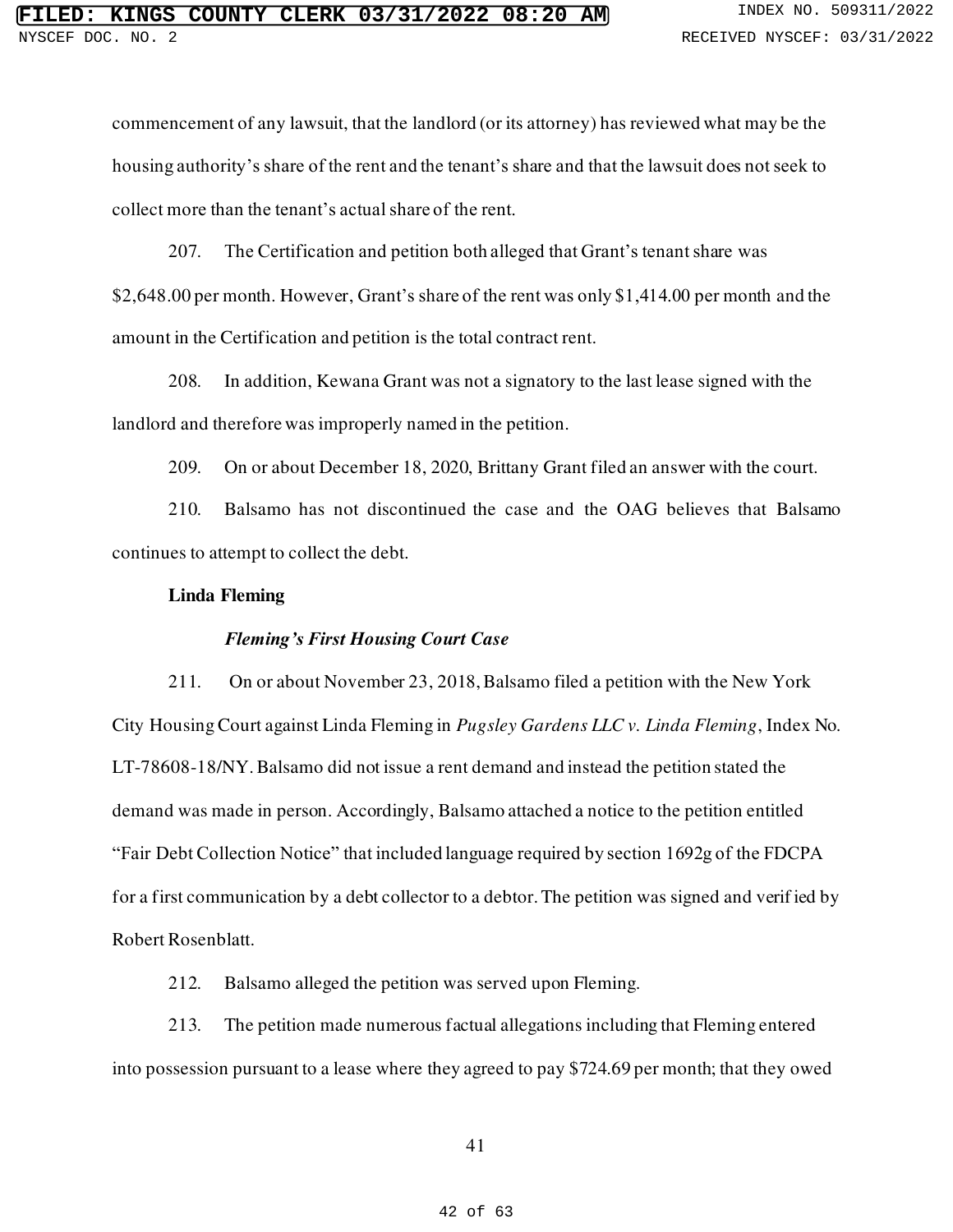\$21,740.40 in rent; that the premises were subject to the Rent Stabilization Law of 1969; that they were duly registered with DHCR; and that the rent demanded did not exceed the registered rent and the lawful Rent Stabilization rent.

214. The proceeding was adjourned three times for Balsamo to review its client's documents -- the DHCR rent registrations and the tenant's leases-- and to provide the tenant with a rent breakdown. It appeared that Balsamo had not reviewed any of these documents prior to commencing the non-payment proceeding and had never obtained a rent breakdown detailing rent arrears owed from their client before verifying the contents of the petition.

215. On December 19, 2019, the court dismissed the proceeding because Balsamo "is not ready for TRIAL or TRAVERSE today, to wit, petitioner does not have a rent breakdown."

## *Fleming's Second Housing Court Case*

216. On or about January 20, 2020, Balsamo issued a 14-day rent demand to Fleming alleging that they owed \$31,886.36 in rent. The demand identified Balsamo, Rosenblatt & Hall, P.C as the attorneys for "petitioner" and included language required by section 1692g of the FDCPA for a first communication by a debt collector to a debtor.

217. On or about February 20, 2020, Balsamo filed a second petition with the New York City Housing Court against Fleming in *Pugsley Gardens LLC v. Linda Fleming*, Index No. LT-53780-20/NY. The petition was signed and verified by Robert Rosenblatt.

218. Balsamo alleged the rent demand and petition were served upon Fleming.

219. The petition made numerous factual allegations including that Fleming entered into possession pursuant to a lease where they agreed to pay \$724.69 per month; that they owed \$31,886.36 in rent; that the premises were subject to the Rent Stabilization Law of 1969; that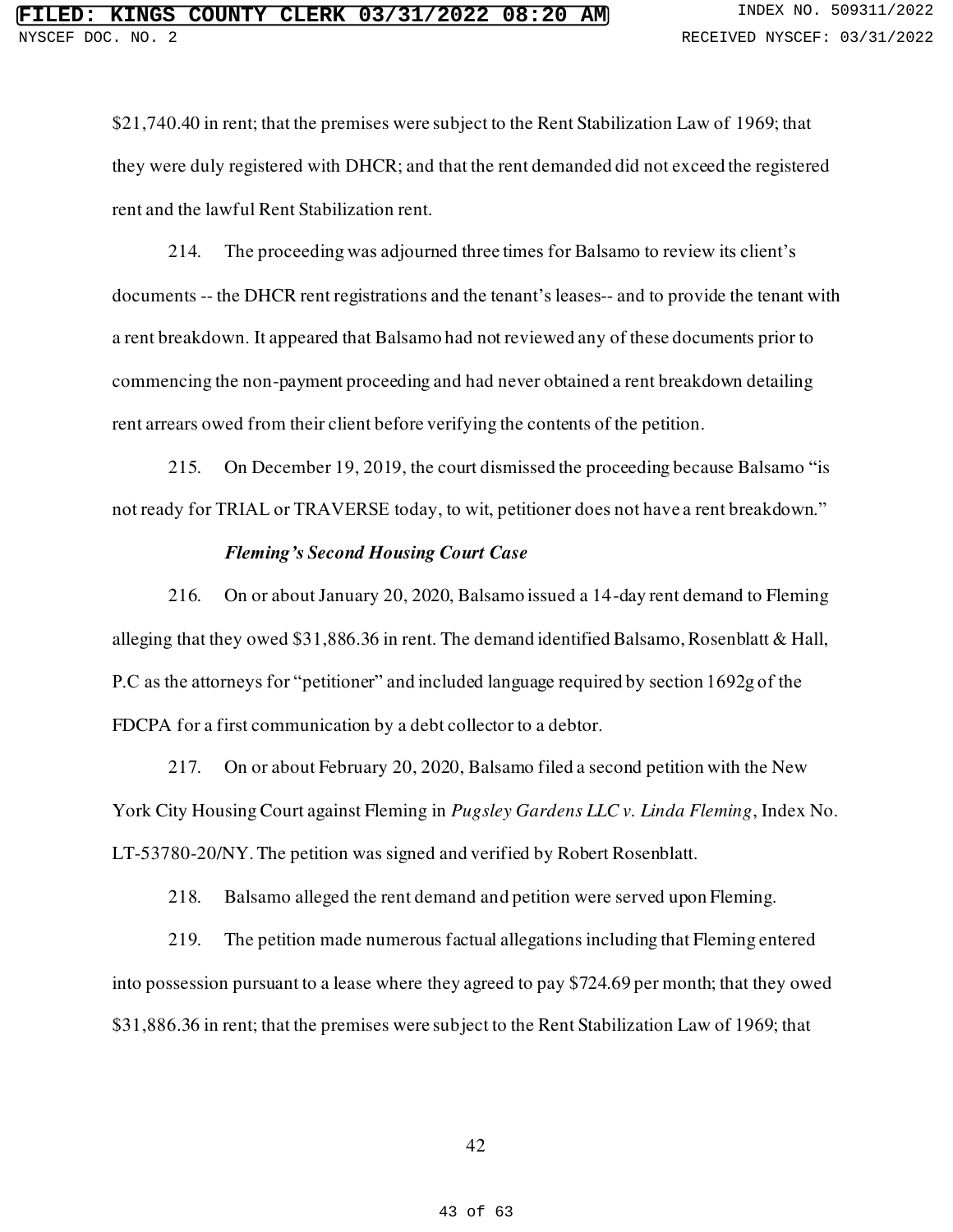they were duly registered with DHCR; and that the rent demanded did not exceed the registered rent and the lawful Rent Stabilization rent.

220. These factual allegations were false and evidence that Balsamo had not made a meaningful review of the records prior to commencing the proceeding. Fleming's lease had expired in 2016 and they did not have a current lease with the landlord. Fleming had gone as far as to file a complaint with DHCR (Docket No. HS410036RV, filed July 16, 2019) for the landlord's failure to renew the lease. In addition, the apartment had not been registered with DHCR since 2015 when it was registered at a legal regulated rent of \$514.96. Finally, Fleming's answer, filed January 4, 2021, alleges that a portion of the arrears that Balsamo claimed were owed had been paid.

221. Balsamo has not discontinued the case and the OAG believes Balsamo continues to attempt to collect the debt.

## **Natalia Taylor**

222. On or about August 10, 2020, Balsamo filed a petition with the New York City Housing Court against Natalia Taylor and Andrew Robinson in *Deluna v Taylor and Robinson,*  Index No. 55427/20. The petition was verified by the landlord but Balsamo, Rosenblatt & Hall, P.C. were identified in the petition as the attorneys who commenced the proceeding on behalf of the landlord.

223. Balsamo alleged the petition was served upon Taylor and Robinson.

224. The petition made numerous factual allegations including that Taylor and Robinson were tenants who had entered into possession of the premises pursuant to a lease at a monthly rent of \$1,950.00 per month and that both respondents owed \$6,100.00 in arrears from February 2020 through May 2020.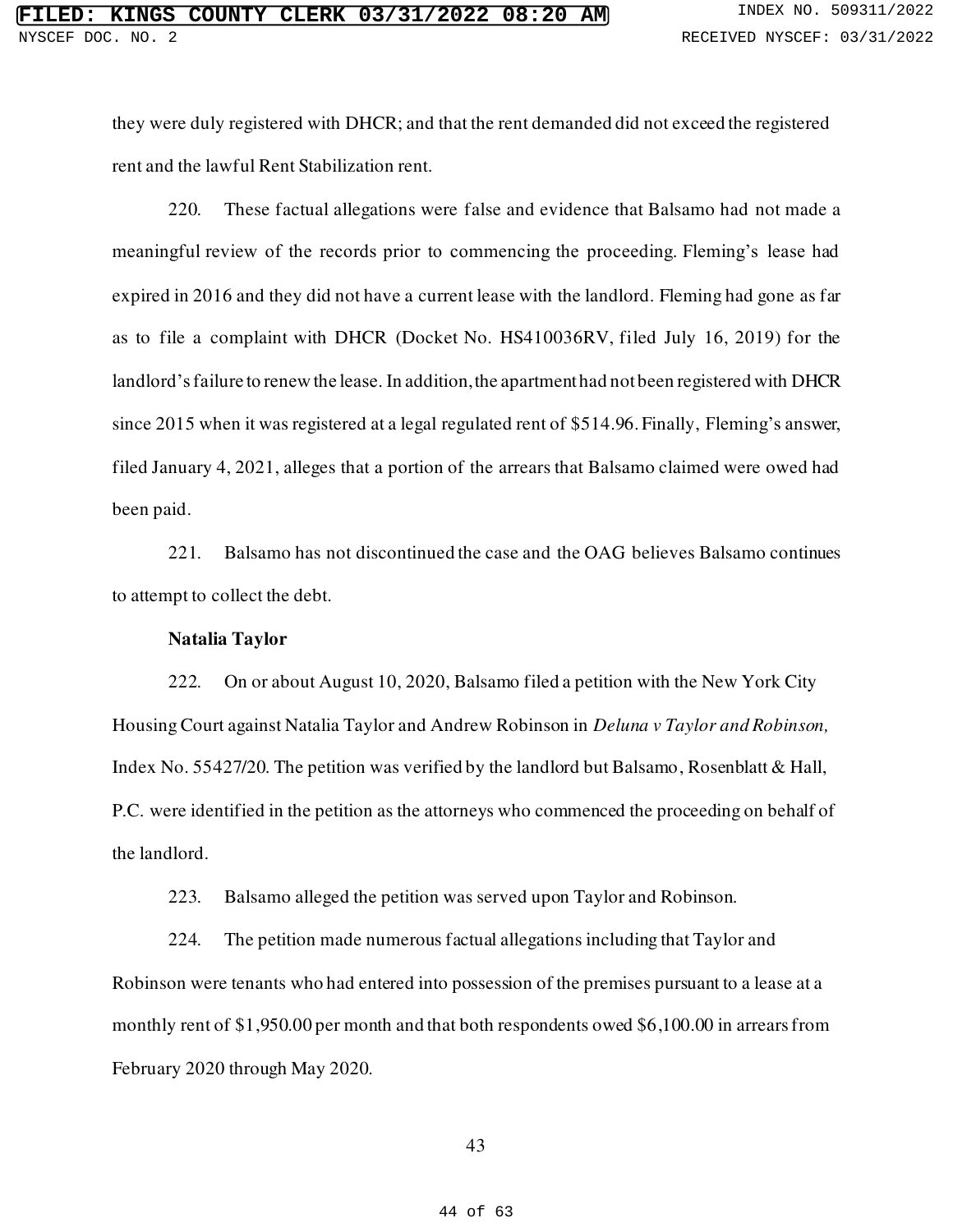225. These factual allegations were false and evidence that Balsamo had made no meaningful review of the records prior to commencing the proceeding. Records appear to show that the last lease signed between the parties was solely between Robinson and the landlord at a rate of \$1900.00 per month. That lease did not name Taylor as a tenant and it expired on February 1, 2019. The OAG does not believe a new lease for \$1950 was entered into between Robinson and the landlord.

226. The OAG has been told that Taylor paid the arrears through the Emergency Rental Assistance Program but based on a monthly rental amount of \$1900.00 rather than the \$1950.00 contained in the petition.

## **Katura Edwards**

227. On or about November 24, 2020, Balsamo issued a 14-day rent demand to Katura Edwards alleging that Edwards owed \$77,300.67 in rent and that they had not paid their rent of \$1,250.00 per month for the period of October 2015 through November 2020. The demand identified Balsamo, Rosenblatt & Hall, P.C as the attorneys for "petitioner" and included language required by section 1692g of the FDCPA for a first communication by a debt collector to a debtor.

228. On or about December 23, 2020, Balsamo filed a petition with the New York City Housing Court against Katura Edwards in *1342 Bergen LLC v. Edwards*, Index No. LT-310110- 20/KI. The petition was signed and verified by Robert Rosenblatt.

229. Balsamo alleged the rent demand and petition were served upon Edwards.

230. The petition made numerous factual allegations including that Katura Edwards had entered into a lease with the landlord at a rate of \$1,250.00 and that the apartment was properly registered with DHCR.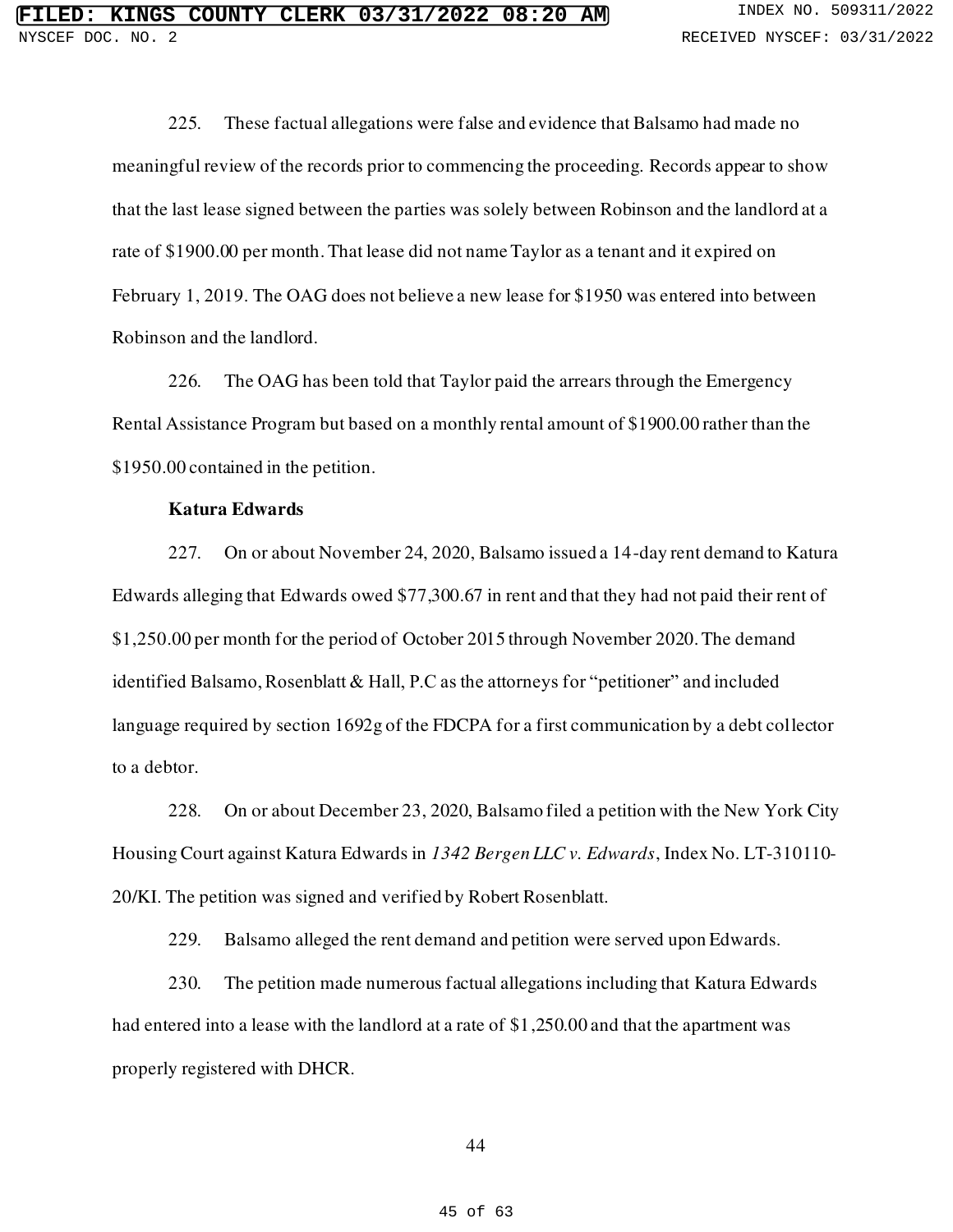231. These factual allegations were false and evidence that Balsamo had failed to make a meaningful review of the records prior to commencing the proceeding. The OAG believes that Edwards did not have a current lease requiring them to pay \$1,250.00 per month. In addition, the apartment had not been registered with DHCR since 2016.

232. On or about March 19, 2021, Edwards, through counsel, filed an answer raising the defense that there was no current lease under which the landlord could sue.

233. Despite being placed on notice of this defect in the case, Balsamo, through Defendant Hall, filed a motion with the court on or about October 25, 2021, seeking to restore the matter to the court calendar and to collect the alleged arrears. The motion makes no mention of the lack of a lease.

234. The OAG believes Balsamo has not discontinued the case and continues to attempt to collect the debt.

## **Angel Perez**

235. On or about January 17, 2020, Balsamo issued a 14-day rent demand to Angel Perez alleging that Perez owed \$8,400.00 in rent and that they had not paid their rent of \$1,200.00 per month for the period of July 2019 through January 2020. The demand identified Balsamo, Rosenblatt & Hall, P.C as the attorneys for "petitioner" and included language required by section 1692g of the FDCPA for a first communication by a debt collector to a debtor.

236. On or about February 11, 2020, Balsamo filed a petition with the New York City Housing Court against Perez in *156-160 Vernon LLC v. Perez*, Index No. LT-54796-20/KI. The petition was signed and verified by Robert Rosenblatt.

237. Balsamo alleged the rent demand and petition were served upon Perez.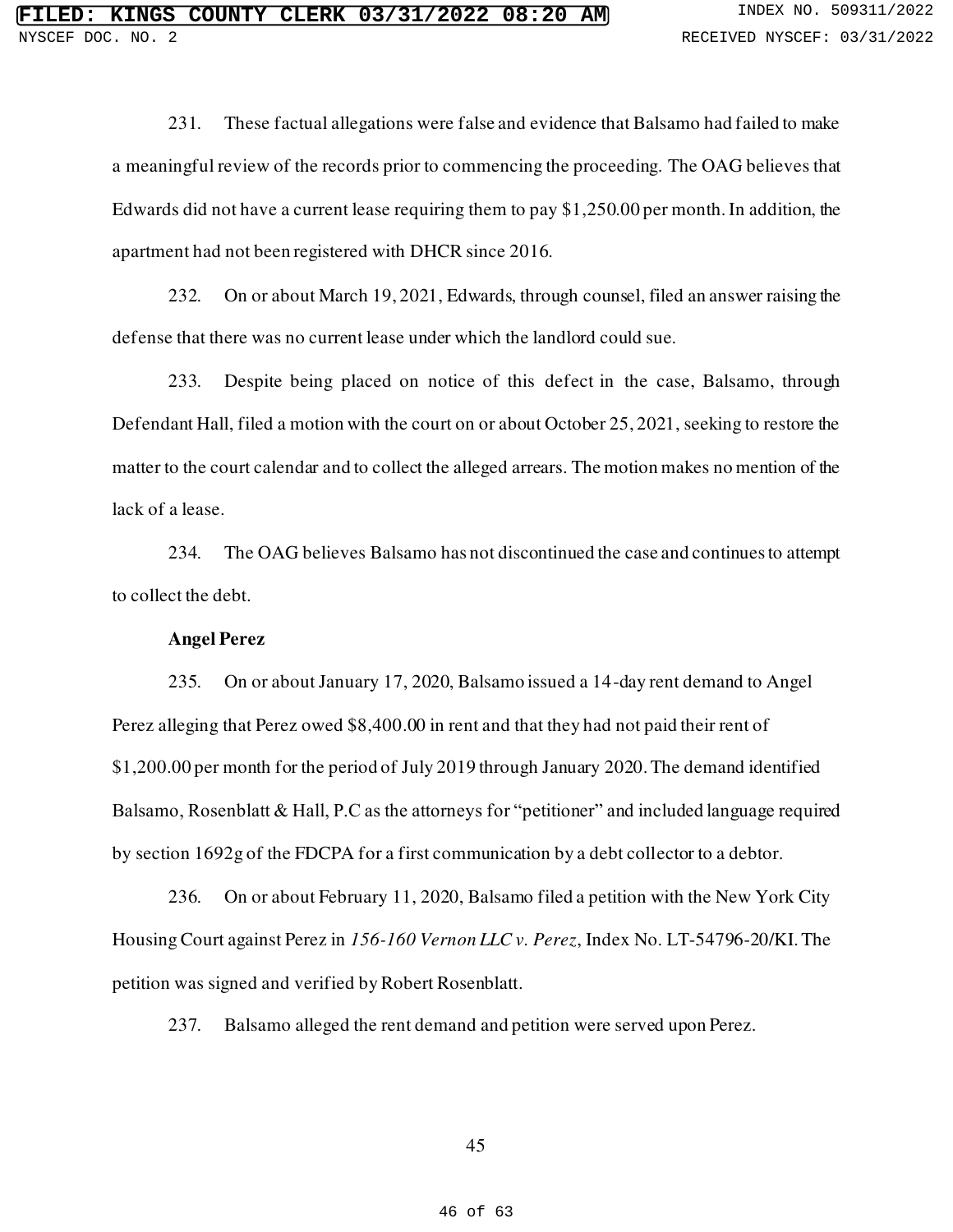238. The petition made numerous factual allegations including that Perez had entered into possession pursuant to a lease where they agreed to pay \$1,200.00 per month; that they owed \$8,400.00 in rent; that the premises were subject to the Rent Stabilization Law of 1969; that they were duly registered with DHCR; and that the rent demanded did not exceed the registered rent and the lawful Rent Stabilization rent.

239. These factual allegations were false and evidence that Balsamo had made no meaningful review of the records prior to commencing the proceeding. Perez was a superintendent for the landlord who never received a written lease for their apartment. The year before Perez moved into their apartment, the apartment had been registered with DHCR at a rent of \$836.15. When Perez moved in, the registration was inexplicably increased to \$1,502.12 and each year the rent was increased despite no written lease being provided to Perez.

240. Had Balsamo reviewed the rent registrations and saw that no leases existed for Perez, they would have realized that the rent sought in the petition was incorrect.

241. On or about February 27, 2020, Perez, through counsel, filed an answer that placed Balsamo on notice that Perez had never signed a written lease with the landlord and that the apartment was not currently registered with DHCR.

242. The OAG believes the case was marked off calendar for Balsamo to review whether a written lease was ever signed between the parties. Balsamo has not notified Perez's attorney about its investigation.

### **Jose Torres**

243. On or about November 21, 2019, Balsamo issued a 14-day rent demand to Jose Torres alleging that Torres owed \$15,420.00 in rent and that they had not paid their rent of \$1,285.00 per month for the period of December 2018 through November 2019. The demand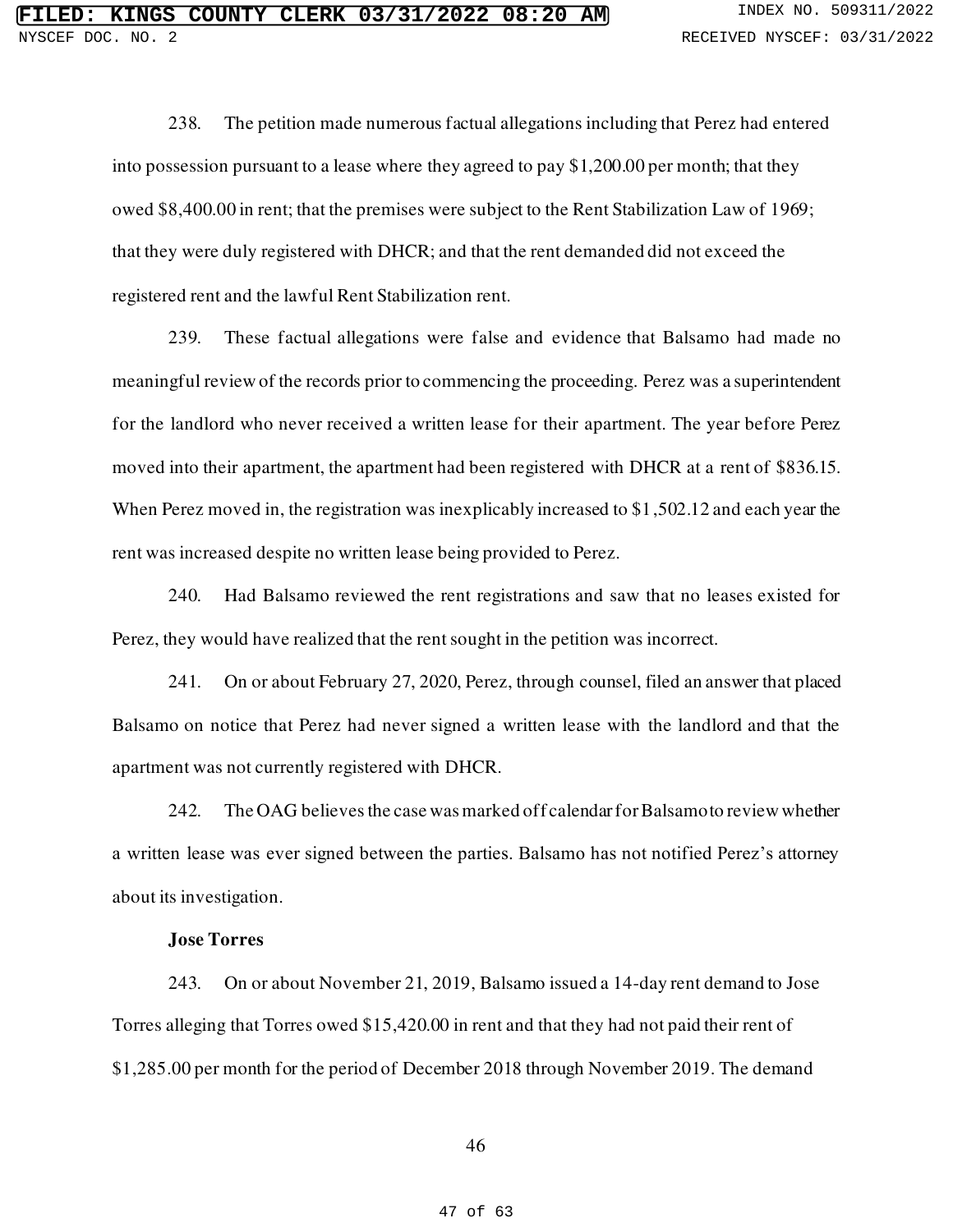identified A. Balsamo & Rosenblatt, P.C as the attorneys for "petitioner" and included language required by section 1692g of the FDCPA for a first communication by a debt collector to a debtor.

244. On or about December 12, 2019, Balsamo filed a petition with the New York City Housing Court against Torres in *Ashrati v. Torres*, Index No. LT-088113-19/KI. The petition was signed and verified by Robert Rosenblatt.

245. Balsamo alleged the rent demand and petition were served upon Torres.

246. The petition made numerous factual allegations including that Torres had entered into possession pursuant to a lease where they agreed to pay \$1,285.00 per month; that they owed \$15,420.00 in rent; and that they were a recipient of rental assistance benefits through LINC, a public assistance program administered by the City of New York that made direct shelter payments to the landlord.

247. On February 25, 2020, Balsamo obtained a default judgment and warrant of eviction against Torres on behalf of their client. However, due to the COVID-19 pandemic, they were unable to execute on the warrant and were required to file a motion prior to proceeding to eviction.

248. On or about April 5, 2021, Balsamo served and filed a motion to restore the matter to the calendar to allow their client to execute on the warrant, as well as alleging that \$39,584.00 was now due. Hall certified the motion pursuant to Rule 130.

249. Balsamo attached as an exhibit to the motion a handwritten rent breakdown that contradicted the allegations in the rent demand and petition, and also contained significant errors. First, the breakdown showed that Torres' monthly rent was \$1,237.00 per month while the petition and rent demand alleged the monthly rent was \$1,285 per month. Second, the breakdown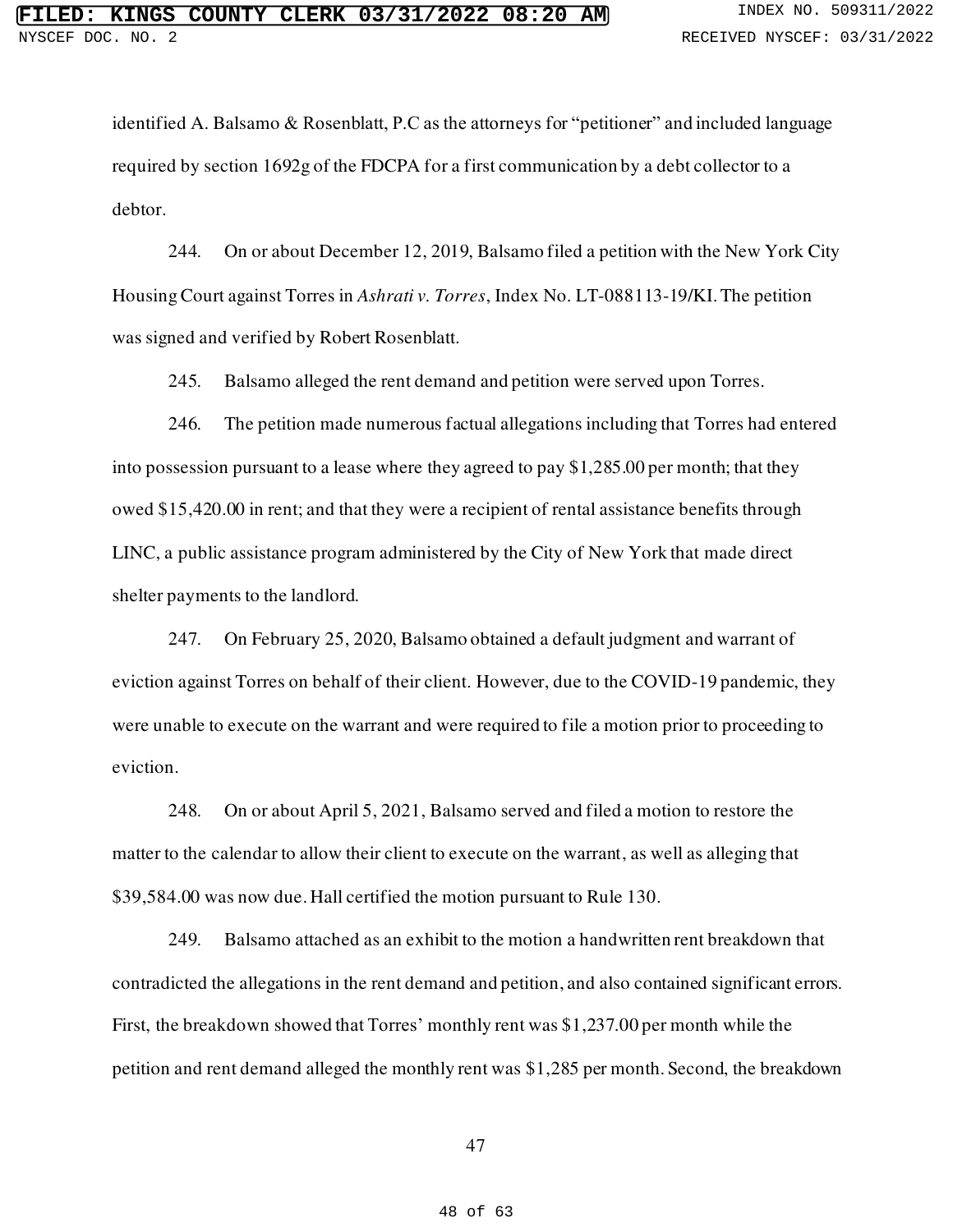showed that November 2018 had not been paid, while the rent demand and petition did not include this month. Third, the breakdown miscalculated the total rent owed as \$39,584.00, however, the breakdown itself only contained 29 months owed at a monthly rent of \$1,237.00 per month which actually totals \$35,873.00. Finally, the breakdown did not show a single payment from the tenant for the 29 months contained in the breakdown despite the petition stating that the tenant was receiving shelter payments through the LINC program.

250. Despite these discrepancies, it appears that Balsamo made no meaningful review of the records prior to commencing the proceeding or restoring the matter to the calendar, as the amounts sought in the rent demand, petition, and motion to restore failed to account for any shelter payments. The rent demand and petition claimed that \$14,844.00 was owed but did not account for \$9,214.20 in payments made by the LINC program for the same months contained in the rent demand and petition. Similarly, Balsamo's motion claimed that \$39,584.00 was owed but did not account for the computation error in the breakdown itself or that the LINC program had paid \$26,528.50 for the same months contained in the breakdown.

251. The amounts claimed by Balsamo in the rent demand, petition, and motion to restore were significantly higher than the actual amounts owed. When the rent demand and petition were filed, Torres owed at most \$5,6298.00 as opposed to the \$14,844.00 alleged. Likewise, when the motion to restore was filed, Torres owed at most \$9,344.50 as opposed to the \$39,584.00 stated in the motion.

252. Fortunately, Torres obtained an attorney who was able to stipulate with Balsamo to vacate the warrant and judgment and to settle the proceeding; the stipulation, filed May 27, 2021, showed that Torres owed only \$2,000.00.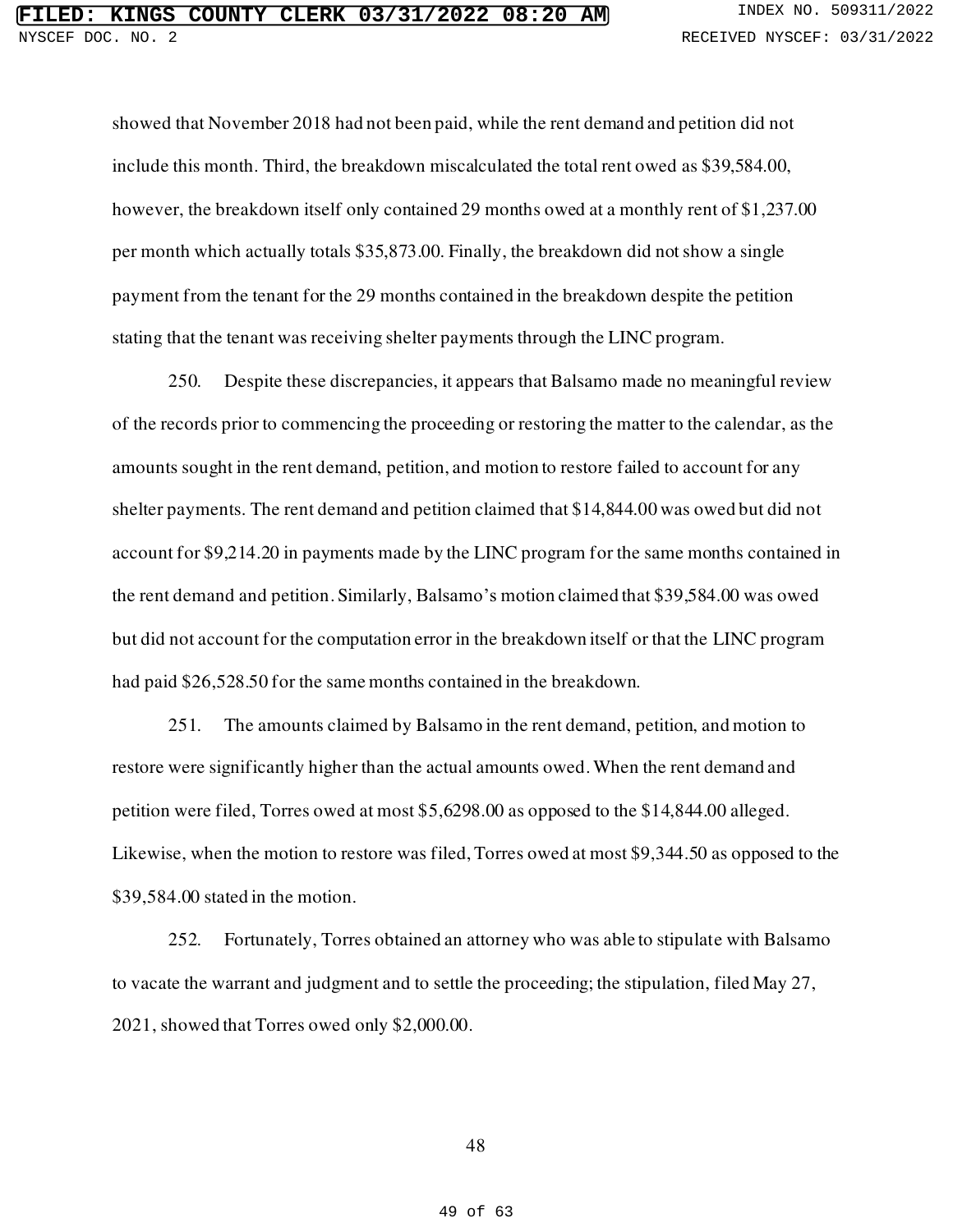### **Ada Sanchez**

253. On or about April 14, 2021, Balsamo issued a 14-day rent demand to Ada Sanchez alleging that Sanchez owed \$4,847.00 in rent and that they had not paid the entire rent of \$2,200.00 per month for the months of April and March 2021 and owed \$447.31 for February 2021. The demand identified Balsamo, Rosenblatt & Hall, P.C as the attorneys for "petitioner" and included language required by section 1692g of the FDCPA for a first communication by a debt collector to a debtor.

254. On or about May 17, 2021, Balsamo filed a petition with the New York City Housing Court against Torres in *Crystal BK Holdings LLC v. Sanchez*, Index No. LT-304193- 21/KI. The petition was signed and verified by Robert Rosenblatt.

255. Balsamo alleged the rent demand and petition were served upon Sanchez.

256. The petition made numerous factual allegations including that Sanchez had entered into possession pursuant to a lease where they agreed to pay \$2,200.00 per month and that they owed \$7,047.31, with no payments made in April 2021 or May 2021.

257. These factual allegations were false and evidence that Balsamo had made no meaningful review of the records prior to commencing the proceeding. First, the rent demand included at least \$361.31 in late and other fees that were incorrectly identified as rent.

258. Second, the petition failed to account for payments of approximately \$2,272.00 that were made and credited on the landlord's ledger after the rent demand was issued. It appears that Balsamo filed the petition without speaking to their client and instead merely added May 2021's rent of \$2,200.00 to the amount contained in the rent demand. Deducting the improper fees and uncounted payments, Sanchez only owed \$4,414.00 when the petition was issued, almost half of what was claimed owed.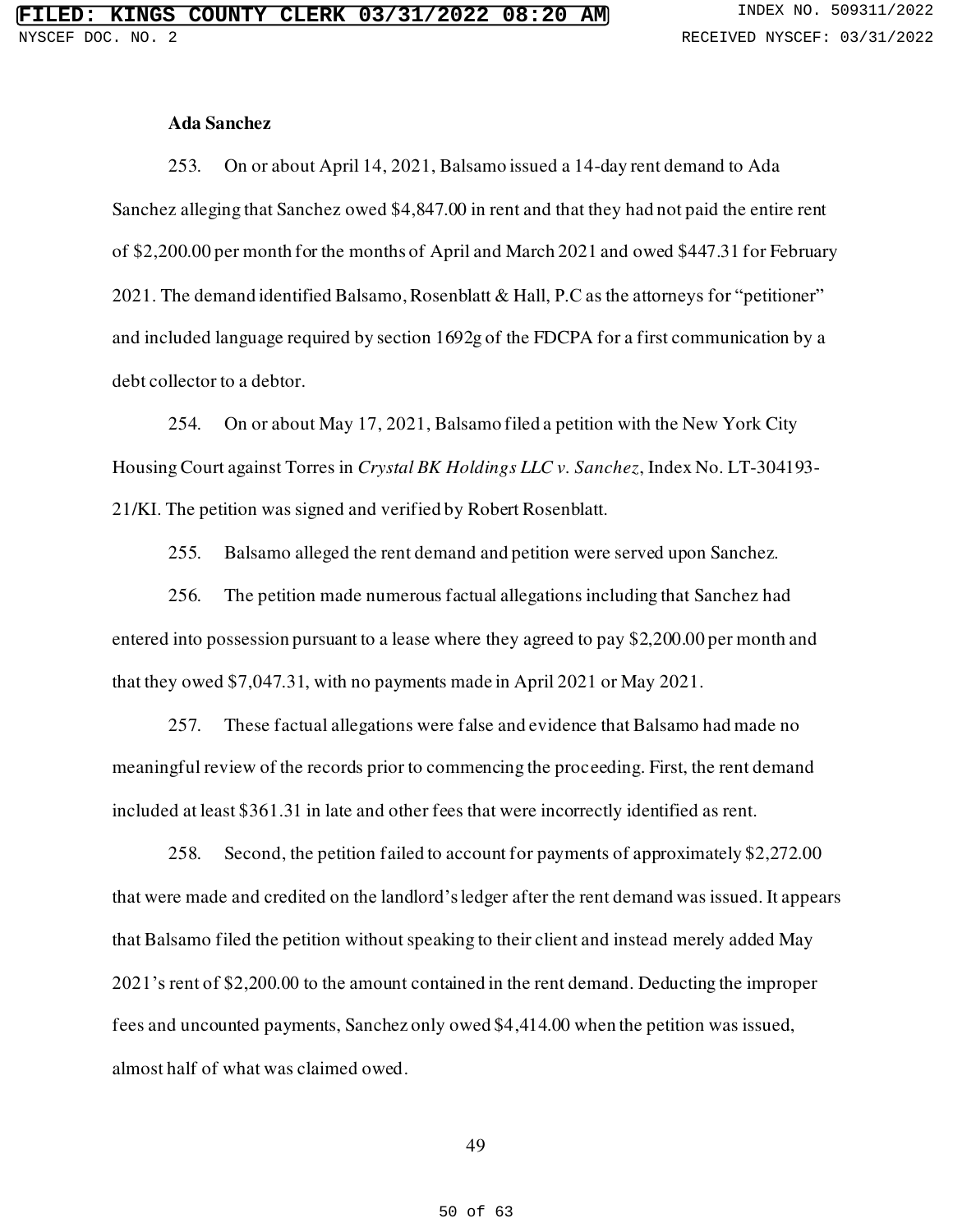259. On or about September 30, 2021, the parties filed a stipulation with the court where Sanchez agreed that \$79.95 was left outstanding in rent through September 30, 2021.

### **Donna Foulks**

260. On or about September 23, 2020, Balsamo issued a 14-day rent demand to Donna Foulks alleging that Foulks owed \$1,291.14 in rent and that they had not paid \$75.95 for each of the months of July 2020 and August 2020, and \$1,139.24 for the month of September 2020. The demand identified Balsamo, Rosenblatt & Hall, P.C as the attorneys for "petitioner" and included language required by section 1692g of the FDCPA for a first communication by a debt collector to a debtor.

261. On or about October 20, 2020, Balsamo filed a petition with the New York City Housing Court against Foulks in *Winthrop Realty LLC v. Foulks*, Index No. LT-305108-20/KI. The petition was signed and verified by Robert Rosenblatt.

262. Balsamo alleged the rent demand and petition were served upon Foulks.

263. An affidavit of service filed with the court stated that the petition was served on Foulks on November 9, 2020.

264. The petition made numerous factual allegations including that Foulks had entered into possession pursuant to a lease where they agreed to pay \$1,239.24 per month and that they had not paid \$75.95 each for the months of July 2020 and August 2020, and \$1,139.24 for the month of September 2020.

265. Contrary to the claims in the petition, Foulks owed no rent when the proceeding was commenced.

266. On or about January 19, 2021, Balsamo, on behalf their client, entered into a stipulation of settlement with Foulks that stated that "[p]arties agree that, based on a prior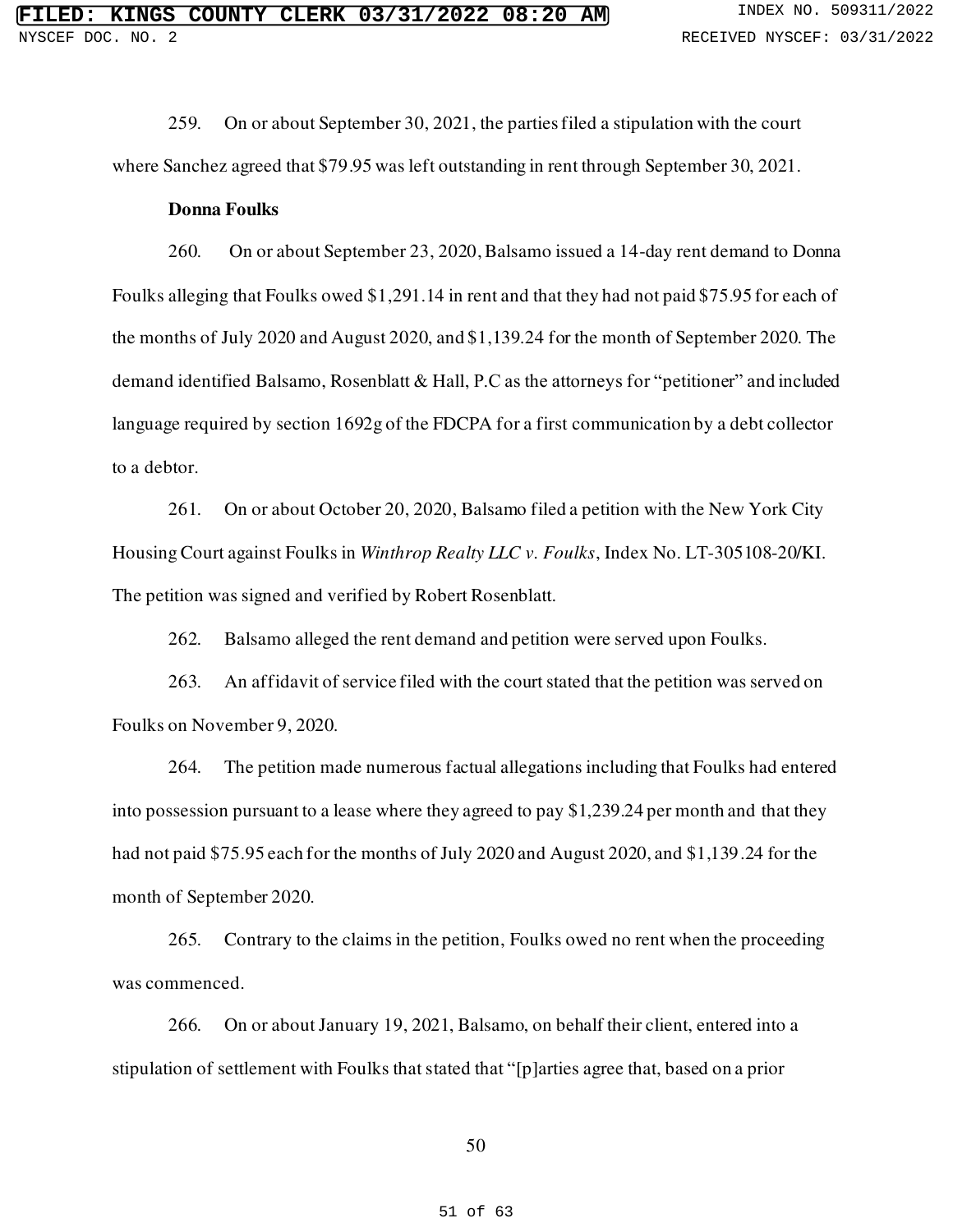stipulation dated March 30, 2017, wherein [Foulks] was credited \$215 towards the future rent, upon crediting all payments made by [Foulks] between the period of April 1, 2017 and January 5, 2021, [Foulks] is left with a \$0.00 balance through January 31, 2021. The arrears sought are attorneys' fees."

267. The March 30, 2017 stipulation was entered into by Balsamo in *105 Winthrop LLC v. Foulks*, Index No. LT-65042/2015-KI.

#### **Ayman Almotairi**

268. On or about October 21, 2019, Balsamo issued a 14-day rent demand to Abdullah Hassan and Fatima Alsheri alleging that they owed \$53,200.00 in rent and that they had not paid their rent of \$1,900.00 per month for the period of July 2017 through October 2019. The demand identified A. Balsamo & Rosenblatt, P.C as the attorneys for "petitioner" and included language required by section 1692g of the FDCPA for a first communication by a debt collector to a debtor.

269. On or about December 31, 2019, Balsamo filed a petition with the New York City Housing Court against Hassan and Alsheri in *8701 Ridge Blvd LLC v. Hassan and Alsheri*, Index No. LT-089488-19/KI. The petition was signed and verified by Robert Rosenblatt.

270. Balsamo alleged the rent demand and petition were served upon Hassan and Alsheri.

271. The petition made numerous factual allegations including that Hassan and Alsheri had entered into possession of apartment F6 at 8701 Ridge Boulevard, Brooklyn, NY pursuant to a lease where they agreed to pay \$1,900.00 per month; that they owed \$53,200.00 in rent; and that the premises were no longer subject to the Rent Stabilization Law of 1969 because the maximum rent allowed exceeded \$2,500.00 after a vacancy.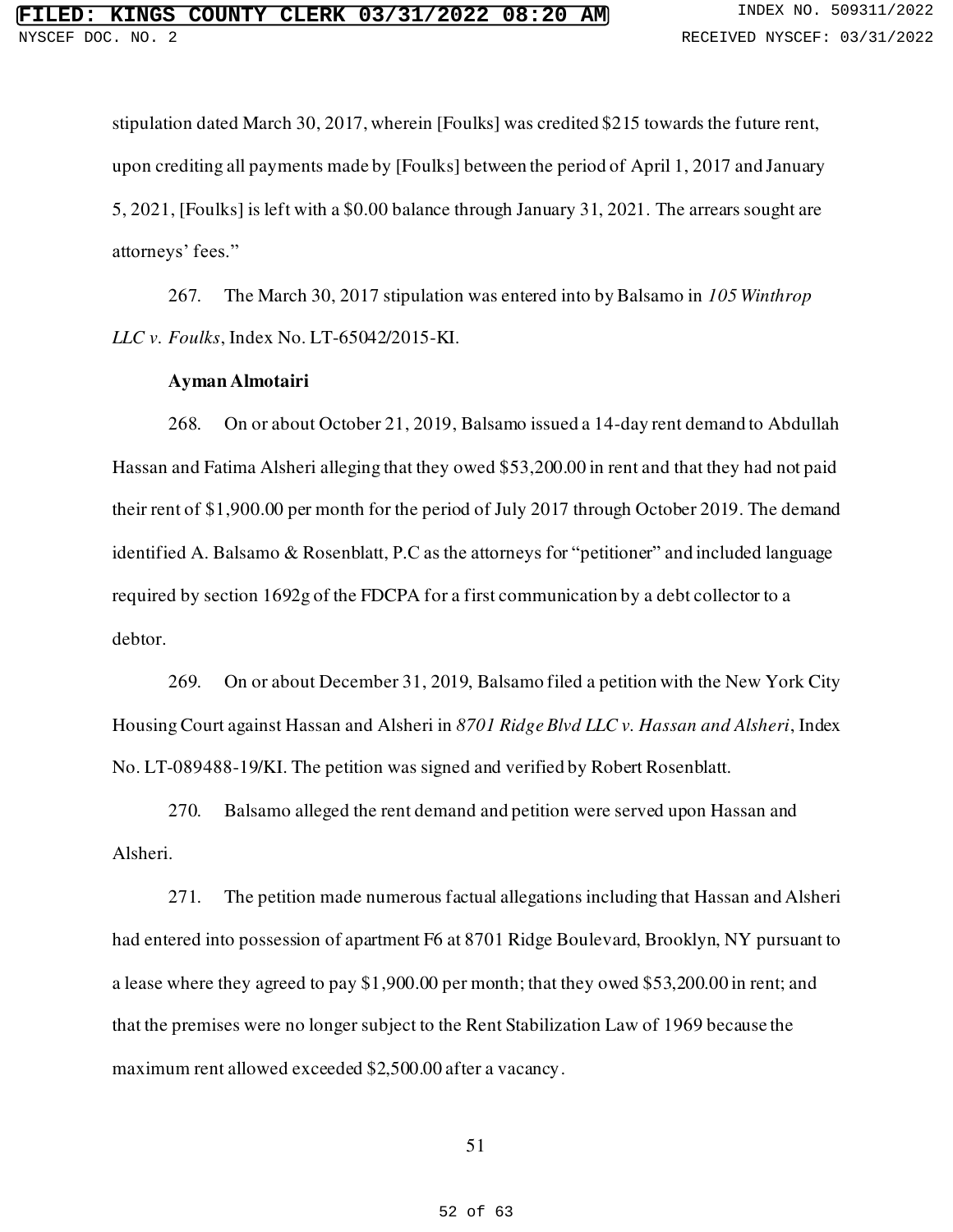272. These factual allegations were false and evidence that Balsamo had made no meaningful review of the records prior to commencing the proceeding. According to an affidavit supplied by Ayman Almotairi, they have been the tenant of record at 8701 Ridge Boulevard, Apartment F6, Brooklyn NY since 2014 and have continued to reside there with their partner and child. Almotairi submitted to the court a lease from 2015 at a rent of \$1,9000.00 solely in their name and claims to have no connection to Hassan and Alsheri.

273. DHCR rent registrations show that the apartment had been registered as vacant from 2015 through 2018 with a rent of \$1,302.50 registered for each year. In 2019, the apartment was registered as exempt from rent regulation and identified Abdullah Hassa Alsheri and Fatima Ahmed Alsheri as the tenants.

274. According to court records, Balsamo had previously sued Hassan and Alsheri in a non-payment proceeding referencing the same apartment under Index No. LT-076401-18/KI. That case was filed July 25, 2018 and was "dismissed (based on conference)" on or about August 28, 2018.

275. On or about January 8, 2020, Almotairi filed an answer with the court.

276. The matter was adjourned numerous times, including on November 5, 2020, December 16, 2020, January 27, 2021, March 10, 2021, April 21, 2021, June 2, 2021, June 4, 2021, and June 17, 2021.

277. On or about March 16, 2022, Almotairi, through their attorneys, filed a motion to dismiss the proceeding based on the wrong tenant being named in the petition. The motion is still pending.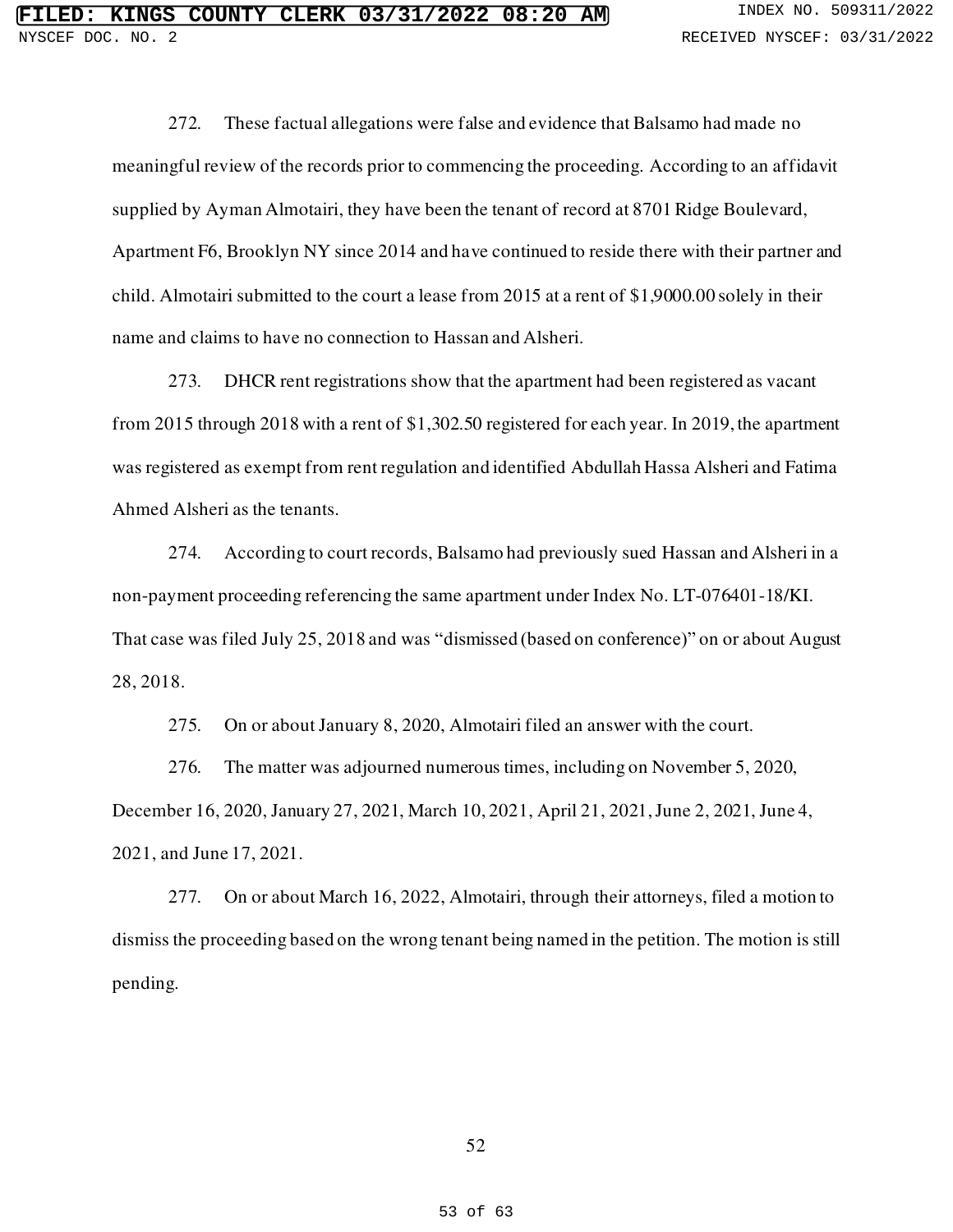### **FIRST CAUSE OF ACTION**

## **Violation of N.Y. Exec. Law § 63(12) Repeated violations of 15 U.S.C. § 1692e(3) (Fair Debt Collections Practices Act)**

278. The Attorney General repeats and re-alleges, as though fully set forth herein, paragraphs 1 - 277.

279. N.Y. Executive Law § 63(12) authorizes the Attorney General to bring an action or proceeding when any person or entity engages in repeated illegal acts or persistent illegality in the conducting of business.

280. Under the FDCPA, a debt collector is prohibited from making a false representation or implication that they are an attorney or that an[y communication](https://www.law.cornell.edu/definitions/uscode.php?width=840&height=800&iframe=true&def_id=15-USC-1035284522-644019129&term_occur=999&term_src=title:15:chapter:41:subchapter:V:section:1692e) is from an attorney. 15 U.S.C. § 1692e(3).

281. Attorneys who issue debt collection letters, including pre-litigation letters and court filings, must conduct a meaningful attorney review of the facts surrounding the claim otherwise they are giving a false impression that the attorney has exercised their professional judgment about the validity of the debt. Where an attorney is not using their professional expertise to make a meaningful review of the claims contained in the communication, they are treated as a mere debt collector.

282. Defendants makes no legal determinations about the validity of the debts they act to collect. In fact, it is the business practice of Defendants not to engage in any meaningful attorney review of the facts or any documents related to the debt and instead merely copy form answers provided by the landlord.

283. Thus, Defendants falsely represent and imply in each and every rent demand and petition they send to tenants that they have used their professional judgment about the validity of the debt sought in the rent demands and petitions.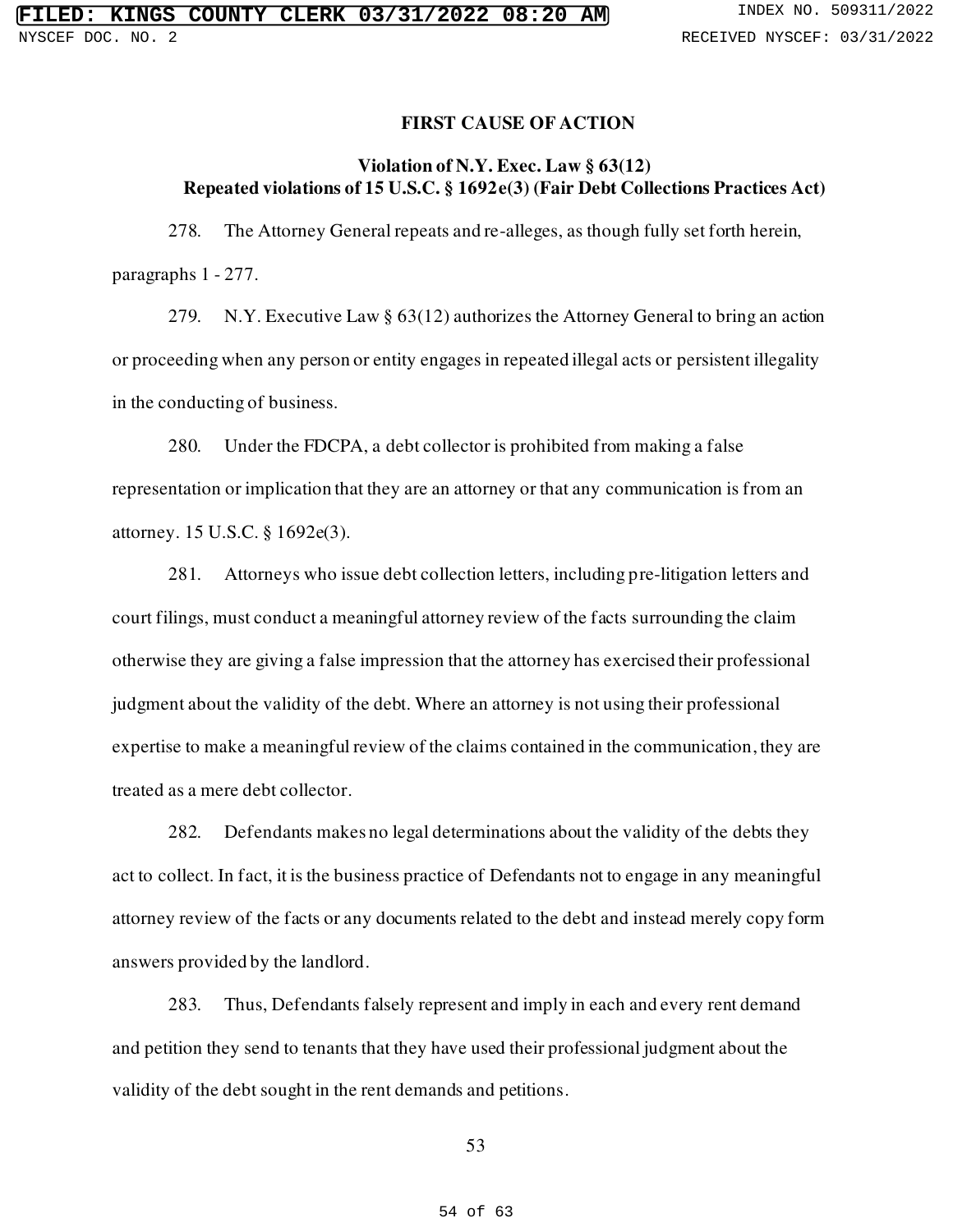284. By reason of the conduct alleged herein, Defendant has engaged in repeated and persistent illegality in violation of Executive Law § 63(12).

## **SECOND CAUSE OF ACTION**

## **Violation of N.Y. Exec. Law § 63(12) Repeated violations of 15 U.S.C. §§ 1692e(2)(A) and 1692f(1)**

285. The Attorney General repeats and re-alleges, as though fully set forth herein, paragraphs 1 - 277.

286. N.Y. Executive Law § 63(12) authorizes the Attorney General to bring an action or proceeding when any person or entity engages in repeated illegal acts or persistent illegality in the conducting of business.

287. The FDCPA prohibits a debt collector from using any false, deceptive, or misleading representation or means in connection with the collection of any debt, including the false representation of the character, amount, or legal status of any debt. 15 U.S.C. § 1692e(2)(A). A debt collector is also prohibited from collecting any amount unless such amount is expressly authorized by the agreement creating the debt or permitted by law. 15 U.S.C. § 1692f (1).

288. Defendants falsely represent the character, amount, or legal status of debt owed, including:

- a. Attempting to collect debt where the debt collection notice or petition name a landlord who does not own the property and therefore had no right to seek rent from the tenant or evict them;
- b. Attempting to collect debt where the named tenant never signed a lease with the landlord and therefore never had a rental obligation to the landlord and could not be evicted;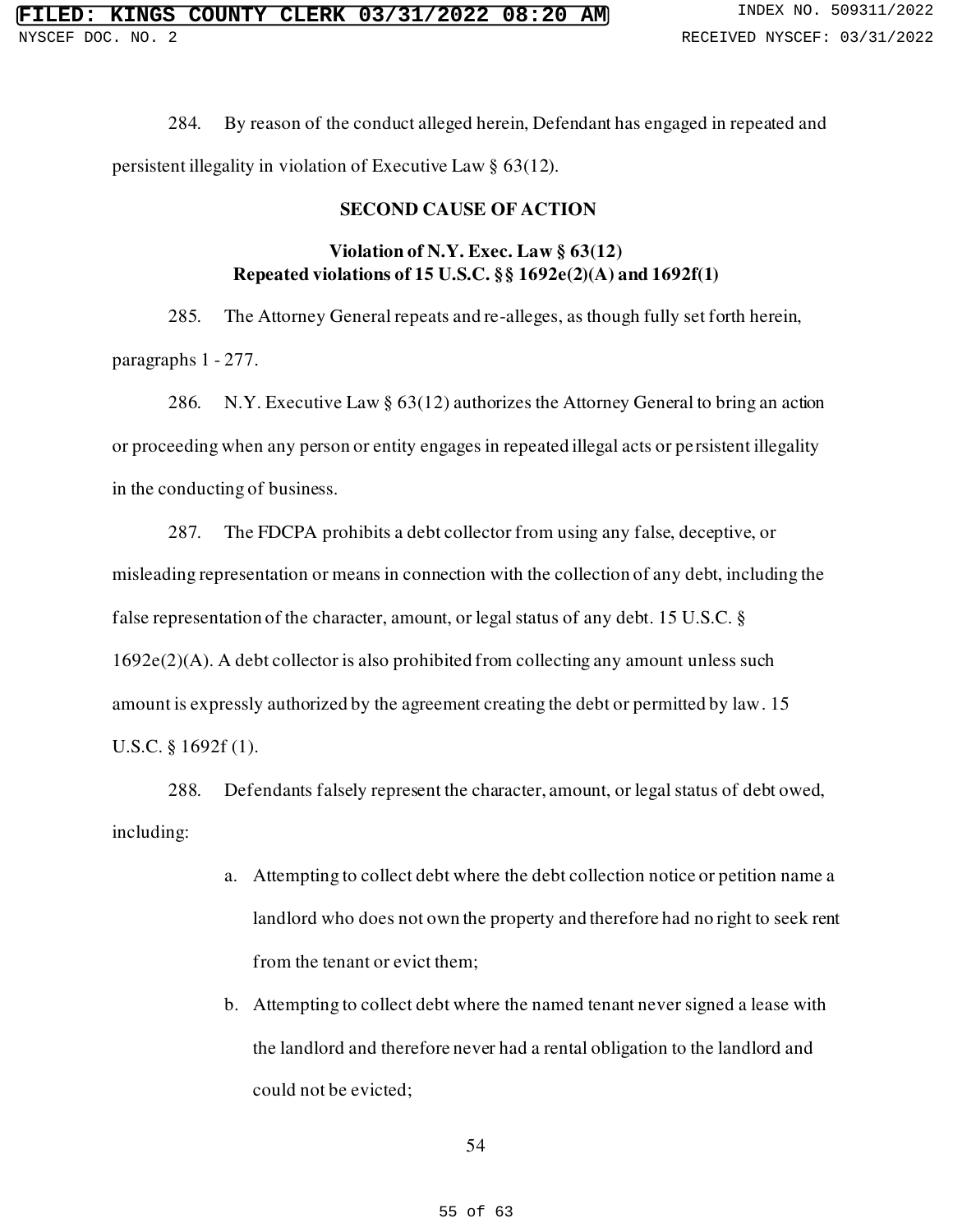- c. Attempting to collect debt where the debt collection notices and court filings seek to evict a tenant with the wrong apartment number identified;
- d. Attempting to collect debt where no rent was owed by the tenant;
- e. Attempting to collect debt where the petition claims an incorrect monthly rental amount which is the basis in the petition to calculate the amount of rent owed;
- f. Attempting to collect debt where the petition mischaracterizes the nature of the debt by claiming a current valid lease exists between the parties when in fact it had expired months or even years previously; and
- g. Attempting to collect debt where in rent stabilized tenancies, the apartment rent was not registered with the DHCR, which, as a consequence, would limit the amount of rent that can be collected;

289. By reason of the conduct alleged herein, Defendants have engaged in repeated and persistent illegality in violation of Executive Law § 63(12).

## **THIRD CAUSE OF ACTION**

## **Violation of N.Y. Exec. Law § 63(12) Repeated acts of Fraud**

290. The Attorney General repeats and re-alleges, as though fully set forth herein, paragraphs 1 - 277.

291. N.Y. Executive Law § 63(12) authorizes the Attorney General to bring an action or proceeding when any person or entity engages in repeated or persistent fraud in the conducting of business, including using any device, scheme or artifice to defraud, or using any deception, misrepresentation, concealment, suppression, or false pretense.

292. Defendants' fraudulent acts include, but are not limited to, the following: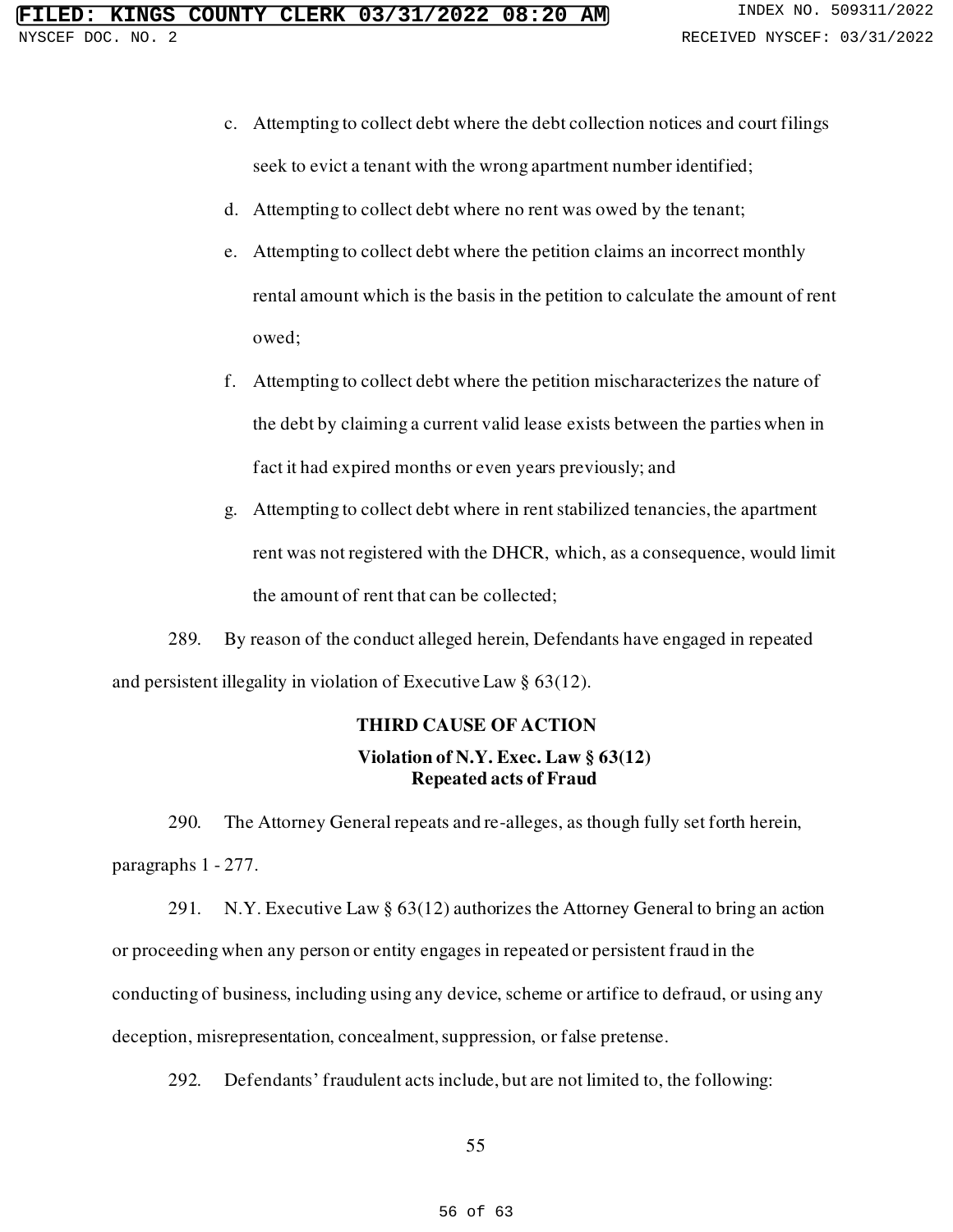- a. Sending pre-litigation debt collection notices to tenants implying that an attorney has reviewed its contents and made a professional determination as to its validity;
- b. Commencing housing court eviction proceedings against tenants implying that an attorney has reviewed its contents and made a professional determination as to its validity; and
- c. Sending pre-litigation debt collection notices and commencing housing court eviction proceedings that are deceptive and assert materially false claims against the tenant.

293. By reason of the conduct alleged herein, Defendants have engaged in repeated and persistent fraud in violation of Executive Law § 63(12).

## **FOURTH CAUSE OF ACTION**

### **Violation of N.Y. Gen. Bus. Law § 601**

294. The Attorney General repeats and re-alleges, as though fully set forth herein, paragraphs 1 - 277.

295. New York State law prohibits the agent of a creditor from using a communication which gives the appearance of being authorized, issued, or approved by an attorney. N.Y. Gen. Business Law § 601(9). Letters or court documents sent from an attorney are not considered authorized, issued or approved by an attorney if the attorney is merely acting as a debt collector and not using their professional expertise to make a meaningful review of the claims contained in the communication.

296. Defendants, as attorneys for their clients who are seeking a debt from their tenants, are agents of creditors.

297. Defendants makes no legal determinations about the validity of the debts they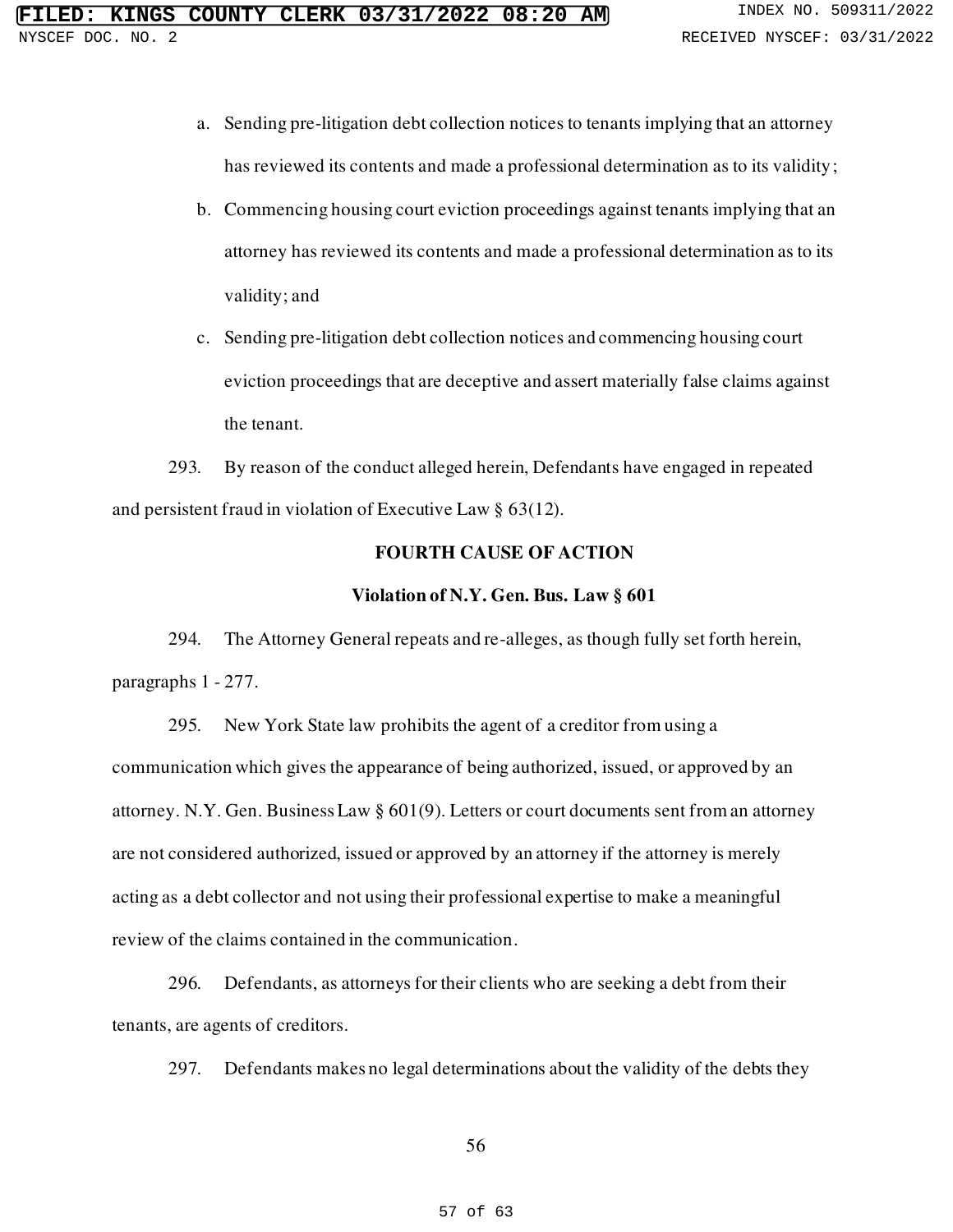act to collect. In fact, it is the business practice of Defendants not to engage in any meaningful attorney review of the facts or any documents related to the debt and instead merely copy form answers provided by the landlord.

298. Thus, Defendants falsely represent and imply in the rent demands and petitions they serve on tenants that they have used their professional judgment about the validity of the debt sought in the rent demands and petitions.

299. In addition, New York State law prohibits the agent of a creditor from claiming or attempting to claim a right with knowledge or reason to know that the right does not exist. N.Y. Gen. Business Law § 601(8).

300. Defendants collect or attempt to collect debts and evict tenants without any legal basis, including:

- a. Attempting to collect debt where the debt collection notice or petition name a landlord who does not own the property and therefore had no right to seek rent from the tenant or evict them;
- b. Attempting to collect debt where the named tenant never signed a lease with the landlord and therefore never had a rental obligation to the landlord and could not be evicted;
- c. Attempting to collect debt where the debt collection notices and court filings seek to evict a tenant with the wrong apartment number identified;
- d. Attempting to collect debt where no rent was owed by the tenant;
- e. Attempting to collect debt where the petition claims an incorrect monthly rental amount which is the basis in the petition to calculate the amount of rent owed;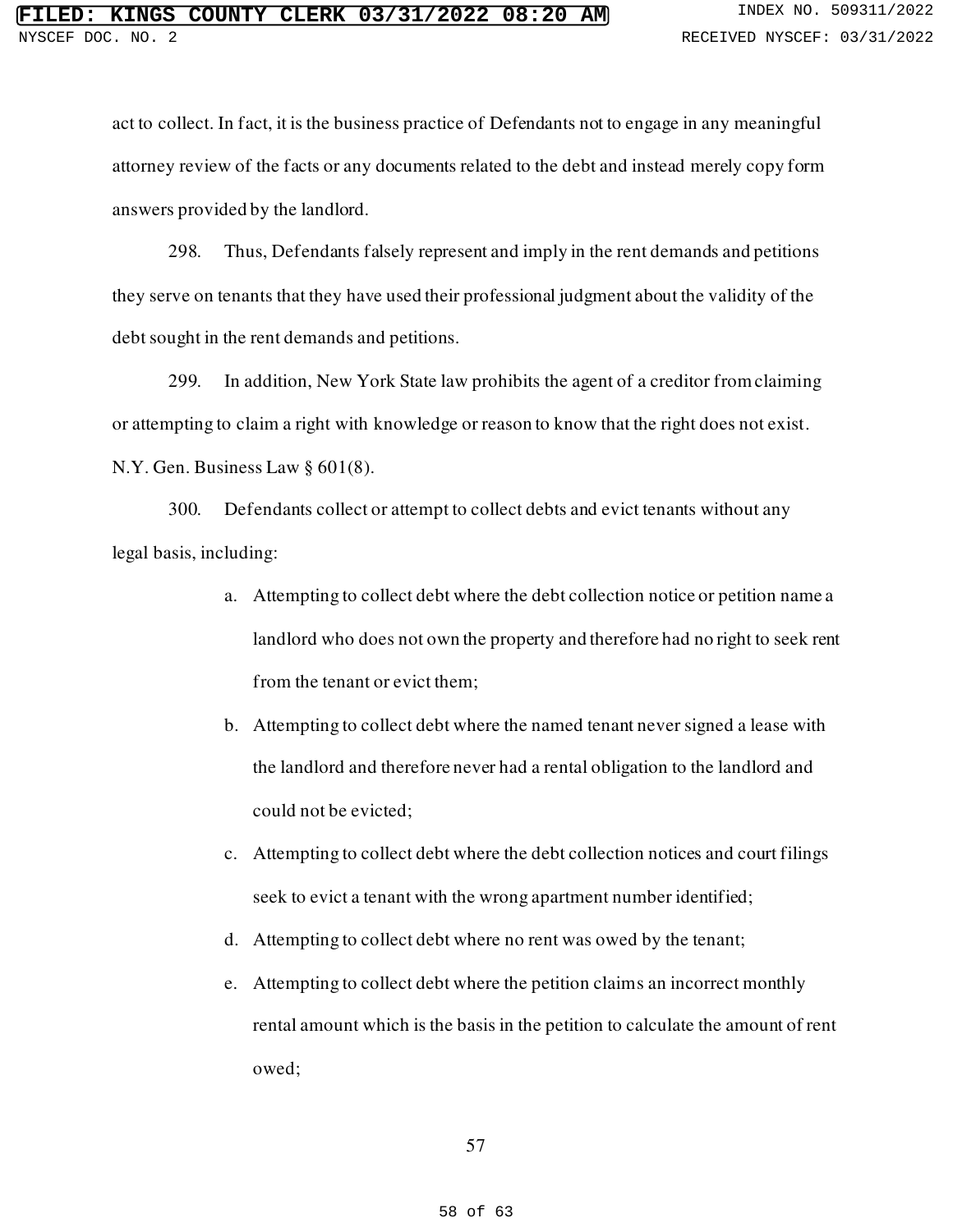- f. Attempting to collect debt where the petition mischaracterizes the nature of the debt by claiming a current valid lease exists between the parties when in fact it had expired months or even years previously; and
- g. Attempting to collect debt where, in rent stabilized tenancies, the apartment rent was not registered with DHCR, which, as a consequence, would limit the amount of rent that can be collected;

301. By reason of the conduct alleged herein, Defendants have engaged in violation of N.Y. Gen. Bus. Law, Article 29-H § 601.

## **FIFTH CAUSE OF ACTION**

## **Violation of N.Y. Exec. Law § 63(12) Repeated violations of N.Y. Gen. Bus. Law § 601**

302. The Attorney General repeats and re-alleges, as though fully set forth herein, paragraphs  $1 - 277$ .

303. N.Y. Executive Law § 63(12) authorizes the Attorney General to bring an action or proceeding when any person or entity engages in repeated illegal acts or persistent illegality in the conducting of business.

304. Defendants repeatedly and persistently violate N.Y. Gen. Business Law § 601 as detailed in paragraphs 294 – 301 above.

305. By reason of the conduct alleged herein, Defendants have engaged in repeated and persistent illegality in violation of Executive Law § 63(12).

## **SIXTH CAUSE OF ACTION**

## **Violation of N.Y. Gen. Bus. Law § 349**

306. The Attorney General repeats and re-alleges, as though fully set forth herein, paragraphs  $1 - 277$ .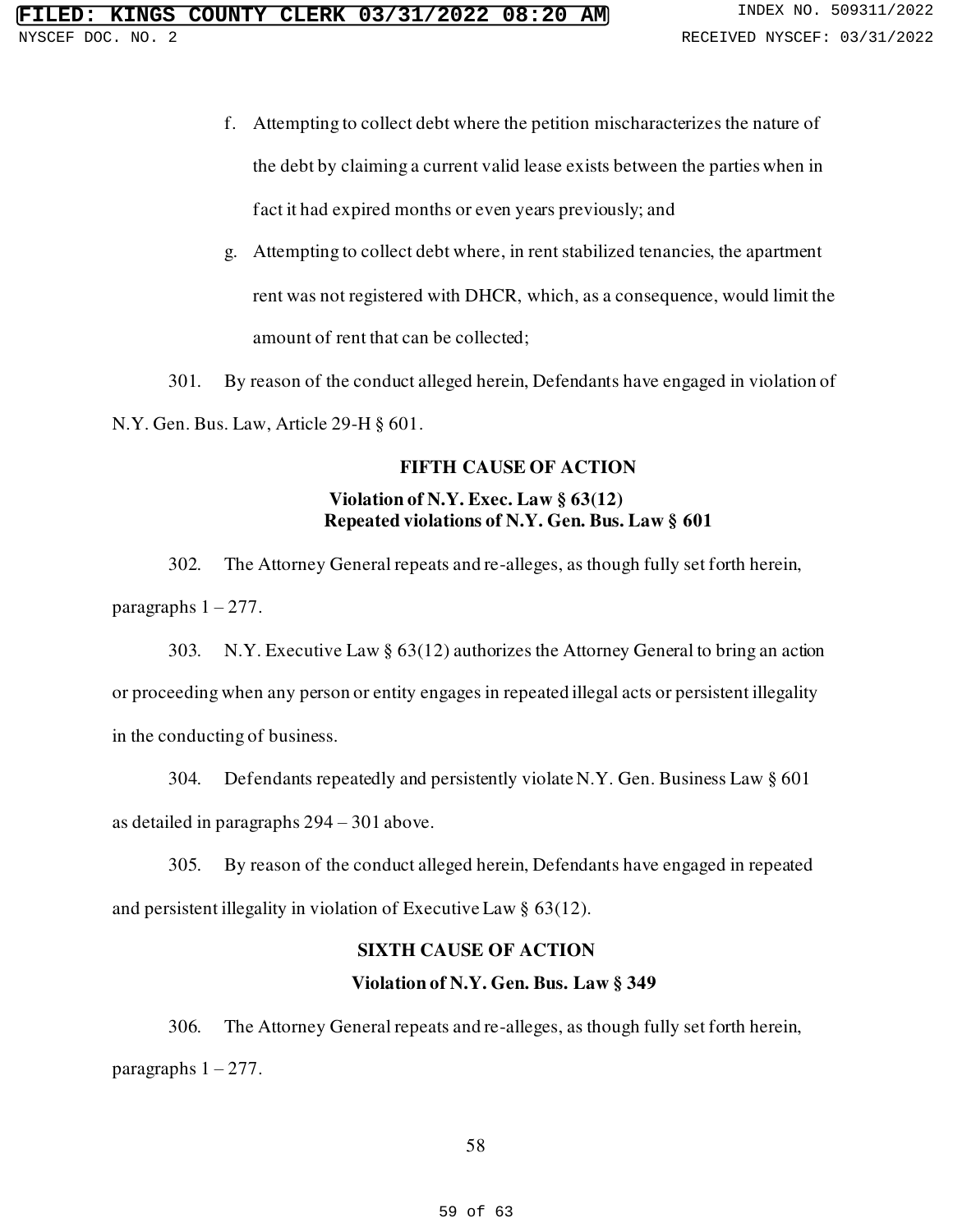307. Under the N.Y. Gen. Bus. Law, "[d]eceptive acts or practices in the conduct of any business, trade or commerce or in the furnishing of any service in this state are hereby declared unlawful." N.Y. Gen. Bus. Law § 349(a).

308. The repeated filing of fraudulent debt collection lawsuits against New York consumers qualifies as consumer-oriented conduct under N.Y. Gen. Bus. Law § 349.

309. Defendant's deceptive acts and business practices include, but are not limited to, the following:

- a. Sending pre-litigation debt collection notices to tenants implying that an attorney has reviewed its contents and made a professional determination as to its validity;
- b. Commencing housing court eviction proceedings against tenants implying that an attorney has reviewed its contents and made a professional determination as to its validity; and
- c. Sending pre-litigation debt collection notices and commencing housing court eviction proceedings that are deceptive in asserting materially false claims against the tenant.

310. By reason of the conduct alleged above, Defendants have engaged in deceptive acts and practices in the conduct of business in violation of N.Y. Gen. Bus. Law, Article 22-A § 349.

## **SEVENTH CAUSE OF ACTION**

## **Violation of N.Y. Exec. Law § 63(12) Repeated violations of 22 N.Y.C.R.R. 130-1.1a**

311. The Attorney General repeats and re-alleges, as though fully set forth herein, paragraphs  $1 - 277$ .

312. Executive Law § 63(12) authorizes the Attorney General to bring an action or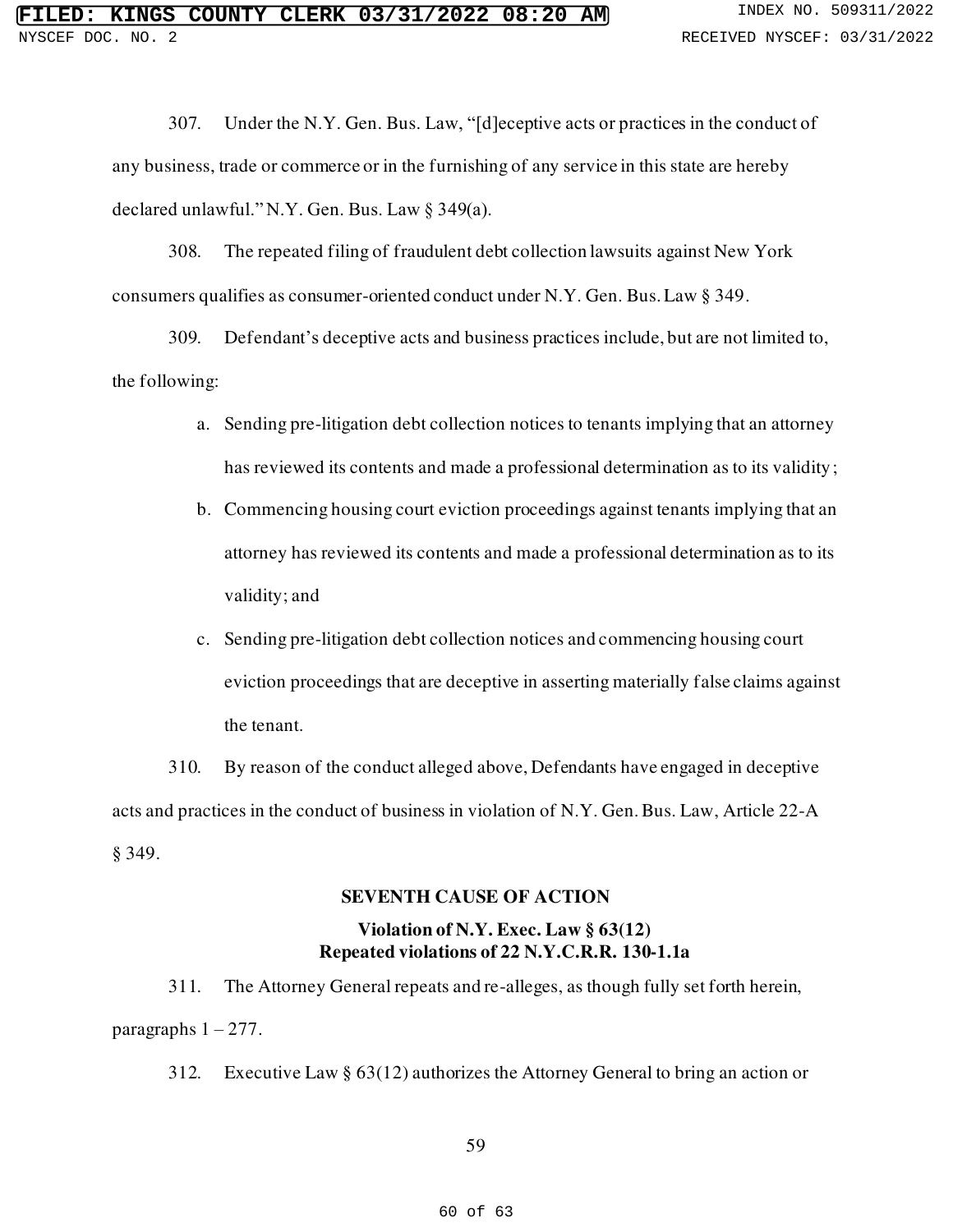proceeding when any person or entity engages in repeated illegal acts or persistent illegality in the conducting of business.

313. An attorney is required to sign all court filings to certify that, to the best of that attorney's knowledge, information and belief, formed after an inquiry reasonable under the circumstances, the court filing is not frivolous as defined in 22 NYCRR 130-1.1(c).

314. Conduct is frivolous, under 22 NYCRR 130-1.1 if (1) it is completely without merit in law and cannot be supported by a reasonable argument for an extension, modification or reversal of existing law; (2) it is undertaken primarily to delay or prolong the resolution of the litigation, or to harass or maliciously injure another; or (3) it asserts material factual statements that are false.

315. Both Rosenblatt and Hall certify their court filings pursuant to 22 NYCRR 130- 1.1(c) and attest that their filings are not frivolous.

316. However, Rosenblatt commences non-payment proceedings against tenants that are frivolous and completely without merit in law, including commencing cases where:

- a. The tenant owed no money, or significantly less money than that sought in the petition;
- b. The landlord had no legal right to collect rent from the tenant;
- c. The landlord named in the petition had no right of possession and had no basis to commence a proceeding against the tenant; and
- d. The person named in the petition had not signed a lease with the landlord so that there was no rental obligation nor the ability for the landlord to sue the tenant for rent.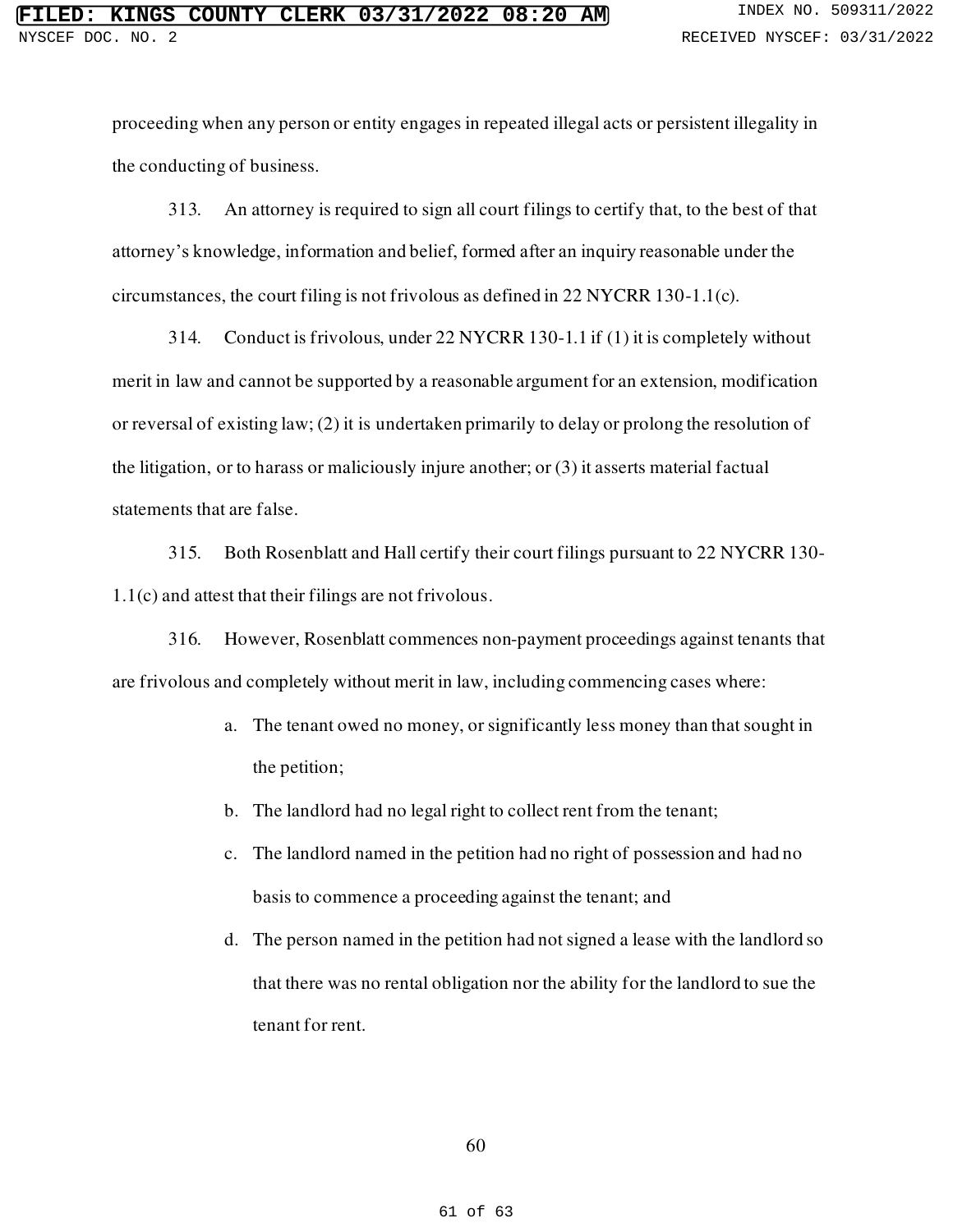317. Rosenblatt commenced these proceedings without conducting a reasonable inquiry prior to commencing litigation that would uncover that the proceeding was frivolous.

318. Hall has actual knowledge of Rosenblatt activities and participates in the preparation of the court filings. Hall has repeatedly and persistently filed motions and opposition to motions that he signed and that were frivolous.

319. In certain instances, Rosenblatt and Hall would become aware that the proceeding was frivolous but did not immediately discontinue the proceeding after learning of the defect in the case. In some cases, Rosenblatt and Hall had maintained proceedings for months, with multiple court appearances, before discontinuing or dismissal.

320. In at least two instances, a warrant of eviction was issued after Rosenblatt and Hall knew or had reason to know that the warrant was based on defective or false pleadings. Rosenblatt and Hall took no action to stop an eviction from taking place under these circumstances.

321. By engaging in conduct that violates 22 NYCRR 130-1.1, Rosenblatt and Hall have engaged in repeated and persistent illegal conduct in violation of Executive Law § 63(12).

#### **PRAYER FOR RELIEF**

Wherefore, it is respectfully requested that the Court issue an order and judgment as follows:

A. Permanently enjoining Defendants from engaging in the illegal and fraudulent practices alleged in the Verified Petition, and requiring Defendants to dismiss or correct all court filings that are frivolous or violate the law;

B. Directing Defendants to render an accounting to the Attorney General of all sums received as a result of their false and misleading representations and illegal acts;